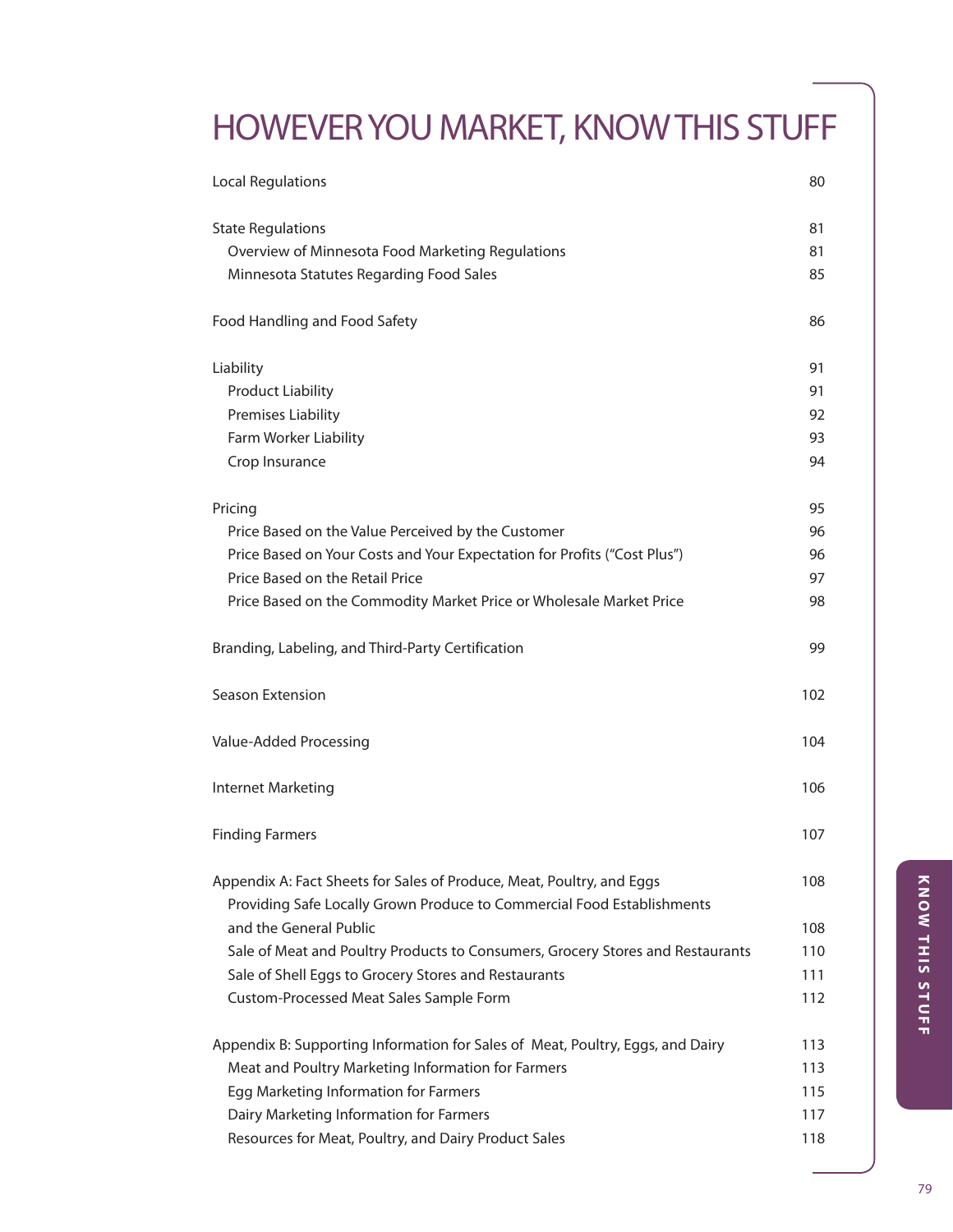# **LOCAL REGULATIONS**

Counties, townships, and cities are local government units that may have regulations that apply to your enterprise. Some typical kinds of regulations include:

- Limits on size or location of advertising signs
- Permits required for excavating or new building construction
- Local health codes regarding food preparation and sale
- Zoning regulations on types of enterprises that can be conducted in certain areas
- Requirements for size and placement of parking areas
- Requirements for bathroom and handwashing facilities (especially for agritourism enterprises)

Local government officials and farmers who have started new enterprises agree that it is far better to work together early to avoid problems, rather than trying to fix things that were not done properly.

County and city governments divide up their responsibilities among departments, and the department names can vary from place to place. You might find the planning and zoning people in the Environmental Services Department, for instance, or they might be in the Land Department. Rural townships usually do not have their own planning and zoning or health departments. They rely on the county governments for those services, and county rules apply within the townships. Townships near an urban area may have their own planning and zoning offices, though, so it is wise to check to be sure.

# HOW TO FIND YOUR LOCAL OFFICIALS:

- Ask around in the neighborhood. Chances are that someone knows who the township officers are. Your neighbors might even be township officers, themselves.
- Visit your nearest library, and ask the librarian for assistance. Many communities have a printed directory of local officials.
- Call or visit the administrative office in your county courthouse. County administrators can direct you to the correct offices for zoning and public health questions.
- Look up county information on the State of Minnesota website, www.state.mn.us. Under the "Quick Links" heading, click on "Local Government." Most Minnesota counties have a website that includes information on county offices. Some county websites include lists of township officers for townships in that county.
- Request township information from the Minnesota Association of Townships website, www.mntownships.org, call (800) 228-0296, or write to P. O. Box 267, St. Michael, MN 55376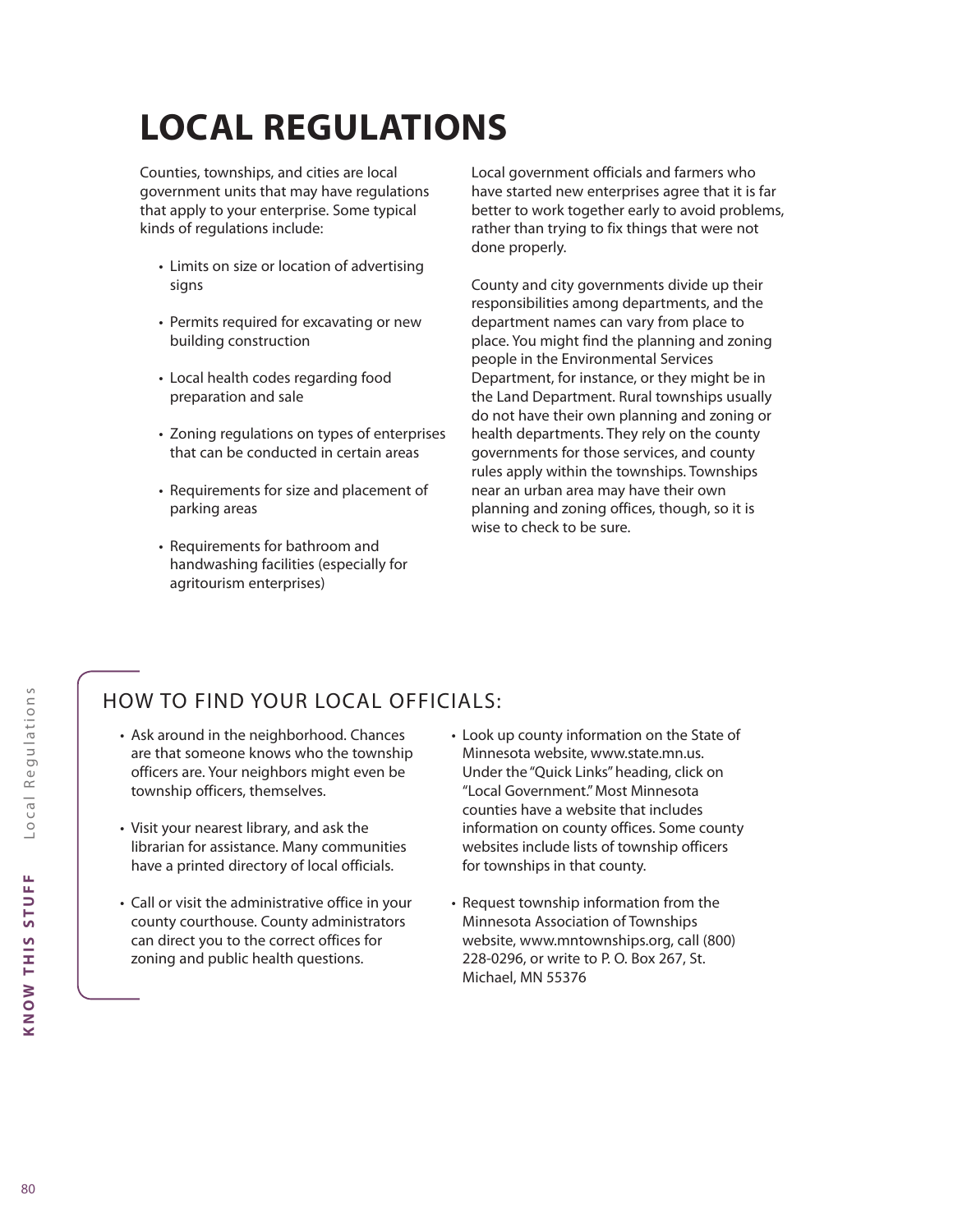# **STATE REGULATIONS**

# **Overview of Minnesota Food Marketing Regulations**

When you decide to market your farm products directly to consumers, or to retail establishments such as restaurants, you enter what can seem like a bewildering tangle of state regulations. The Minnesota Department of Health has regulatory authority over food services that offer ready-to-eat food: restaurants, delis, institutional food service, and so on. Often the inspector comes from a county or city office that is authorized by the Department of Health to conduct inspections. The Dairy and Food Inspection Division of the Minnesota Department of Agriculture (MDA) has regulatory authority over all other food sold in Minnesota. Regulations are driven by food safety concerns.

| <b>Less Regulation</b>                 | <u>More Regulation</u>                       |
|----------------------------------------|----------------------------------------------|
| Raw, unprocessed foods                 | Processed foods                              |
| Single-ingredient foods                | Multiple ingredients                         |
| Sold from farm premises                | Sold at a location off the farm              |
| Products grown &<br>sold by the farmer | Resold products grown<br>by someone else     |
| Sold to the<br>end consumer            | Sold to a retailer for<br>sale to the public |
| Small sales volume                     | Large sales volume                           |

A 2005 Minnesota Supreme Court decision declared that farmers are not required to have a license to sell the products of their own farms, but they are required to follow all applicable public health and safety regulations. This ruling caused the MDA to remove some categories of food sales by farmers from licensing requirements. However,

licensing and inspection are not the same. **Exemption from licensing does not mean exemption from inspection.**

In practical terms for farmer operations this decision did not change much about what you have to do, despite a great deal of publicity about the ruling. All food offered for sale to the public must still be handled in a sanitary manner, following safe food handling practices and other applicable state regulations, regardless of whether a food handler's license is legally required. Inspected and approved kitchens are still required for processing food that will be sold at retail.

When marketing to restaurants, grocery stores, food services, or other retailers, there are some situations where a food handler's license is not required by the state. Licensing is still recommended, though, and buyers may be wary of buying from you if you are not formally licensed. The Dairy and Food Inspection Division at the Minnesota Department of Agriculture is willing to issue licenses to farmers who want them, regardless of whether the license is legally required.

Minnesota Supreme Court decision: State of Minnesota vs. Diane Marcella Hartmann et al. July 28, 2005. Docket # A03-1674. Retrieved Dec. 2010. www.lawlibrary.state.mn.us/archive/supct/0507/ opa031674-0728.htm. Print copies of this case are available from the Minnesota State Law Library: Room G25, Minnesota Judicial Center, 25 Rev Dr Martin Luther King Jr Blvd, St Paul, MN 55155. (651) 296-2775. There is a printing and mailing fee for print copies. Be ready to supply the case name, date, and docket number when you make a request for a print copy.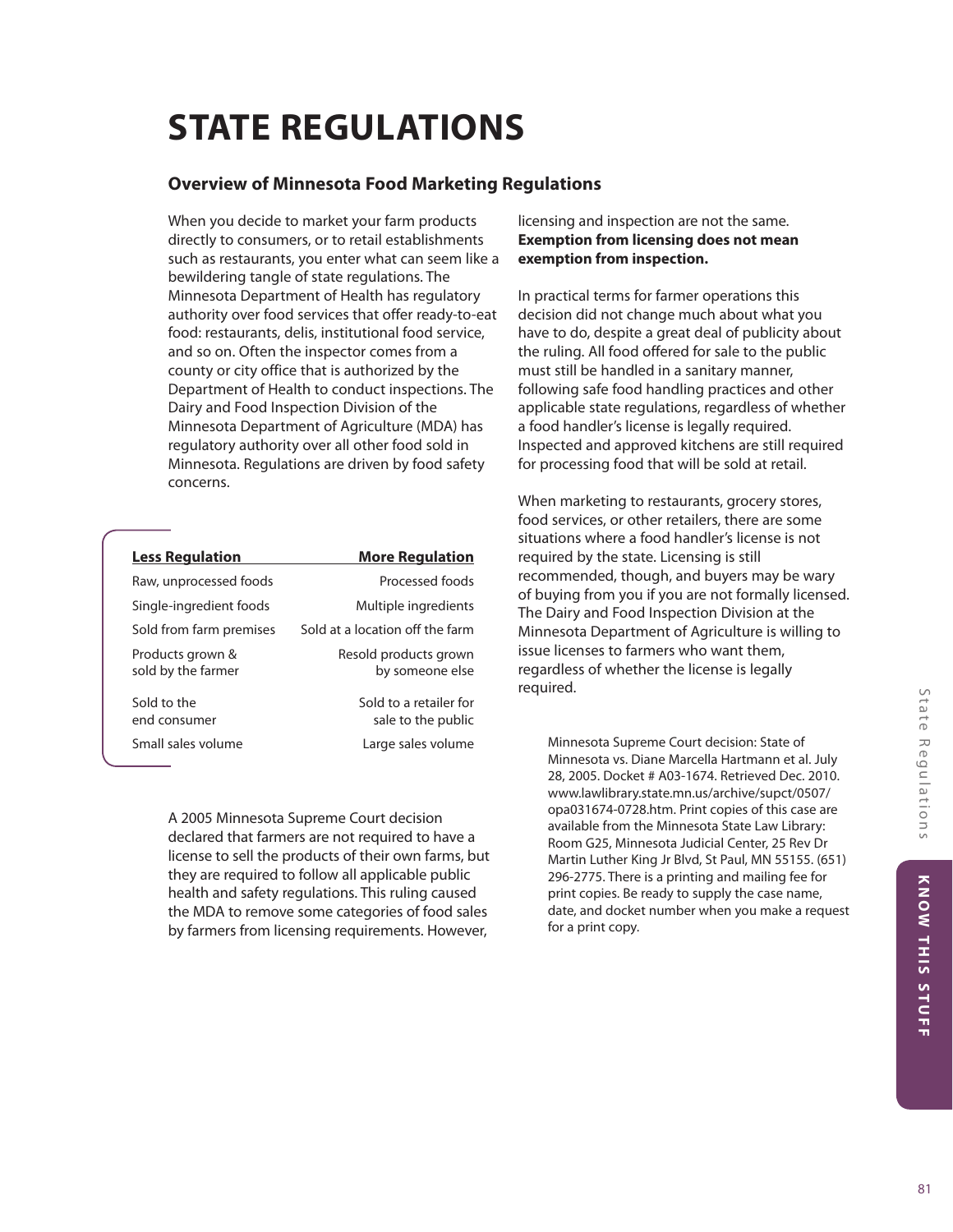| <b>Vegetables</b>                                                                                         |                                                                                      |                                                                                    |
|-----------------------------------------------------------------------------------------------------------|--------------------------------------------------------------------------------------|------------------------------------------------------------------------------------|
| <b>Type of processing</b>                                                                                 | Direct sale to individuals for<br>use by them, their family, or<br>non-paying guests | Sale to restaurants,<br>grocery stores, food service,<br>other retailers           |
| Fresh, raw, no processing.                                                                                | No licensing required                                                                | No licensing required                                                              |
| Fresh, raw, some processing but<br>no purchased ingredients<br>(shredded coleslaw mix, carrot<br>sticks.) | No licensing required, must use<br>inspected and approved kitchen.                   | Food handler's license<br>recommended, must use<br>inspected and approved kitchen. |
| Fresh, raw, processing and<br>purchased ingredients<br>(prepared coleslaw with<br>purchased dressing.)    | Food handler's license required,<br>must use inspected and<br>approved kitchen.      | Food handler's license required,<br>must use inspected and<br>approved kitchen.    |
| Frozen, no purchased<br>ingredients.                                                                      | No license required, home<br>kitchen allowed.                                        | Food handler's license<br>recommended, must use<br>inspected and approved kitchen. |
| Frozen, purchased ingredients.                                                                            | Food handler's license required,<br>must use inspected and<br>approved kitchen.      | Food handler's license required,<br>must use inspected and<br>approved kitchen.    |
| Canned, pH less than 4.6,<br>gross sales less than \$5,000 year.                                          | No license required, home<br>kitchen allowed, training course<br>recommended.        | Food handler's license required,<br>must use inspected and<br>approved kitchen.    |
| All other canned vegetables.                                                                              | Food handler's license required,<br>must use inspected and<br>approved kitchen.      | Food handler's license required,<br>must use inspected and<br>approved kitchen.    |

| <b>Fruits</b>                                                                                             |                                                                                      |                                                                                    |
|-----------------------------------------------------------------------------------------------------------|--------------------------------------------------------------------------------------|------------------------------------------------------------------------------------|
| <b>Type of processing</b>                                                                                 | Direct sale to individuals for<br>use by them, their family, or<br>non-paying guests | Sale to restaurants,<br>grocery stores, food service,<br>other retailers           |
| Fresh, raw, no processing.                                                                                | No licensing required                                                                | No licensing required                                                              |
| Fresh, raw, some processing<br>but no purchased ingredients<br>(melon slices, apple slices)               | No licensing required, must use<br>inspected and approved kitchen.                   | Food handler's license<br>recommended, must use<br>inspected and approved kitchen. |
| Fresh, raw, processing and<br>purchased ingredients<br>(prepared fruit salad with<br>purchased dressing.) | Food handler's license required,<br>must use inspected and<br>approved kitchen.      | Food handler's license required,<br>must use inspected and<br>approved kitchen.    |
| Frozen, no purchased<br>ingredients.                                                                      | No license required, home<br>kitchen allowed.                                        | Food handler's license<br>recommended, must use<br>inspected and approved kitchen. |
| Frozen, purchased ingredients.                                                                            | Food handler's license required,<br>must use inspected and<br>approved kitchen.      | Food handler's license required,<br>must use inspected and<br>approved kitchen.    |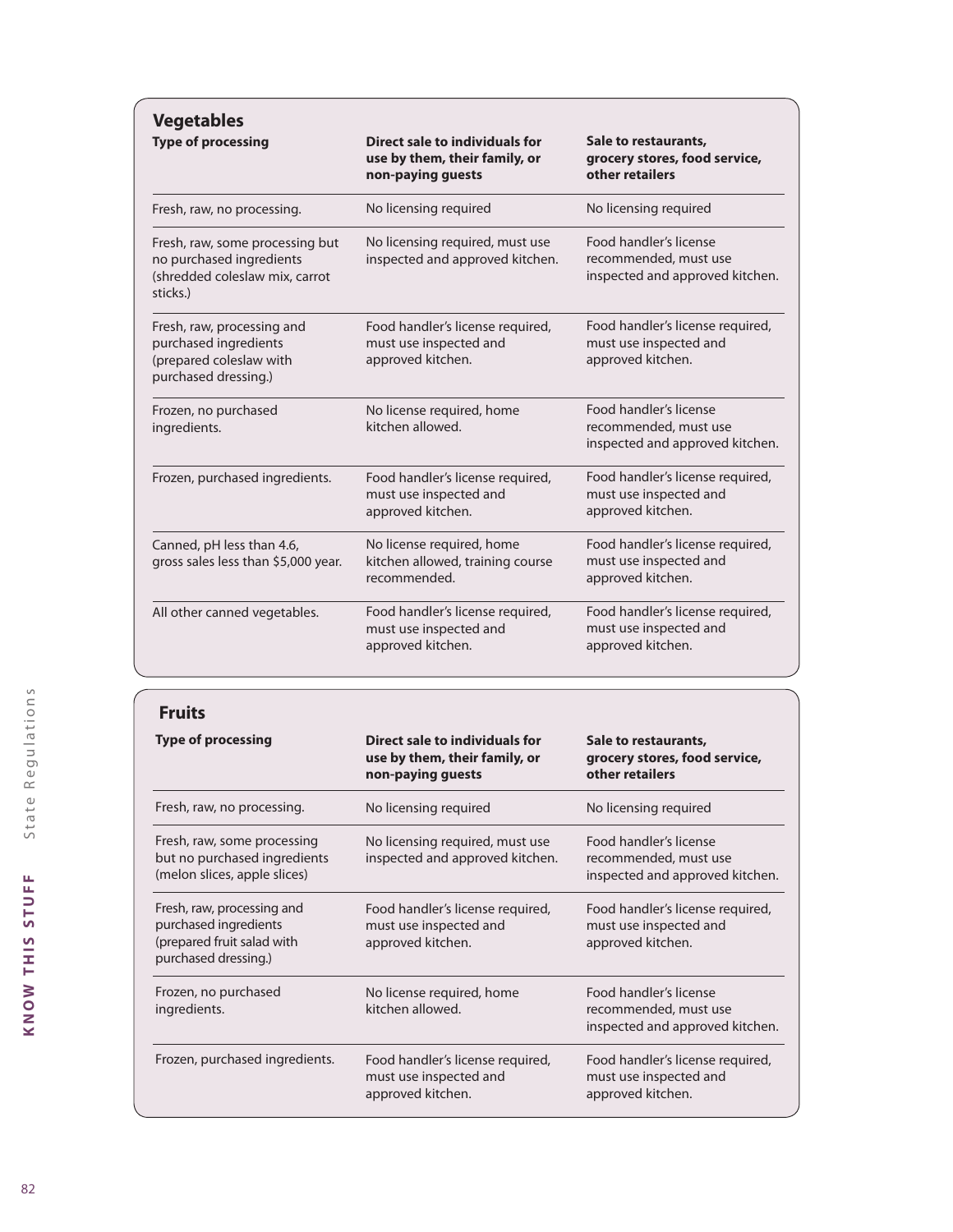| <b>Dairy Products</b><br><b>Type of Sale</b>                  | <b>Regulations</b>                                                                                                           |
|---------------------------------------------------------------|------------------------------------------------------------------------------------------------------------------------------|
| Raw milk                                                      | No licensing required<br>Customers must bring their own containers to the<br>farm. No on-farm storage of containers of milk. |
| Pasteurized and bottled milk, cream,<br>half-and-half, butter | Food handler's license required if off-farm<br>ingredients are used. Must use inspected and<br>approved facilities.          |
| Yogurt, kefir, ice cream, flavored milk, sour cream           | Food handler's license required. Must use<br>inspected and approved facilities.                                              |
| Raw-milk cheese                                               | Must be aged minimum of 60 days.<br>Food handler's license required, must use<br>inspected and approved facilities.          |
| Pasteurized-milk cheese                                       | No aging requirement.<br>Food handler's license required, must use<br>inspected and approved facilities.                     |

# **Eggs**

A license is not required for farmers to sell eggs from their own flock raised on their own farm. If you are selling from a location off the farm premises, you must register with the Dairy and Food Inspection Division of the Minnesota Department of Agriculture.

| <b>Type of Sale</b>                                  | <b>Regulations</b>                                                                                                         |
|------------------------------------------------------|----------------------------------------------------------------------------------------------------------------------------|
| From the farm premises to individuals for use by     | No license required, can reuse cartons; grading,                                                                           |
| their family or non-paying guests                    | candling, and labeling not required.                                                                                       |
| From a nonfarm location (such as farmers' market)    | Registration required, can reuse cartons, dry                                                                              |
| to individuals for use by their family or non-paying | cleaning methods only; grading, candling, and                                                                              |
| quests                                               | labeling are required.                                                                                                     |
| To a restaurant, grocery store, or food service      | Registration required, cartons must be new, dry<br>cleaning methods only; grading, candling, and<br>labeling are required. |

# **Poultry**

Poultry regulations are very complex. For any situation not exactly covered by the descriptions in the table below, contact the Minnesota Department of Agriculture, Dairy and Food Inspection Program at (651) 201-6027 for more information.

| <b>Type of Sale</b>                                                            | <b>Regulations</b>                                                                                                                    |
|--------------------------------------------------------------------------------|---------------------------------------------------------------------------------------------------------------------------------------|
| The farmer's own birds sold from the farm premises                             | No license required, slaughter facilities must be                                                                                     |
| to individuals for use by their family or non-paying                           | sanitary. The MN Department of Agriculture has                                                                                        |
| guests, less than 1000 birds per year                                          | the right to inspect facilities.                                                                                                      |
| The farmer's own birds sold from a nonfarm location                            | No license required, birds must be processed in an                                                                                    |
| (such as farmers' market) to individuals for use by                            | inspected and approved facility, packages must be                                                                                     |
| their family or non-paying guests                                              | labeled as exempt under P.L. 90-492                                                                                                   |
| The farmer's own birds sold to a restaurant, grocery<br>store, or food service | No license required, birds must be slaughtered and<br>processed at a USDA or state equivalent facility<br>with continuous inspection. |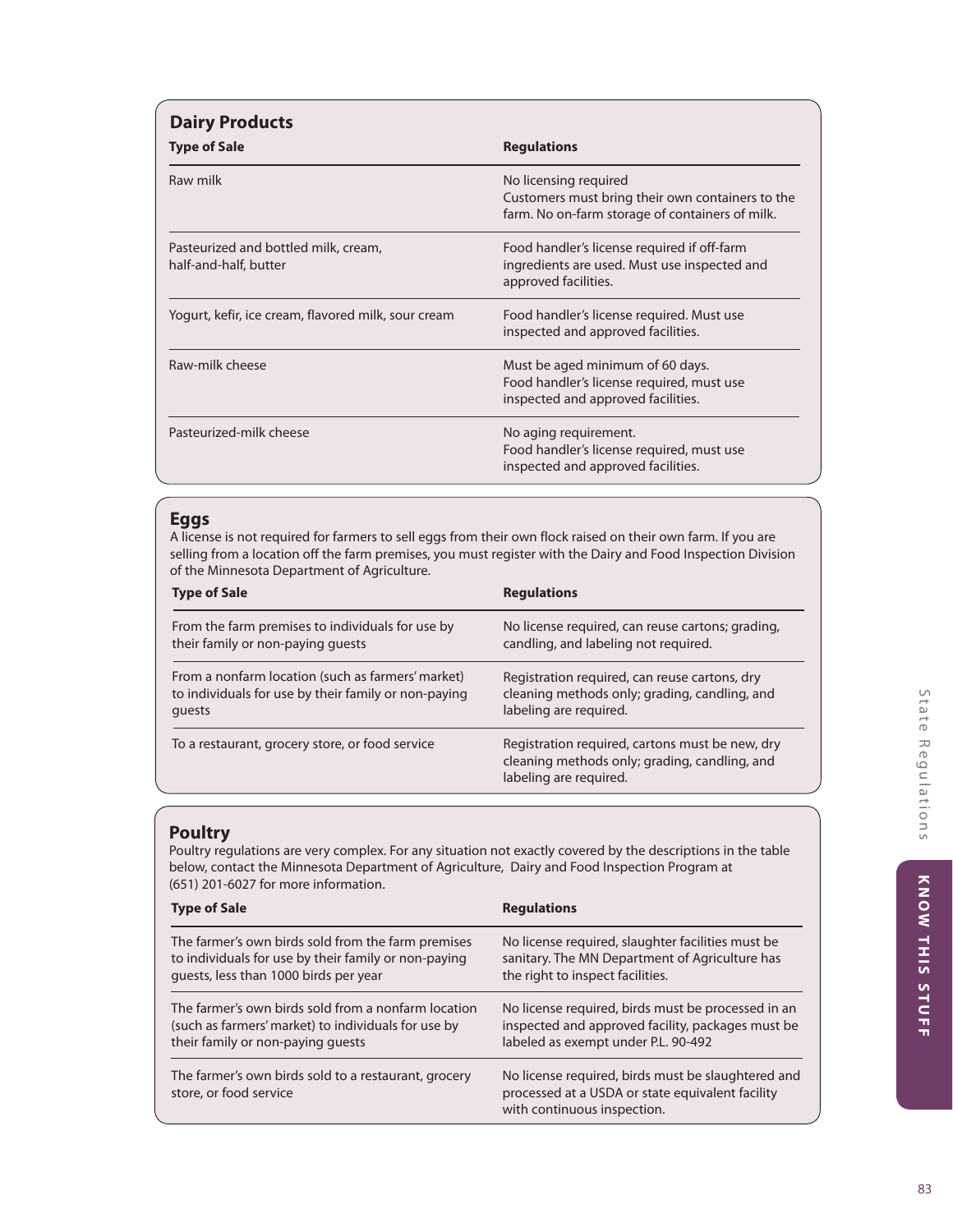## **Meat**

"Meat" includes beef, bison, goat, sheep, and hog meat as well as meat from Cervidae (deer, elk, reindeer, moose, etc.)

| <b>Type of Sale</b>                                                                                                                          | <b>Regulations</b>                                                                                                                               |
|----------------------------------------------------------------------------------------------------------------------------------------------|--------------------------------------------------------------------------------------------------------------------------------------------------|
| The farmer's own animals sold before slaughter to<br>individuals for use by themselves, their family, or<br>non-paying guests                | No license required, custom-exempt slaughter<br>facility may be used.                                                                            |
| Meat from the farmer's own animals, sold as<br>packaged cuts to individuals or to retailers                                                  | No license required, animals must be slaughtered<br>and processed at a USDA or state equivalent plant<br>with continuous inspection.             |
| Meat from the farmer's own animals, sold as a<br>processed or multi-ingredient product (breakfast<br>sausage, bratwurst, bacon, jerky, etc.) | Food handler's license required, animals must be<br>slaughtered and processed at a USDA or state<br>equivalent plant with continuous inspection. |

# **Honey**

No licensing required.

For sale to retailers, containers must be labeled with farmer's name and address.

| <b>Maple Syrup</b><br><b>Type of Sale</b>                                                                 | <b>Regulations</b>              |
|-----------------------------------------------------------------------------------------------------------|---------------------------------|
| Syrup from trees on your own property that you<br>occupy, sold to any individual or business              | No licensing required           |
| Syrup from trees at any location, sales up to \$5,000<br>per year at farmers' markets or community events | No licensing required           |
| Syrup from trees at any location, sales greater than<br>\$5,000 per year or sales to businesses           | Food handler's license required |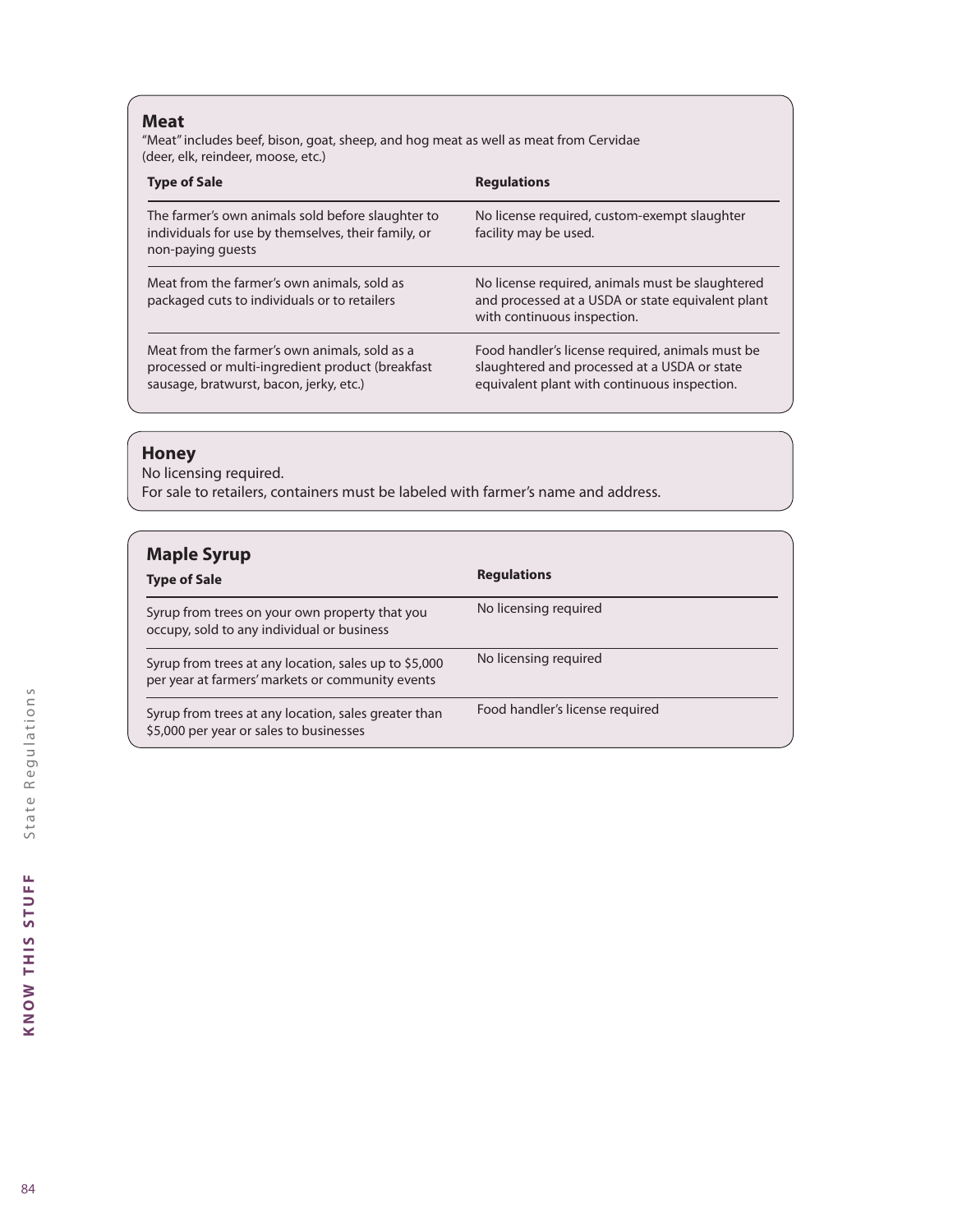## **Minnesota Statutes Regarding Food Sales**

Minnesota Statutes are most accessible online. If you do not have Internet access, you can visit a local library to view the statutes online. Print copies are available on a limited basis from the Office of the Revisor of Statutes, 700 State Office Building, 100 Rev. Dr. Martin Luther King Jr Blvd, St. Paul, MN 55155. (651) 296-2868. Minnesota Statutes 2010, Chapter 28A. Licensing Food Handlers. www.revisor.leg.state.mn.us/statutes/?id=28A

Minnesota Statutes 2010. 28A.15. Exemptions to food handler licensing requirements. www.revisor.leg.state.mn.us/statutes/?id=28A.15

Minnesota Statutes 2010. Chapter 31. Food. www.revisor.leg.state.mn.us/statutes/?id=31

Minnesota Statutes 2010. 31.31. Commercial canneries, regulation. www.revisor.leg.state.mn.us/statutes/?id=31/31

Minnesota Statutes 2010. 31.392. Canning in dwelling or basement. www.revisor.leg.state.mn.us/statutes/?id=31.392

Minnesota Statutes 2010. Chapter 31A. Meat and Poultry Inspection. www.revisor.leg.state.mn.us/statutes/?id=31A Minnesota Statutes 2010. 31A.15. Exemptions [to Meat and Poultry Inspection]. www.revisor. leg.state.mn.us/statutes/?id=31A.15 Minnesota Statutes 2010. Chapter 32. Dairy Products. www.revisor.leg.state.mn.us/ statutes/?id=32

Minnesota Statutes 2010. 32.486. Cultured Dairy Food; Farmstead Cheese. www.revisor.leg.state.mn.us/statutes/?id=32.486

Minnesota Statutes 2010. Chapter 157. Food, Beverage, and Lodging Establishments. www. revisor.leg.state.mn.us/statutes/?id=157

*This overview was prepared by the Minnesota Institute for Sustainable Agriculture, with assistance from Kevin Elfering, Head of the Dairy and Food Inspection Division at the Minnesota Department of Agriculture. Information in this fact sheet is based on Minnesota Statutes, Minnesota Department of Agriculture regulations, and on previous fact sheets: Fact Sheet for Sale of Meat and Poultry Products to Consumers, Grocery Stores and Restaurants; Fact Sheet for Sale of Shell Eggs to Grocery Stores and Restaurants; Providing Safe Locally-Grown Produce to Commercial Food Establishments and the General Public; and Fact Sheet for Certain Home-Processed and Home-Canned Foods.*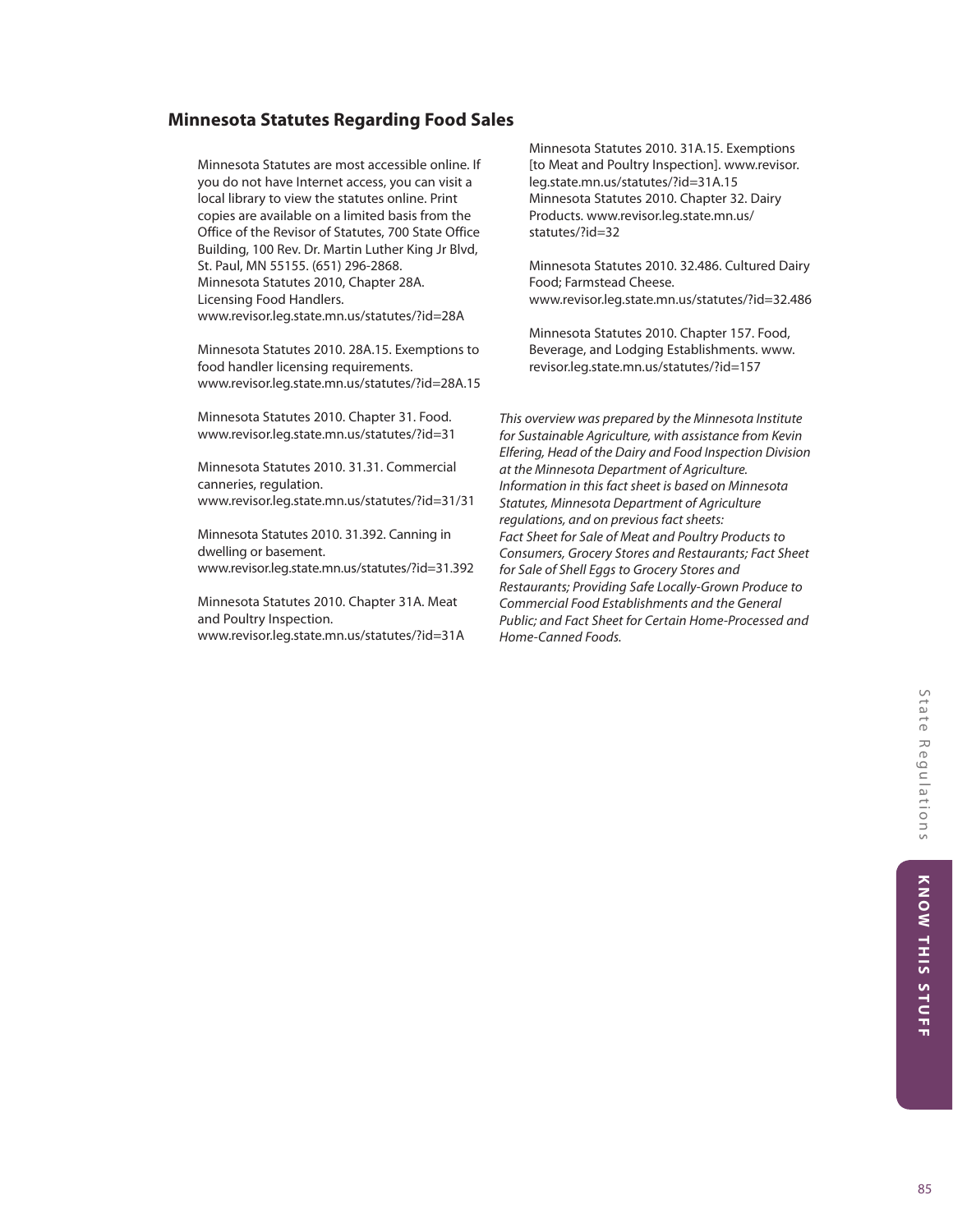# **FOOD HANDLING AND FOOD SAFETY**

Learning about safe food handling practices is good business for any farmer who wants to market a food product. When you sell a food product to the public, even if you aren't required to have a food handler's license, you still need to follow safe food handling practices. Handling food safely can protect your customers from illness and you from liability. Some of the best practices for handling food are common sense, but some practices are not obvious. Restaurant and food service personnel get lots of training on food safety. If you are bringing food products to sell to them, they need to see that you are handling those products correctly—or they might even refuse a shipment from you.

Like it or not, fair or not, food sold directly from the farm often comes under greater scrutiny than food sold through the typical distributor or grocery store channels. Some people in the food industry have a perception that food right from the farm is less safe. Farmers can overcome that prejudice by carefully following the food industry standards for safe handling of food. If your potential buyers see that you are following good practices, that will increase their comfort level in buying directly from a farmer.

It can be helpful to learn the guidelines that restaurants and food services must follow. That way you can make your food handling and delivery practices meet the expectations of your buyers. The National Agricultural Library has a free online training course on Standard Operating Procedures for food services, which covers the whole range of food handling activities. The procedures are based on HACCP, which stands for Hazard Analysis and Critical Control Points. This is an internationally accepted protocol for ensuring food safety. The HACCP procedures are useful not only for farmers who might deliver products to food services, but also for anyone who is processing or preparing a food for sale to the public. University of Minnesota Extension also offers

safe food handling courses that are designed for food service and restaurant personnel. These can be taken in a classroom setting or online.

Standard Operating Procedures for Food Services. 2005. National Food Service Management Institute. Available online at: sop. nfsmi.org/HACCPBasedSOPs.php. This website links to documents on SOPs ranging from "Washing Fruits and Vegetables" to "Preventing Cross Contamination During Storage and Preparation." Include record-keeping log templates. (verified 12/2010)

Safe Food Handling Courses. University of Minnesota Extension—Food Safety. For more information contact: Connie Schwartau, Statewide Food Safety Coordinator, UM Extension Regional Center, 1424 E College Drive, Suite 100, Marshall, MN 56258. (507) 337-2819. www.extension.umn.edu/foodsafety. You can also contact your county or regional Extension office for more information (go to www. extension.umn.edu/offices/ to find your local county or regional Extension office.) The Food Safety program offers a variety of courses and workshops on food safety, ranging from the ServSafe certification class for food professionals, to the "Peddling Your Pickles Safely" workshops designed for those processing food at home or on a small scale. (verified 12/2010)

#### **Marketing fresh, raw fruits and vegetables**

Farmers in Minnesota can sell fruits and vegetables that they raise themselves. They can sell any quantity, to any person or business, without a food handler's license. Farmers are considered an "approved source" for fruits and vegetables that they raise themselves. Even though no licensing is required, farmers still have to take reasonable care to avoid contamination of their produce with disease organisms. Food safety starts in the field, and continues through the process of harvesting, washing, packaging, storing, and transporting those fruits and vegetables. See the section on Good Agricultural Practices (GAP), page 58.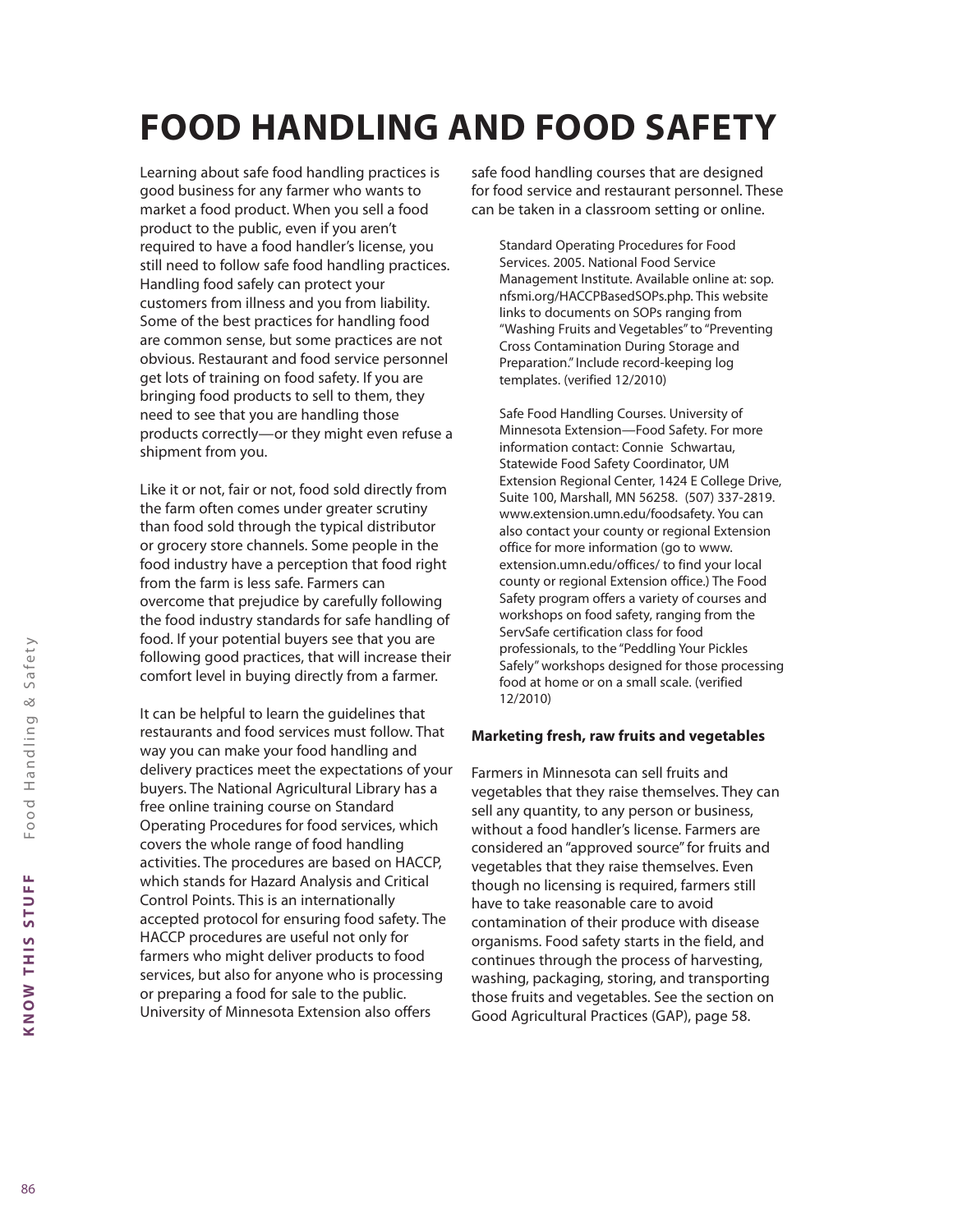#### **Marketing eggs**

Farmers can sell shell eggs that are produced by their own laying flock on their own farm. No license is required, but farmers are required to register with the Minnesota Department of Agriculture, Dairy and Food Inspection Division if they are selling to grocery stores, restaurants, or food services. Farmers are considered an "approved source" for shell eggs if they are so registered, follow the safe handling guidelines for shell eggs, and have the eggs properly labeled. Eggs are a perishable product, and must be handled properly to ensure their safety. Eggs for sale to food retailers must be cleaned by a dry method, such as sandpaper. Wet cleaning of eggs is not allowed because disease organisms can pass through the wet shell of the egg. For more information, see the egg sales fact sheet and supporting information in the appendices.

#### **Marketing processed or prepared foods**

In Minnesota, under certain conditions individuals can sell some kinds of prepared foods without a food handler's license or an approved kitchen. One of these exemptions allows you to sell jams, jellies, and some types of baked goods at farmers' markets or community events, up to a limit of \$5,000 per year. The "Pickle Bill" allows you to sell acidic canned items (pH level of 4.6 or less) such as pickles and salsa at farmers' markets or community events, up to a limit of \$5,000 per year. People who want to sell a canned product are encouraged to take a training course in safe canning procedures. The training courses also teach how to do pH testing of your product.

"Pickle Bill" fact sheet. MDA, Dairy and Food Inspection Division. Available in full text online or from: MDA, Dairy and Food Inspection, 625 Robert St N, St Paul, MN 55155. (651) 201-6027. www.mda.state.mn.us/food/safety/minn-foodcode-fact-sheets/pickle-bill.aspx. This fact sheet lists requirements related to the "Pickle Bill"

legislation, recent legislation which applies to certain home-processed and home-canned foods (Chapter 28A.15 Subd.10).

"Peddling Your Pickles Safely" workshop. Visit the food safety website www.extension.umn.edu/ foodsafety or contact your local or regional Extension office for more information: www. extension.umn.edu/offices. These workshops given by University of Minnesota Extension and the Minnesota Fruit and Vegetable Growers Association are for those interested in learning about the requirements of the Minnesota "Pickle Bill" legislation related to the sale of home processed and canned foods at farmer's markets or community events. (verified 12/2010)

Operational Guidelines for Vendors at the Farmers' Market. MDA. Available in full text online or from: MDA, Dairy & Food Inspection Division, 625 Robert St N, St. Paul, MN 55155-2538. (651) 201-6027. www.mda.state. mn.us/news/publications/food/ business&marketing/fm\_vendor\_guide.pdf. This pamphlet answers many of the frequently asked questions regarding food safety regulations and selling at a farmers' market.

#### **Marketing meat or poultry**

Farmers can sell meat and poultry products that have been processed at licensed and inspected processing facilities. The rules vary depending on the type and quantity of meat that you are selling, and to whom you are selling it. For more information, see the meat sales fact sheet and supporting information in the appendices.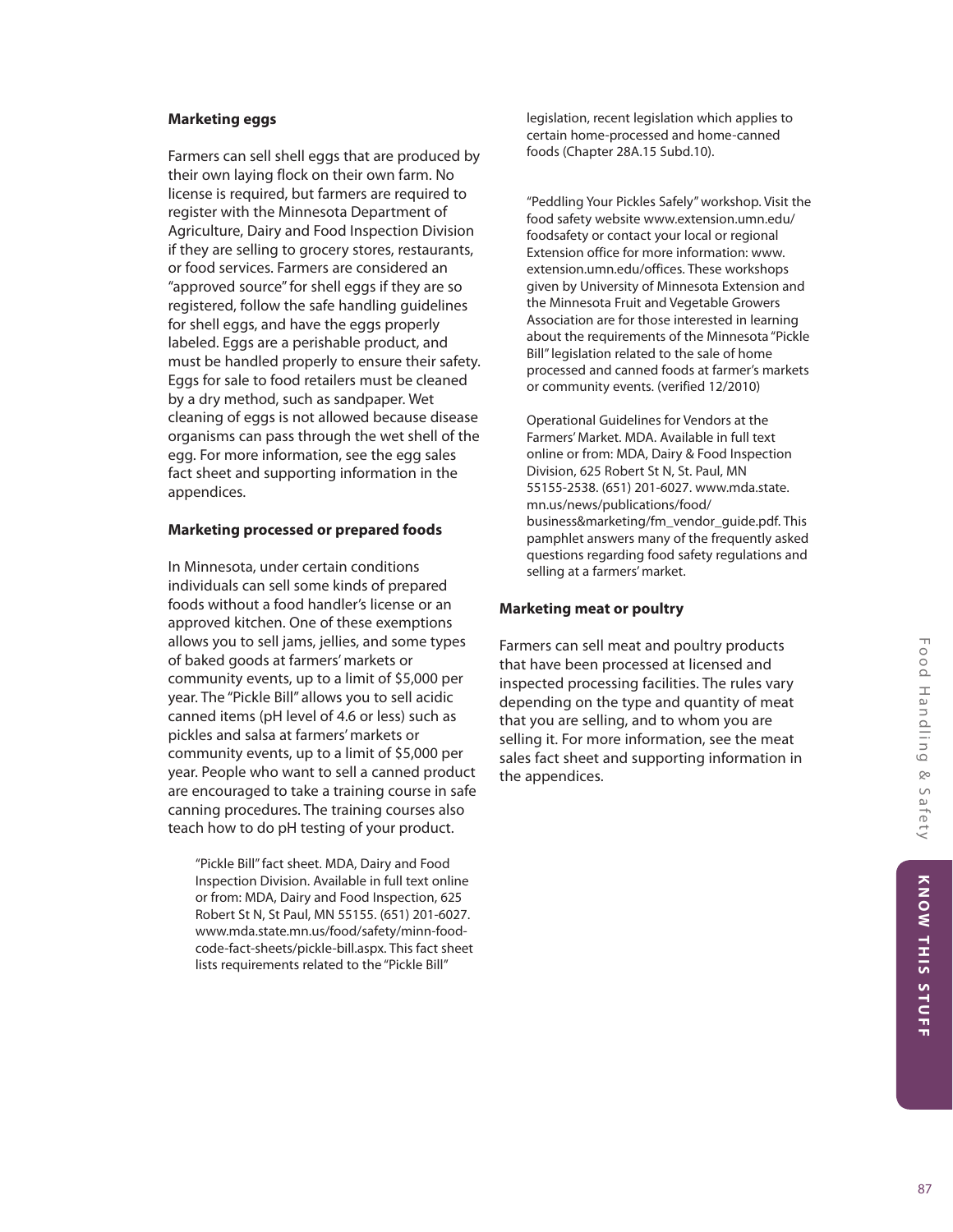# FOOD SAFETY LAPSES

A farmer brought a delivery of potatoes to a restaurant. The potatoes were in the back of a pick-up truck. Unfortunately, the farmer's dog was also in the back of the truck. Restaurants or other retail food outlets cannot accept foods that have been in contact with animals.

A farmer who makes jam from berries brought samples of the jam to a tasting event.

Unfortunately, the farmer had opened a large jar of jam and had spooned the jam into several smaller jars prior to the event. This destroyed the germ-free environment that is in a properly sealed jar of jam and exposed the jam to air and to spoilage organisms. By the time the tasting event happened, several of the jars had mold growing on the jam and could not be served.

A farmer brought a delivery of fresh vegetables and frozen chicken to a restaurant. Not thinking about the possibility of cross-contamination, the farmer placed the box of chicken on top of the box of vegetables and carried both into the restaurant. The restaurant manager noticed this food safety violation and refused delivery.

# CROSS-CONTAMINATION

Cross Contamination occurs when disease-causing organisms move from one type of food to another, or from the food handling environment onto food.

#### Examples:

• You use a knife and cutting board to cut up a chicken, but do not clean the knife, cutting board, or your own hands thoroughly before using them to cut up lettuce for a salad. The lettuce can pick up salmonella or other nasty bacteria from the chicken residue left on the

knife, cutting board, or hands.\*

• You use a utensil to place pieces of raw meat in a pan for cooking. The same utensil is not cleaned before it is used to remove the cooked meat from the pan. Now germs from the uncooked meat are on the cooked pieces.

\* Outbreak of Campylobacter Enteritis Associated with Cross-Contamination of Food — Oklahoma, 1996. www.cdc.gov/mmwr/preview/ mmwrhtml/00051427.htm. (verified 12/2010)

# FOOD CONTAMINATION ON THE FARM

Food contamination can happen in the field during the growing season, during harvest and packaging, or during transport — all before the food gets to a point of sale. Examples of disease potential from contamination in the field:

- A field worker has to use the bathroom and doesn't wash his or her hands thoroughly before returning to pick vegetables. Germs from the dirty hands end up on the vegetables. As few as 10 cells of the Shigella bacteria can cause illness in a person who eats the contaminated food.\*
- An outbreak of E. coli infections was traced to alfalfa sprouts produced from contaminated alfalfa seed grown in Idaho. Some of the seed fields were adjacent to cattle feedlots, and water runoff from the feedlots may have caused

contamination of the seed. Also, deer regularly visited the fields, and deer feces may have been a source of the E. coli contamination.\*\*

• Rain water flows across a barnyard and past the nearby packing shed. The water splashes up on a crate of lettuce being hauled to the packing shed—and the lettuce is contaminated with barnyard germs.

\* *Shigella* spp., The Bad Bug Book, United States Food and Drug Administration. www.fda.gov/Food/ FoodSafety/FoodborneIllness/ FoodborneIllnessFoodbornePathogens NaturalToxins/BadBugBook/ucm070563.htm

\*\* A Multistate Outbreak of *Escherichia coli* O157:H7 Infections Linked to Alfalfa Sprouts Grown from Contaminated Seeds. www.cdc.gov/ncidod/eid/ vol7no6/breuer.htm. (verified 12/2010)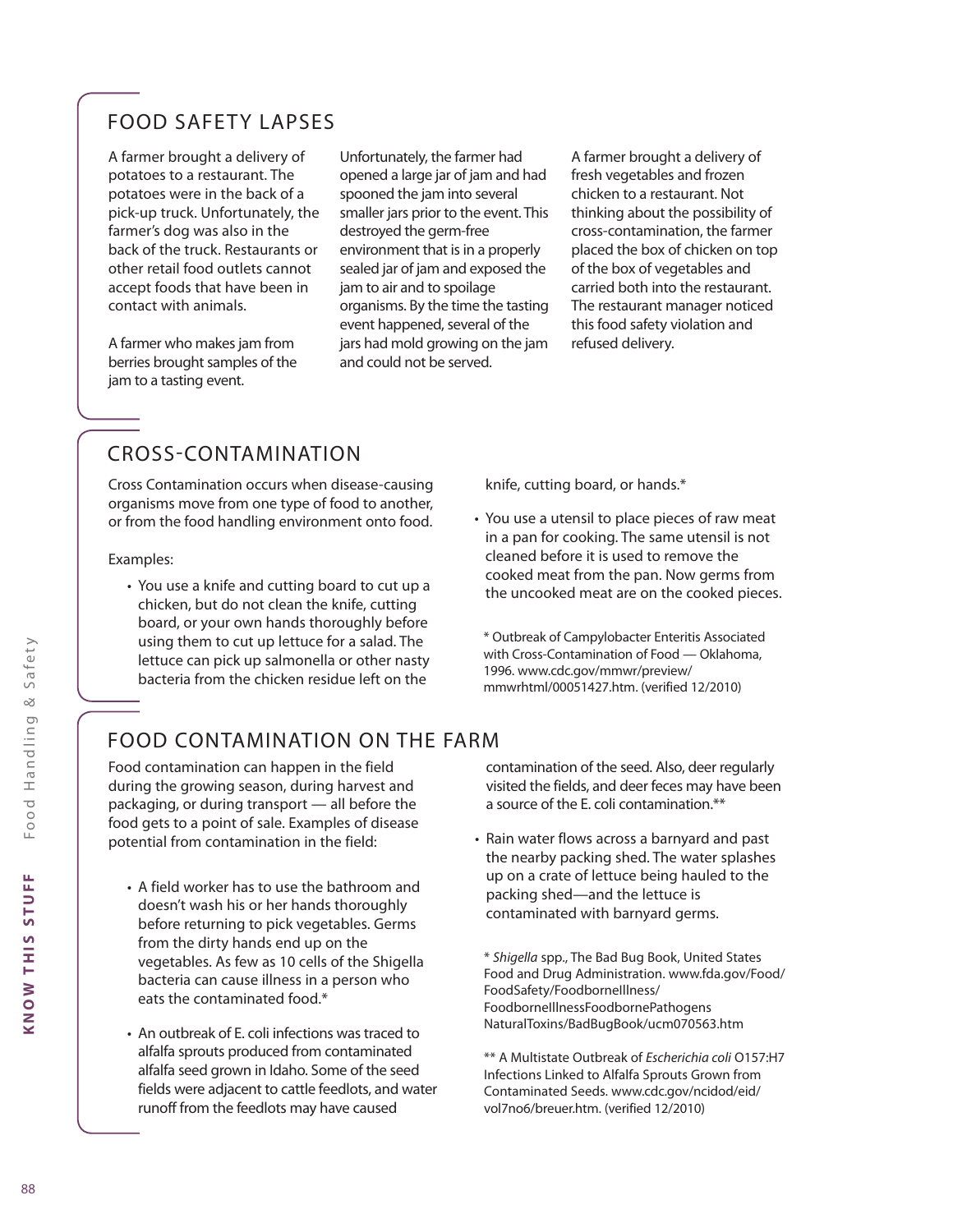# PREVENT FOOD CONTAMINATION IN THE FIELD

- Keep pets and livestock out of areas where food is grown, processed, packaged, transported, or otherwise handled.
- Be aware of wildlife in your fields, remove or cover wild animal feces if possible, and avoid picking fruits or vegetables from areas right next to wild animal feces.\*
- Pay attention to the routes that you take on your farm. Avoid tracking soil or mud from livestock areas into vegetable or fruit areas.
- Direct rain run-off from livestock areas away from vegetable or fruit areas.
- If manure is used for fertilizer, allow plenty of time for it to break down between spreading and harvest of a crop. The National Organic Program rules\*\* require that manure must be tilled into the soil at least 120 days prior to harvest of a crop that has direct contact with the soil (such as lettuce), and at least 90 days prior to harvest of a crop that does not have direct contact with the soil (such as sweet

corn). University of Minnesota research† has provided some evidence that following these time delay rules protects vegetables from contamination.

• If you irrigate, look for ways to avoid contamination of irrigation water.

\* A Multistate Outbreak of Escherichia coli O157:H7 Infections Linked to Alfalfa Sprouts Grown from Contaminated Seeds. www.cdc.gov/ncidod/eid/ vol7no6/breuer.htm. (verified 12/2010)

\*\* The National Organic Program, § 205.203 Soil fertility and crop nutrient management practice www.ams.usda.gov/AMSv1.0/nop

† Preharvest Evaluation of Coliforms, Escherichia coli, Salmonella, and Escherichia coli 0157:H7 in Organic and Conventional Produce Grown by Minnesota Farmers. http://misadocuments.info/ Preharvest\_evaluation\_coliforms.pdf (PDF, 181kb)

# PREVENT FOOD CONTAMINATION DURING PACKING, STORING, AND TRANSPORT

- Wash hands, wash hands, wash hands!
- Watch out for anything that could cause cross-contamination.
- Make sure that water used for washing fruits and vegetables is from a clean source and is not contaminated on its way to the wash area.
- When washing fruits and vegetables, it is generally best to wash them under running water that can drain away rapidly. Soaking a batch of vegetables in a tub of water can cause cross-contamination if one of the vegetables happens to be contaminated.\*
- Keep packaging areas clean. Clean packing tables with a disinfectant solution in between batches of fruits or vegetables.
- Don't stack dirty things on top of clean things. Keep meat, poultry, and egg products physically separated from fruit and vegetable products.

\* A Multistate Outbreak of Salmonella enterica Serotype Baildon Associated with Domestic Raw Tomatoes. www.cdc.gov/ncidod/eid/ vol7no6/ cummings.htm (verified 12/2010)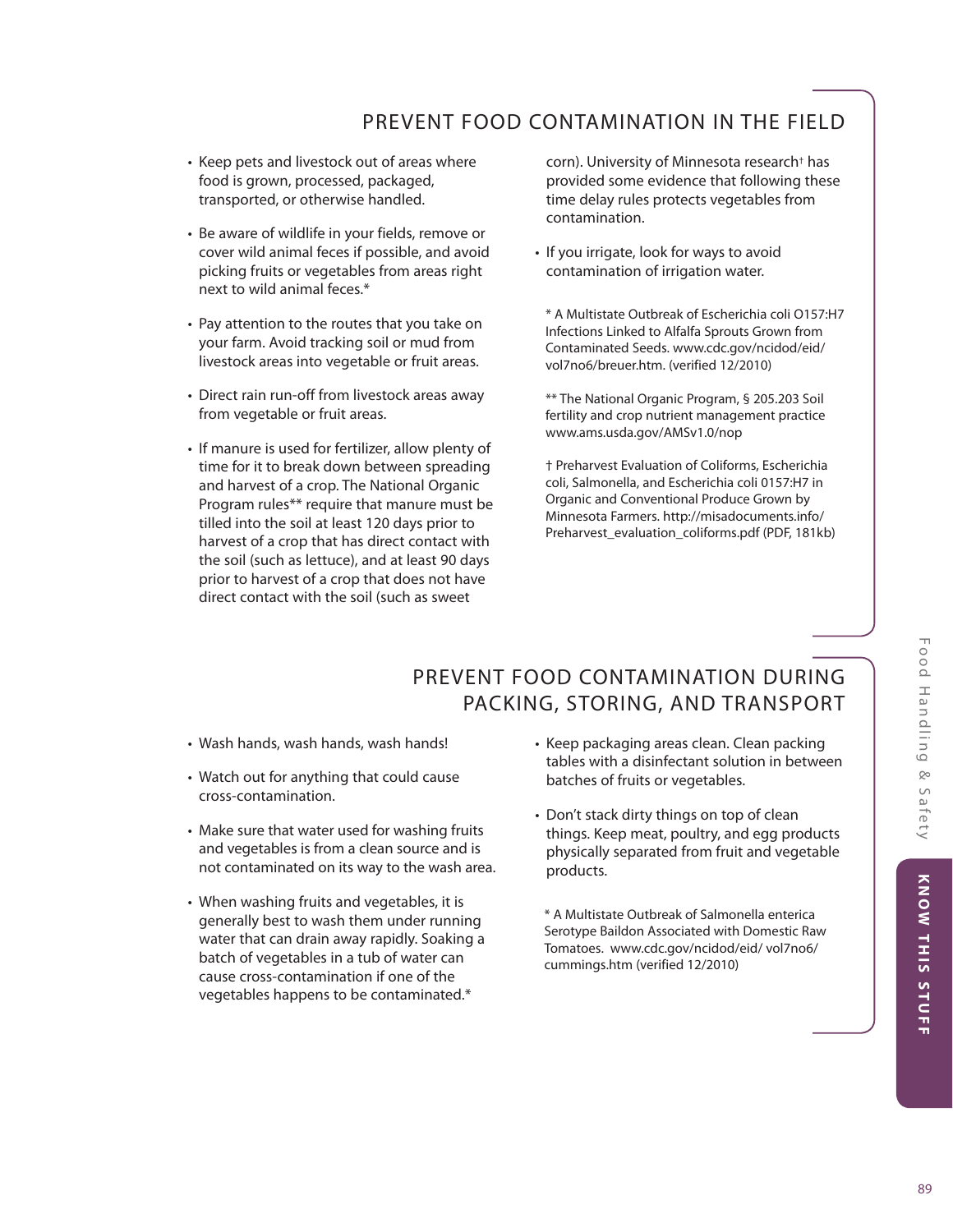# PREVENT FOOD CONTAMINATION DURING PROCESSING AND PREPARATION

- Wash hands, wash hands, wash hands!
- Watch out for anything that could cause cross-contamination.
- Clean all utensils, cutting boards, countertops, or other surfaces in between batches of food.
- Keep meat, poultry, and egg products

physically separated from fruit and vegetable products. In a refrigerator, store raw meats that might drip juices in a container that will not leak.

• Follow safe canning procedures. Courses in safe canning procedures are offered through University of Minnesota Extension. www. extension.umn.edu/foodsafety/

# PROPER HANDWASHING TECHNIQUE FOR FOOD HANDLING

- Wet hands and forearms with warm, running water at least 100º F and apply soap.
- Scrub lathered hands and forearms, under fingernails, and between fingers for at least 10-15 seconds. Rinse thoroughly under warm running water for 5-10 seconds.
- Dry hands and forearms thoroughly with single-use paper towels.
- Dry hands for at least 30 seconds if using a warm air hand dryer.
- Turn off water using paper towels.
- Use paper towel to open door when exiting the restroom.

When to wash your hands:

- Before starting work
- During food preparation
- When moving from one food preparation area to another
- Before putting on or changing gloves
- After using the toilet
- After sneezing, coughing, or using a handkerchief or tissue
- After touching hair, face, or body
- After smoking, eating, drinking, or chewing gum or tobacco
- After handling raw meats, poultry, or fish
- After any clean up activity such as sweeping, mopping, or wiping counters
- After touching dirty dishes, equipment, or utensils
- After handling trash
- After handling money
- After any time the hands may become contaminated
- Source: HACCP-based Standard Operating Procedures, National Food Service Management Institute and United States Department of Agriculture. sop.nfsmi.org/ HACCPBasedSOPs/WashingHands.doc. (verified 12/2010)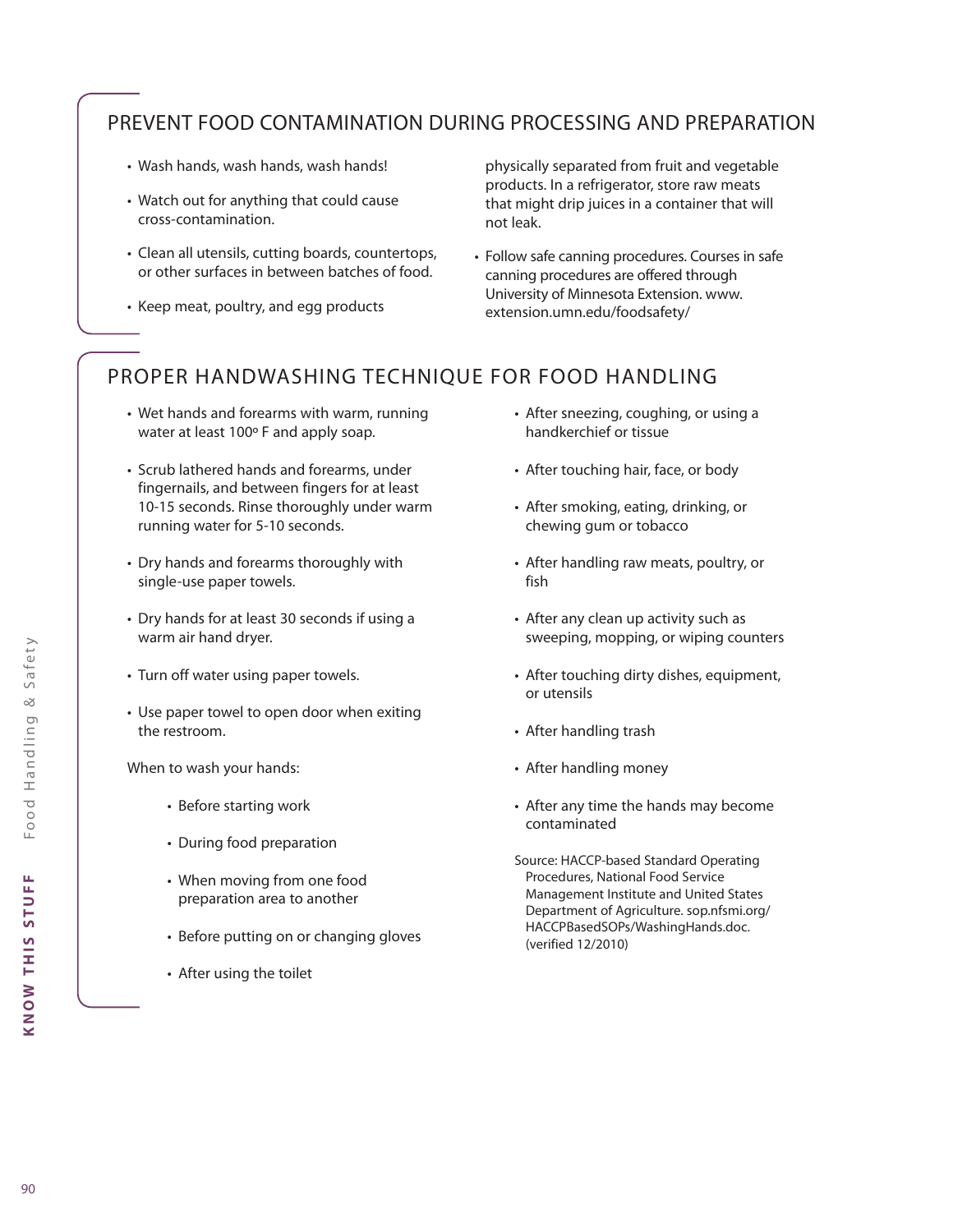# **LIABILITY**

# **Introduction**

Most farms and farm businesses, and certainly farms with direct marketing enterprises, are complex mixtures of personal and business liabilities. Insurers nationwide are gaining experience with alternative farm enterprises. Insurance for these kinds of farm-based businesses is much easier to find than it was just a few years ago. Because farm insurance needs are complex, you should work directly with an insurance agent to identify your particular needs. You might be able to work with your current agent, or you might need to change insurance companies to find one that can handle the kinds of coverage that you need.

Farmers typically have five main areas of insurance needs: liability for products sold, liability for visitors to the farm, liability for farm workers, coverage for the value of crops grown, and coverage for property and equipment owned. Coverage for property and equipment is what most people think of when they think "insurance policy." The other four categories, though, could be very important to your farm business.

Resources for Liability and Insurance

Managing the Liability and Risks of Direct Farm Marketing and Agritourism. Available online or from: Community Agricultural Development Center, 985 S. Elm, Colville, WA 99114. 509

684-2588. Retrieved Dec. 2010. www.communityagcenter.org/Risk\_Liability/Risk\_Introduction. htm. Discusses the different types of liability that farmers may encounter, how to mitigate risk, and includes sample forms.

Protecting Your Farm or Ranch: A Guide to Direct Farm Marketing in Idaho. 2008. Available in full text online or from: Rural Roots, Inc. PO Box 8925, Moscow, ID 83843. 208-883-3462. Retrieved Dec. 2010. www.ruralroots.org/ Resources/directmarketing/directmarketingguide.asp. Comprehensive, 100-page manual covers marketing strategies, specific products, labeling requirements, food safety, and more. Some things specific to Idaho but many apply nationwide.

The North American Farmers' Direct Marketing Association (NAFDMA) list of memberrecommended insurance providers. Available online to NAFDMA members only at: www. nafdma.com/Public/Benefits.

Some farmer organizations offer insurance benefits to their members or are associated with insurance companies:

Farm Bureau Financial Services. 5400 University Ave, West Des Moines, IA 50266-5997. (515) 225-5400. mainmail@fbfs.com. www.fbfs.com

Farmers Union Insurance Companies. www. nfuic.com/ov/wrd/run/portal.show

# **Product Liability**

Your liability for the food that you sell is called product liability. This can be handled in different ways, depending on where you sell and how much you sell. Sales right from your farm premises might be covered through your regular property insurance package, but don't assume that is true. Ask your insurance agent if you are covered if someone gets sick from food that you sold. If you are selling to grocery stores or food services, they may require you to carry separate product liability coverage. Also, some farmers' markets require each vendor to carry their own product liability coverage. If you are

selling your product through a broker or distributor, you probably will be required to carry product liability coverage.

Following safe food handling and food processing practices is a good way to guard against people becoming ill from your products. In fact, some buyers may refuse your product if they realize that you failed to follow safe food handling practices. See the Food Handling and Food Safety section (page 86) for more information.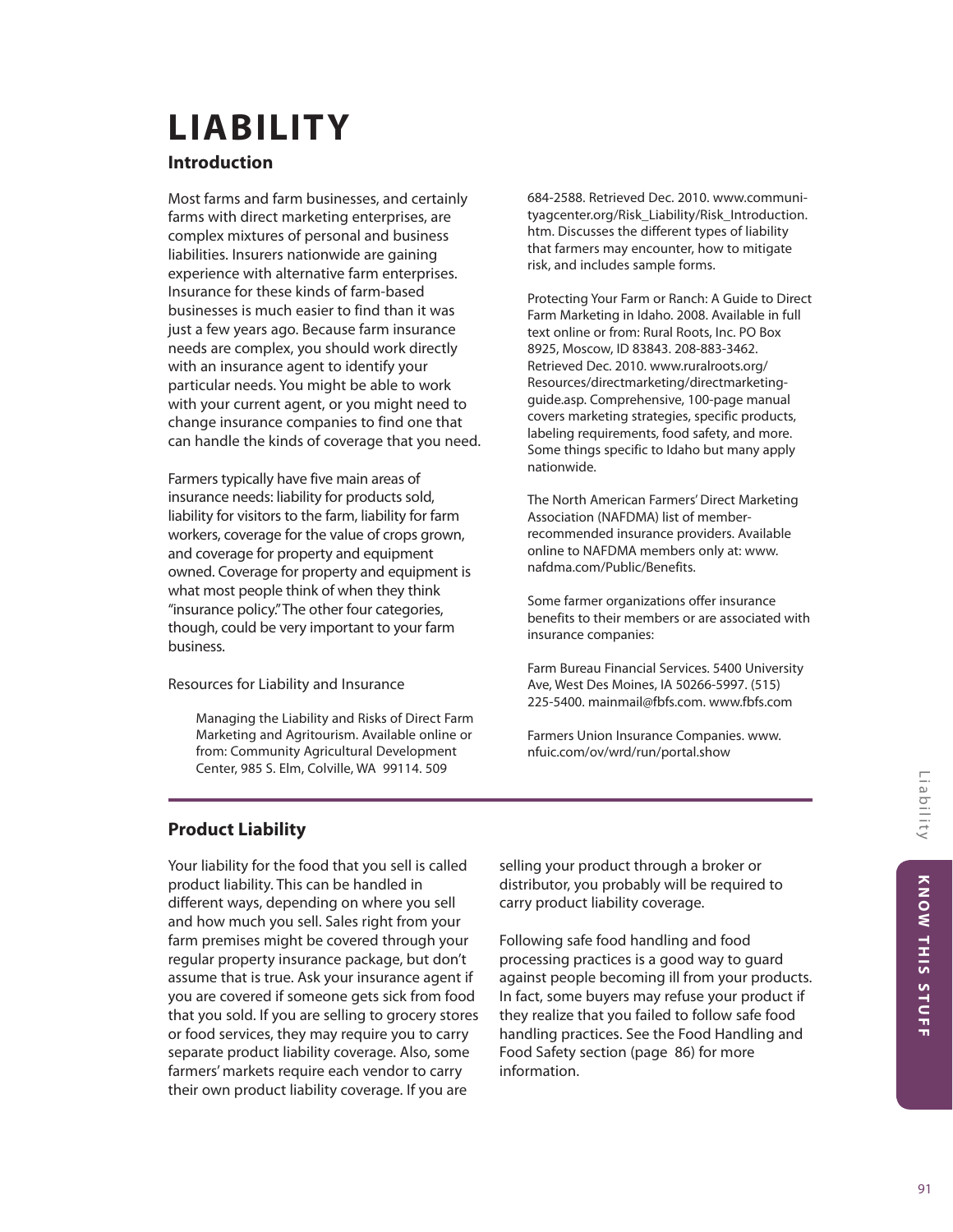#### **Resources for product liability**

ATTRA Questions of the Week: Where can I find information about product liability for my eggs, broilers, and beef? Retrieved Jan. 2011. Available online at: http://attra.ncat.org/calendar/ question.php/2005/05/23/where\_can\_i\_find information\_about\_produ\_1

*The Legal Guide for Direct Farm Marketing*. 1999. N. Hamilton. Drake University. Available from: Drake University Law School, Agricultural Law Center, 2507 University Avenue, Des Moines, IA 50311-4505. (515) 271-2947. The author is a successful farmer, attorney and professor of agricultural law. This comprehensive guide covers liability, regulations, labor law, processed foods, and meat marketing issues.

*In the Eyes of the Law: Legal Issues Associated with Direct Farm Marketing*. 2002. R. Prim and K. Foede. Publication no. BU-07683. University of Minnesota Extension. Parts of the publication are available online. The publication can be ordered from: University of Minnesota Tourism Center. 120 BioAg Eng Bldg, 1390 Eckles Avenue, St. Paul, MN 55108. (612) 624-4947

This publication provides producers who are considering becoming direct marketers a brief introduction to legal issues that may affect their business so they can avoid or minimize risk and liability.

# **Premises Liability**

Your liability for people who visit your farm is called premises liability. As with product liability, this might be covered through your regular property insurance package, but do not assume that it is! If your farm enterprises involve having visitors to the farm, ask your insurance agent if your policy covers those visitors. It may cover visitors who are guests, but not customers, of a farm-based business.

When you have a farm enterprise that invites customers to the farm, such as a pick-your-own patch or a petting zoo or a corn maze, there are safety measures that you can take to minimize risk to your customers. Not only do these protect your customers, but they also give you some protection against claims of negligence should an injury happen at your farm.

- Make sure the areas that customers visit are free of debris.
- Get rid of wasp and hornet nests near areas visited by customers.
- Eradicate harmful weeds like poison ivy, stinging nettles, and ragweed.
- Strictly observe re-entry times for pesticides.
- Lock up farm chemicals, such as pesticides.
- Keep farm equipment away from customer areas.
- Post signs to warn of any dangers that you are not able to remove.
- Have a well-marked and large enough parking area.

#### **Resources for premises liability**

*Colorado Tree Farm Tour Guidebook*. 2002 (rev). Available in part online or to order complete guide contact: Colorado State Tree Farm Committee (970) 482-6912. wes@treefarmer. com. www.treefarmer.com/ images/Tour%20 Guidebook.pdf. (verified 12/2010)

*In the Eyes of the Law: Legal Issues Associated with Direct Farm Marketing*. 2002. R.Prim and K. Foede. Publication no. BU-07683. University of Minnesota Extension. See access information under "Resources for product liability" in previous section. (verified 12/2010)

*Liability for Visitors to Farm Property*. 2004. Kevin Lyons and Jeff Watt. University of Kentucky Cooperative Extension Service. Available in full text online or from: UK College of Agriculture, S-107 AgScience Bldg. N. Lexington, KY 40546. (859) 257- 4302. ces.ca.uky.edu/cesrc-files/west/ Liability\_for\_visitors\_to\_farm\_property.pdf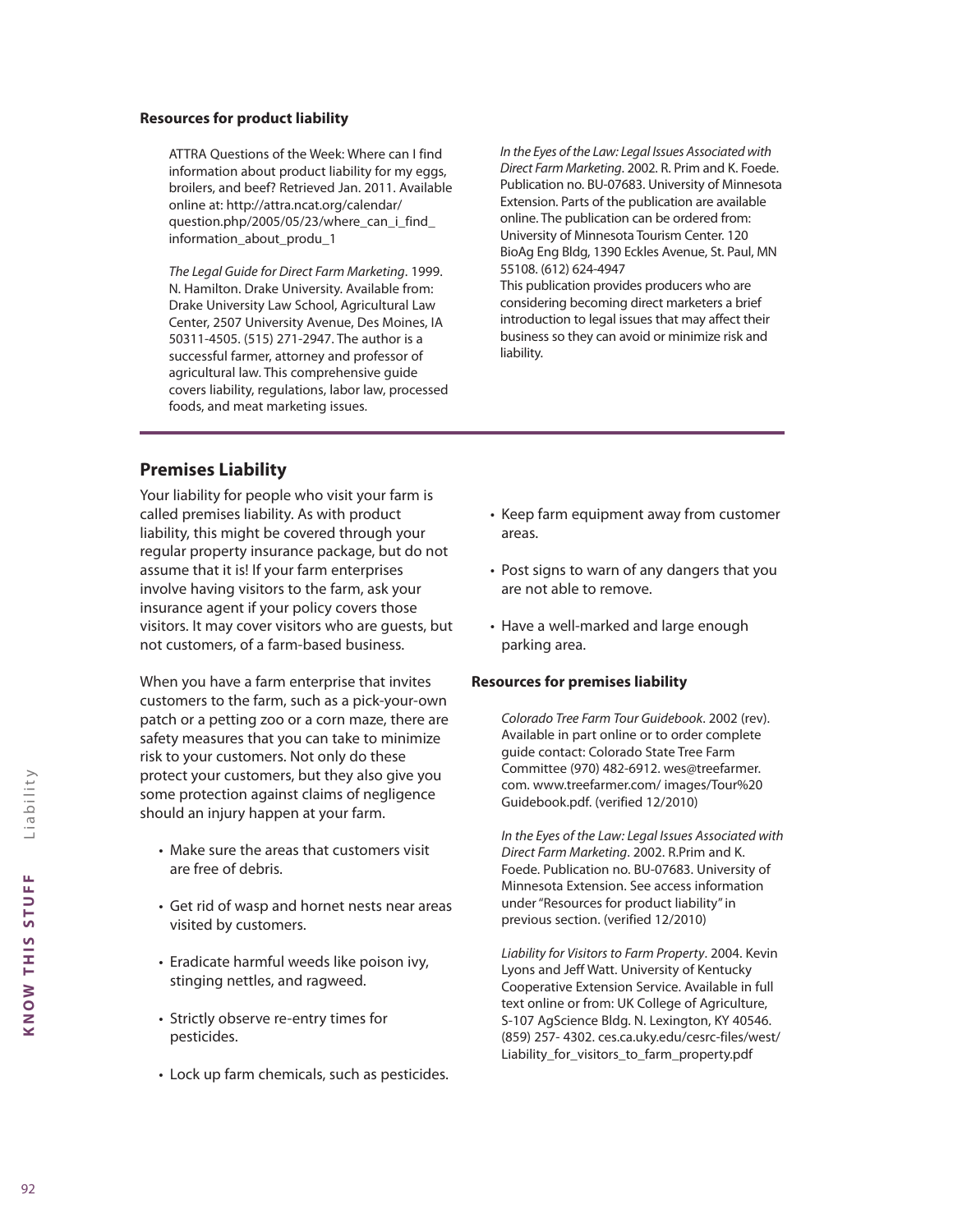# **Farm Worker Liability**

You have liability for any farm worker that you hire. In Minnesota, most employers—including family farmers—are required to carry workers' compensation insurance for their employees. There are some narrow exceptions for farms that pay small amounts in wages. See "Farmer-Employer Exemption" in Resources for farm worker liability, below. As with product and premises liability, you need to talk to an insurance agent to discuss your insurance needs for your workers. If you are exempt from carrying workers' compensation because of paying small amounts in wages, you still need to make sure that you have adequate farm worker coverage on your regular farm property insurance package. Also, farmers who are exempt may still choose to purchase workers' compensation coverage as a benefit to their employees.

As a farm employer, you have liability not only for injuries to your employees, but also for any injuries or losses that your employees may cause to others. This issue gets very complex. Having clear guidelines and written job descriptions for your employees is recommended. See "In the Eyes of the Law" in Resources for farm worker liability, below, for more detailed information.

#### **Resources for farm worker liability**

*Farm Labor Laws and Regulations in Minnesota,* 2009. Chuck Schwartau. University of Minnesota Extension. Available in full text online or from: University of Minnesota Extension Distribution Center, 405 Coffey Hall, 1420 Eckles Ave, St. Paul MN 55108-6068. (800) 876-8636. www1.

extension.umn.edu/dairy/employees/farmlabor-laws-and-regulations/. Though in the dairy section, this publication provides an overview of current law applicable to all farms.

*Farmer-Employer Exception*. Minnesota Department of Labor and Industry (MDLI). Available from: Minnesota Department of Labor and Industry, Workers' Compensation Division, 443 Lafayette Road N, St. Paul, MN 55155. (800) 342-5354. This fact sheet details the exceptions that apply to the farmer-employer, as it pertains to Minnesota requirement to provide workers' compensation to employees.

Workers' Compensation Insurance Coverage— General Information. MDLI. April 2010. Available in full text online or request a print copy from: MDLI, Workers' Compensation Division, 443 Lafayette Road N, St. Paul, MN 55155. (800) 342-5354. Retrieved Dec. 2010. www.dli.mn.gov/ WC/PDF/wc\_ertrainingguide.pdf. This document gives a general overview of the insurance coverage requirements under Minnesota workers' compensation law. Since each employment situation is unique, you are encouraged to consult specific statutory provisions to determine how the law applies to your particular set of facts.

*In the Eyes of the Law: Legal Issues Associated with Direct Farm Marketing*. 2002. R. Prim and K. Foede. Publication no. BU-07683. University of Minnesota Extension. See access information under "Resources for product liability" in previous section. (verified 12/2010)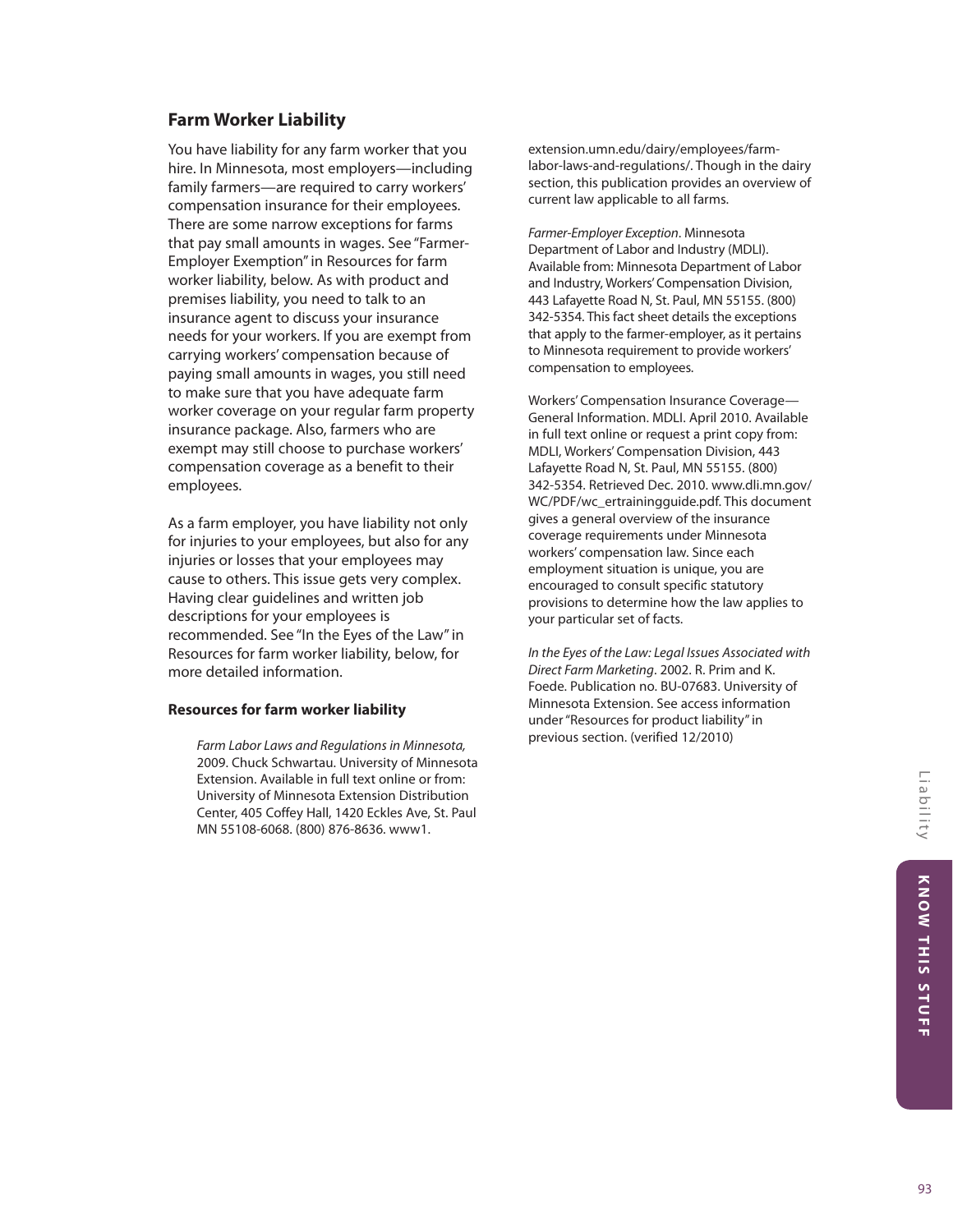# **Crop Insurance**

In the past, "crop insurance" usually meant large-scale field crops such as corn, soybeans, and wheat. That is changing. The Risk Management Agency (RMA) of the United States Department of Agriculture underwrites crop insurance for the nation's farmers. The RMA offers crop insurance programs for a wide variety of crops, including many fruits and vegetables, as well as nuts and nursery stock. You can find the list of crops covered on the RMA website: www.rma.usda.gov. In the "Search RMA" box, type in "crops covered." Then choose the list of crops covered for the most recent year.

The AGR-Lite insurance option is also available in Minnesota through underwriting by the Risk Management Agency. "AGR" stands for "Adjusted Gross Revenue." This is a whole-farm income insurance policy that is based on a farm's five-year history of revenue, plus the farm plan for the current year. It is designed to provide protection against revenue fluctuations that happen for any reason, and to give farms a guaranteed level of revenue. This policy may be attractive to diversified farms because it allows total flexibility of farm operations. It is not tied to any specific crop or mix of crops.

You can search the RMA website for an insurance agent near you who is authorized to offer crop insurance: http://www3.rma.usda. gov/ apps/agents/index.cfm. There are more than 3,000 listings for agents in Minnesota. Should you buy crop insurance? It is a tool that you can use to manage the risk that you take in planting a crop—the risk that your yield might be poor, and that you would not recover the money that you put in to establishing the crop. A Cornell University article explains the reasons for crop insurance to farmers in the northeastern United States, but the information also applies to the Midwest. (verified 12/2010)

#### **Resources for crop insurance**

*Adjusted Gross Revenue-Lite*. Nov. 2010. USDA Risk Management Agency. Available in full text online or from: RMA, St. Paul Regional Office, 307th St E, Suite 1450, St. Paul, MN 55101-4937. (651) 290-3304. www.rma.usda.gov/pubs/rme/ agr-lite.pdf. This fact sheet provides information about RMA's whole farm revenue protection plan. AGR-Lite is accessible to diversified farmers who grow non-program crops and livestock.

*Why Buy Crop Insurance?* J. White. Cornell University. Retrieved December, 2010. Available online at: www.agrisk.cornell.edu/DOWNLOAD/ Why\_buy\_crop\_insurance.pdf. This fact sheet provides an overview of different types of crop insurance and how they work to protect a farmers' investment.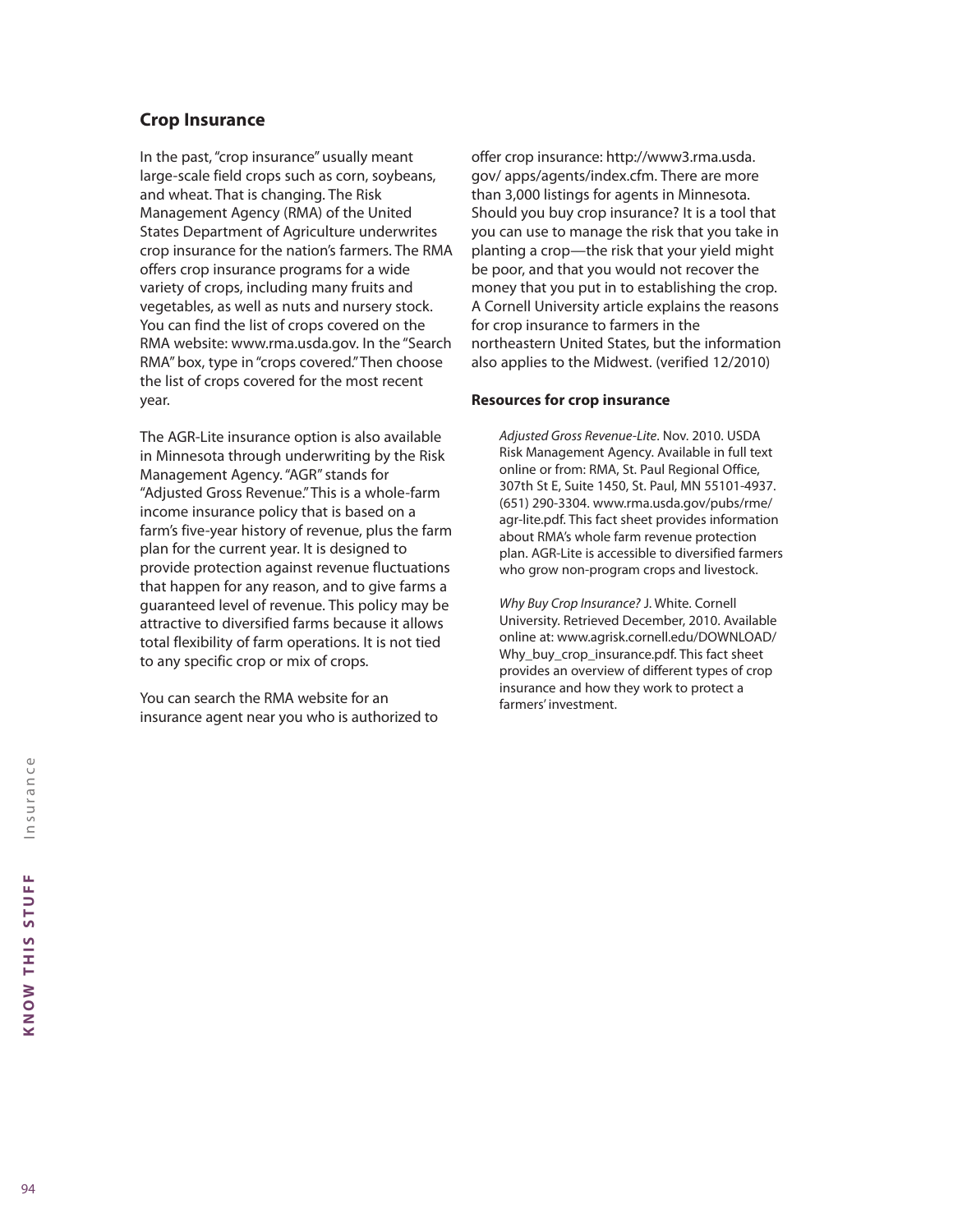# **PRICING**

How do you set a price for your products? That question causes frustration for lots of farmers. Pricing is a balancing act. You need to get a price that is high enough to give you a profit and make you feel rewarded for your work. You have to balance that against the needs of your customers, who want to get full value for the price that they pay.

Direct marketing means that you take responsibility for finding pricing information, deciding on a pricing strategy, and setting the prices for your products. Don't forget that if you are selling directly to the consumer, you are doing the work of marketing—and it is work. It takes time and effort to market a product — to prepare it for sale, package it, advertise it, and get it into the hands of your customers. You need to charge enough to pay yourself for that effort. You might sometime encounter a customer who complains about your price. Don't be too quick to lower your price in response to complaints. You need to recognize the value in your own product and charge a price that reflects that value, but realize that not everyone will agree with your pricing decisions. Experienced direct marketing farmers agree that your price is too low if no one complains.

If you choose to market your products to an intermediate buyer—someone who is not the end consumer of the product—you need pricing information to help you negotiate the terms of the sale. In some cases, you might be offered a "take it or leave it" price for a raw product. Should you take it? Knowing the wholesale prices for your product on the open market can help you decide. What if you have an exceptionally high quality product or a specialty product that costs more to produce than the typical commodity? You need to do your own research on prices for similar products. Be ready to explain to your wholesale buyer why you deserve the price that you are asking and how that buyer can pass along information about your production methods or other special circumstances to help them capture a good price from the end consumer.

Sometimes you need more than a good quality food product to get the price that you want

from a buyer. Well-designed packaging, a label that gives you a brand identity, or third-party certification are all things that can add value to a product in your customer's eyes. These things all have a cost in money and time, though. Can you earn enough extra money as a result of packaging, labeling, branding, or certification to cover your costs for those activities?

You will have to decide on a pricing strategy or strategies—that will work for you. Combining parts of several strategies can be useful. For example, perhaps you have premium quality tomatoes to sell at a farmers' market. Learning the wholesale and retail prices for products similar to yours can be a first step toward setting your price. The difference between the wholesale and retail price tells you how much the conventional food system charges for shipping, packaging, and the labor needed to put those tomatoes on display in the store and get them sold to customers. Next you can calculate your own costs to produce your tomatoes and your costs for transporting and selling those tomatoes at the market. Compare your costs to the wholesale and retail prices for conventional tomatoes. If your costs are lower, that puts you in a good position to make a profit on your tomatoes. If your costs are higher you could look for ways to cut your costs. If your higher costs are the result of a special growing system then you need to set your price higher to reflect that, and find a way to communicate the value of that growing system to your customers. Now you can work on estimating how much better your tomatoes are than the tomatoes in the store, and therefore how much you should add to your price to reflect the value of a premium quality tomato.

Combining pricing strategies can help you find a variety of ways to market your products. Variety in your marketing keeps you from being dependent on just one buyer, and lets you market different grades of product in different ways. For example, an apple farmer found that top grade apples could command a premium price in the retail market. The smaller apples were not even saleable in that market, but could be sold for a lower price to schools.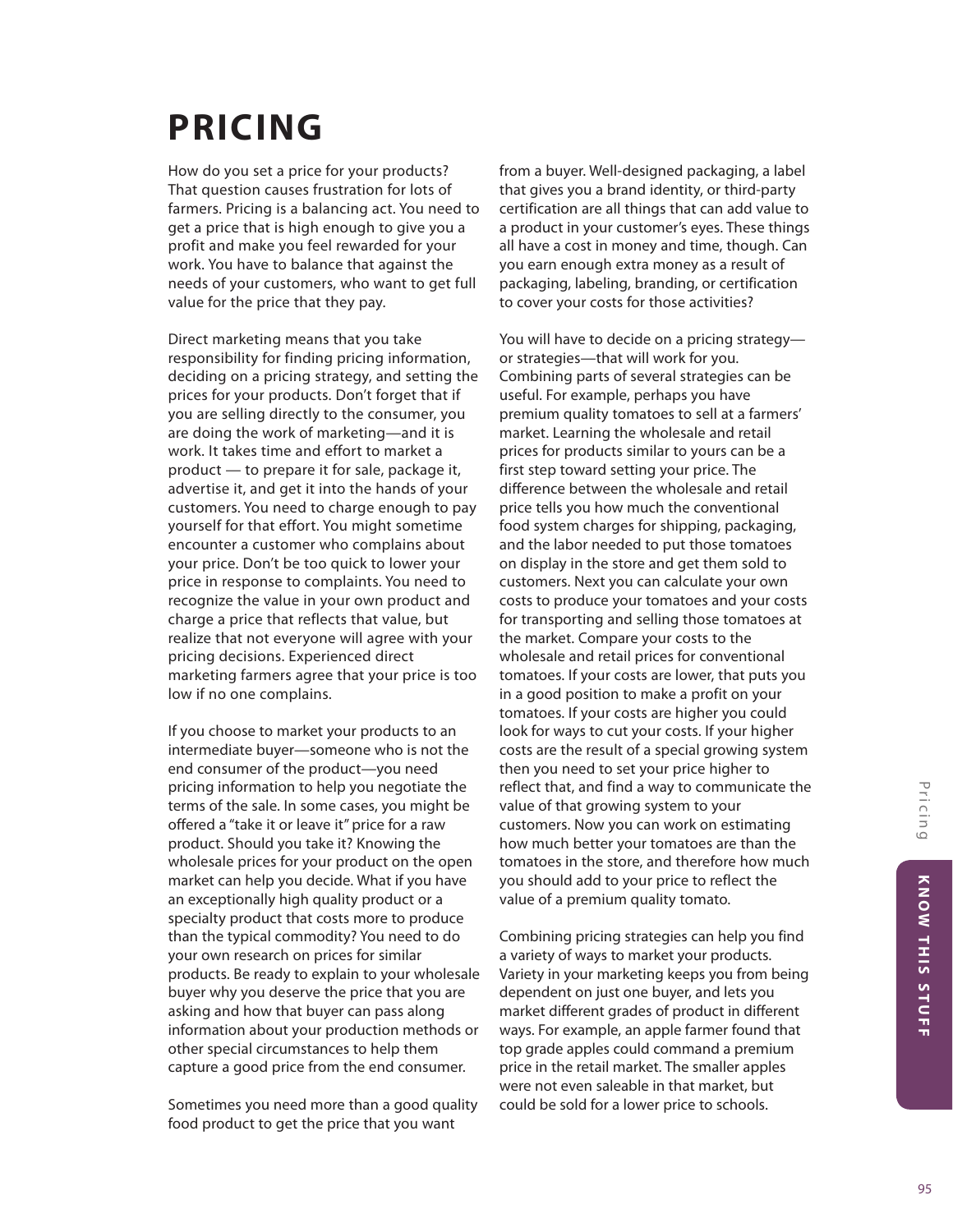# **Price Based on the Value Perceived by the Customer**

This approach to pricing allows you to take into account the intangible things that are valued by many customers—humane handling of livestock, for instance, or the knowledge that you practice good environmental stewardship on your farm, or the special "taste of place" that no other farm can quite match. These things can make customers value your product more than they would a similar product without those attached values. You might charge more than the average price for similar products. That higher price allows customers to reward you for using farming practices that they like.

Pros: You can achieve profits well beyond what you might expect with the other pricing strategies. Cons: It can be a challenge to find the right customers who highly value what you have to offer. You need to find effective ways to persuade customers that your farming practices have value that is worth the price. Finding pricing information can be difficult, since so much of a product's value depends on the individual tastes and preferences of your

customers. As your expectations for a premium, value-based price rise, the time that you spend in marketing activities and in educating customers must also rise.

#### **Resources for value-based pricing**

Brad Wedge, Pricing Consultant. 73379—224th St, Albert Lea, MN 56007. bradwedge@yahoo.com. He has extensive practical experience with pricing through managing Wedge Nursery in Albert Lea; has pricing charts and information adapted to farmers; has been a presenter at sustainable agriculture and marketing conferences in the Upper Midwest.

Pricing Strategy Resources. Retrieved Jan. 2011. Marlene Jensen. Available online at: pricingstrategyresources.com/index.html. Private website run by a business consultant who also teaches at Lock Haven University. Website use is free, no subscription required, contains pricing information directed at small businesses but adaptable to farms.

# **Price Based on Your Costs and Your Expectation for Profits ("Cost Plus")**

With this strategy you use your financial records to determine what it costs you to produce your product, package it, market it, and deliver it to your customer. Then you decide what profit you need to make and add that amount onto your costs to arrive at the price you will charge your customer.

Pros: This approach helps you verify that you are making a profit on your product. Cons: You have to keep good, detailed financial records to be sure that you are correctly figuring your total costs and, if you are mistaken, you risk losing profits. Even with good records you might have unexpected new costs at some point that could affect your profits. Also, if you fail to sell quantities of your product at the price you expected, your profits will suffer.

Enterprise budgeting is important for this pricing strategy. The budgeting helps you track your costs for producing your product. See Resources for Enterprise Budgeting (page 6). Don't forget to account for your time, labor, and other expenses that you put in to processing, packaging, labeling, advertising, and selling your product in addition to the costs of growing it. With some enterprises you might be holding a product in storage for a time, and you need to account for your cost of holding that inventory. Another hidden cost is the cost of a delay in payment. If you sell to an intermediate buyer such as a distributor or a restaurant you will likely wait at least 14 days and maybe up to 60 days between delivery of the product and payment.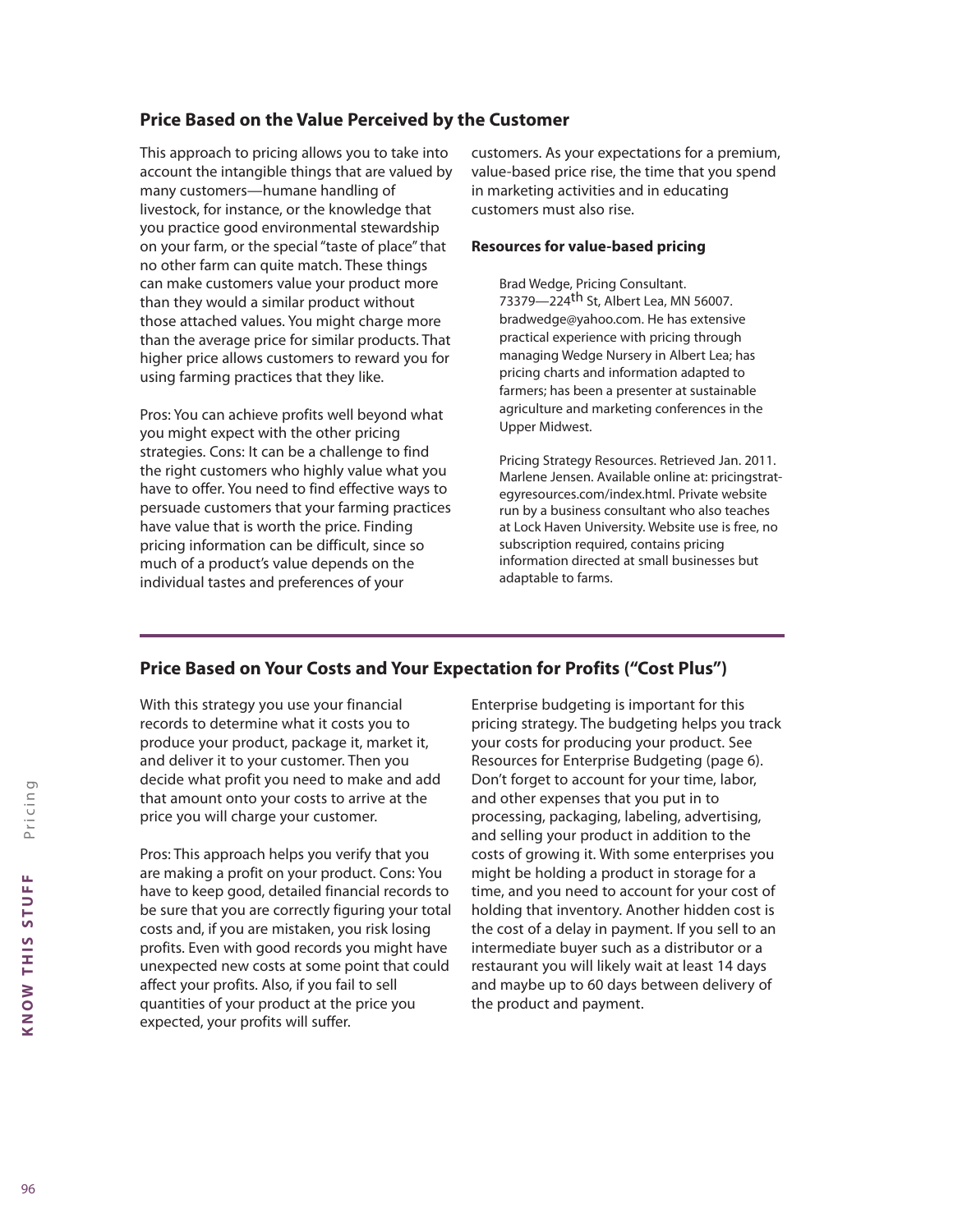#### **Resources for farm financial analysis**

Many commercially available business financial management software packages can be adapted to farm use. Some that are designed for farms are:

FINPACK. Update annually. Center for Farm Financial Management (CFFM) at the University of Minnesota. Available from: CFFM, University of Minnesota, 130 Ruttan Hall, 1994 Buford Ave, St. Paul, MN 55108. (612) 625-1964 or (800) 234-1111. cffm@umn.edu. www.cffm.umn.edu/ FINPACK/default.aspx

*Market Farm Forms*. 2001 (reprinted). M. Rosenzweig. Available from: Back 40 Books, Nature's Pace Sanctuary, Hartshorn, MO 65479. www.back40books.com. Mac and PC-compatible. Spreadsheet-based recordkeeping and calculations for vegetable production.

Quicken for Farm and Ranch Financial Records. 2002. D. Doye. Oklahoma State University. Retrieved Jan. 2011. Available online or order booklet with diskette including sample files from: Agricultural Economics Department, 308 Ag Hall, Stillwater, OK 74078. (405) 744-6161. ddoye@okstate.edu. www.agecon.okstate.edu/ quicken/.

# **Price Based on the Retail Price**

Retail prices are the prices that consumers pay for foods at the grocery store. Retail prices for foods can be a bit tricky to determine. The Economic Research Service of the USDA reports average retail prices for crops and livestock each month of the year. Prices change from month to month depending on the season, which products are in short supply, and which products are abundant. Retail grocery prices in your area can be quite different from the national average. If your area is far from shipping terminals, for instance, shipping costs will probably raise the retail prices of foods.

The USDA numbers can help you get an idea of retail prices and their seasonal fluctuations, but there is no substitute for using your own eyes to check prices at grocery stores in your area. Look at prices in grocery stores or sections of grocery stores that carry products similar to yours. If you have a specialty product—such as grass-fed, or Food Alliance labeled, or exceptional quality—you might look at the prices for similar products in a natural foods store or in the natural foods section of a larger grocery store. Compare those prices to prices for similar but non-specialty products to see what amount you might be able to charge for your specialty product.

Pros: The retail price rewards you for the effort that you put into processing, packaging, marketing, and distributing your product. Cons: Customers might be accustomed to buying their groceries at stores that offer discounts, so the prices that they pay for items might be quite different from your estimates of average retail prices. Some grocery stores routinely offer certain products at a loss to bring customers in to the store. This is a sales strategy that most farmers can't match.

#### *Resources for retail prices*

Your own observations of prices at grocery stores in your area.

Economic Research Service, United States Department of Agriculture. www.ers.usda.gov. Click on "crops" or "animal products" and then on your specific crop or livestock. Then look under the "Data Products" heading for that commodity to find tables that include retail prices. Be patient and persistent in your searching. The titles of reports on this website are not always clear about what information is included, so you might have to look through several reports to find the retail prices.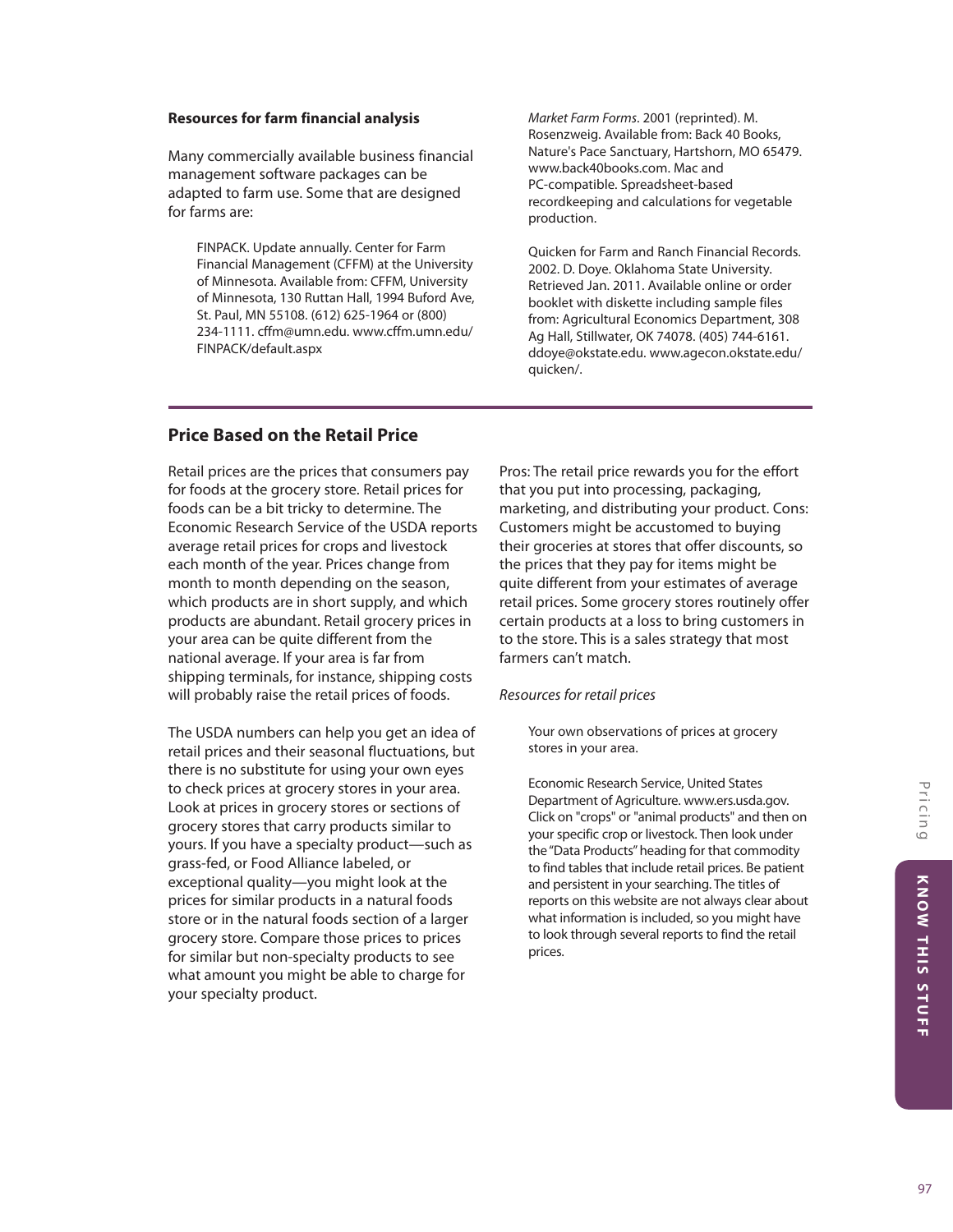# **Price Based on the Commodity Market Price or Wholesale Market Price**

The commodity market price rewards the effort that goes into producing a raw product and getting it to a point of sale. For some products such as raw fruits and vegetables, the commodity market price pays the farmer for the production as well as some first steps in processing and packaging. For example, the farmer might wash vegetables, cut tops off of root vegetables, and pack them into crates prior to selling them to a distributor at the commodity price. Basing your price on the commodity market price could be appropriate if you are selling a raw product right from your farm without any special branding, labeling, or marketing efforts.

"Wholesale" price can mean different things depending on the buyer, but may include some processing, packaging, shipping, and handling costs. Most of the online resources for wholesale prices show the prices on the east and west coasts, and perhaps the Chicago terminal price. Shipping costs can result in higher wholesale prices in areas far from shipping terminals. Prices paid locally by distributors, brokers, or other intermediate buyers can be useful information if you are planning to sell to those kinds of local buyers, or if you are planning to sell through other methods. Learning these local wholesale prices can take some extra work on your part to contact the distributors in your area, or to contact grocery store managers to ask what wholesale prices they are paying for their products.

Pros: There is a lot of information available on what the market prices are for a wide variety of commodities. Cons: If you are putting labor and management effort into packaging and marketing your product, the commodity or wholesale prices might not reflect that. Also, market fluctuations that have nothing to do with the quality of your product can affect your profits.

#### **Resources for commodity and wholesale market prices**

The New Farm Organic Price Index, newfarm.org / opx. Retrieved Jan. 2011. This searchable database provides organic wholesale prices for fruits and vegetables at east and west coast markets, and for grains at several terminals across the United States.

Economic Research Service, USDA. www.ers. usda.gov. Click on "crops" or "animal products" and then on your specific crop or livestock. Then find reports with the word "Outlook" in the title. The Outlook reports are published several times per year for each commodity and include recent price information as well as market predictions.

Fruit and Vegetable Market News Portal, Agricultural Marketing Service, USDA. marketnews.usda.gov/portal/fv. Retrieved Jan. 2011. This website provides access to daily shipping and price reports on every type of fruit and vegetable as well as herbs, nuts, honey, and ornamentals.

Livestock and Grain Market News Portal, Agricultural Marketing Service, USDA. marketnews.usda.gov/portal/lg. Retrieved Jan. 2011. This website provides access to daily and weekly reports on prices and quantities for livestock and meats, grains, hay, and other feedstuffs.

*The Packer: The Business Newspaper of the Produce Industry*. Online: www.thepacker.com. Click on "Market Scope." Retrieved Jan. 2011. Includes information about prices, price trends, and volume of produce moving through shipping terminals all across the United States. Based on Agricultural Marketing Service (USDA) information.

# FINDING LOCAL DISTRIBUTORS AND BROKERS

Look under "Food Brokers" in the Yellow Pages of your telephone book. Online, use www.superpages. com or www.anywho.com to search for Food Brokers. Type "Food Brokers" into the keyword or business category option on the screen, and then enter the city name or zip code for your locale.

Contact grocery stores that carry products similar to yours, and ask who their distributors are. Natural foods co-ops typically work with different distributors than the large grocery chains. If your

product is more like a food co-op store's specialty product than it is like a grocery chain store's product, check with the co-op's distributors (and vice versa).

See the Brokers & Distributors section on page 69 for more resources.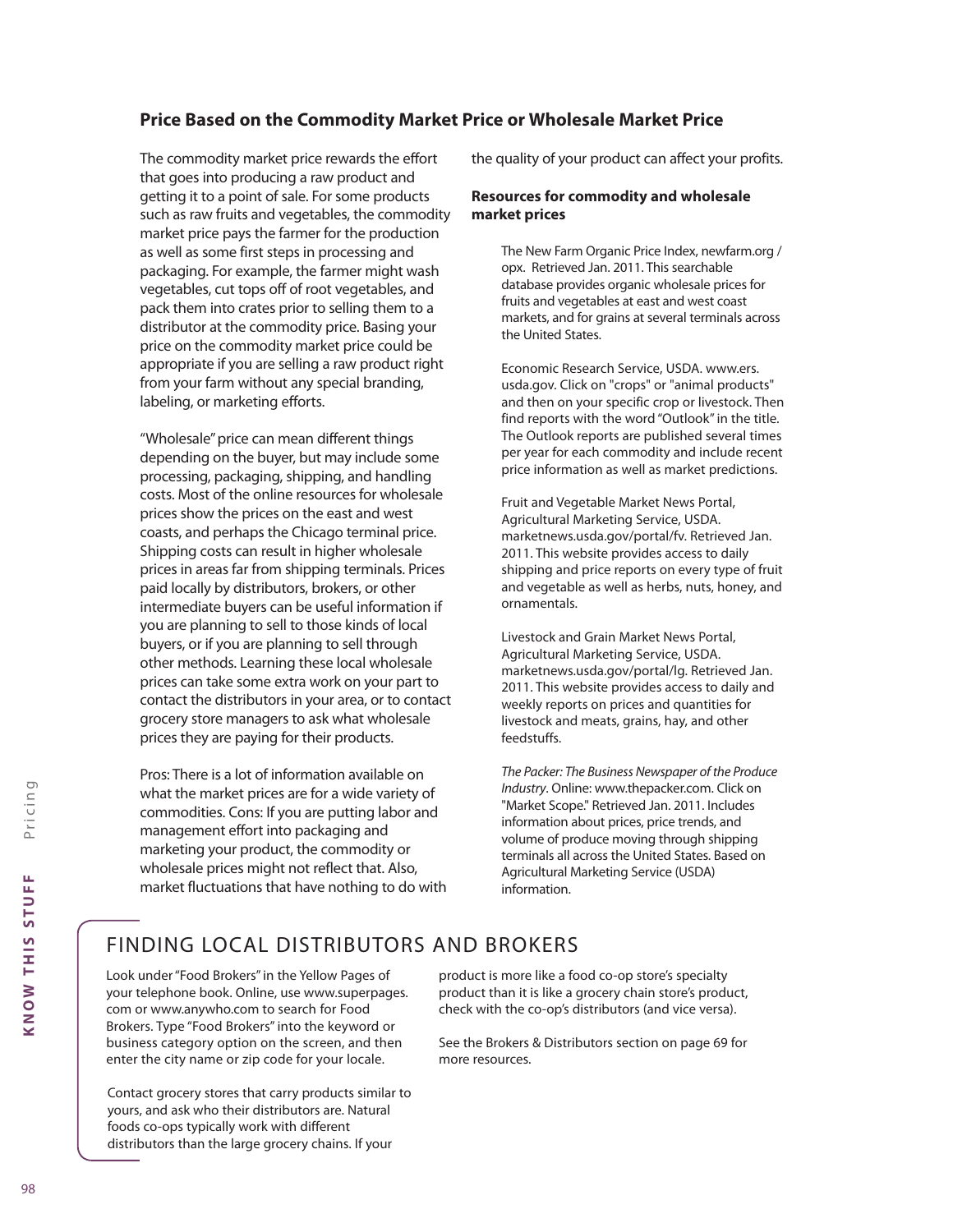# **BRANDING, LABELING, AND THIRD-PARTY CERTIFICATION**

Part of marketing is attaching a name to your product that helps customers to recognize it, and then making certain that people always have a good experience when they buy that name. If you direct market and have face-to-face contact with your customers, your face and your name are your brand. People recognize you and they know that the products you are selling are your products.

If your marketing path takes you a step or two or three away from face-to-face contact with your customer, then it becomes important to find other ways to help your customers recognize your products. Developing a brand identity and a label to proclaim it is one way to become recognizable. It can be as simple as having preprinted stick-on labels that give your name or the name of your farm, perhaps with a logo. It can be as complex as developing your own website or glossy brochures with photos of you and your farm, information about your farming practices, and your mission statement.

Labels can also help you present a larger image of your products to customers. Your brand might just be you, but you can add to your image by using labels that make a statement about your farming practices or beliefs. Some examples:

- Organic. The USDA Organic label on your products informs people that you follow National Organic Program standards on your farm.
- Food Alliance Midwest. This label means that your farm is certified by Food Alliance Midwest as following sustainable farming practices.
- Free-Range. This tells customers that the eggs or the chicken you are selling came from birds that were not in cages and had space to run around.
- Grass-Fed. Customers know that the meat or dairy product came from animals that

were always fed on grasses and forages, never grains.

• Minnesota Grown. This label tells customers that the products were raised in Minnesota.

Labels that indicate that you are following sustainable farming practices or that your farming practices benefit the environment are typically called "eco-labels." Some eco-labels that farmers use are regulated by the USDA. Organic and Grass-fed are examples.

There is a bewildering variety of eco-labels available for farmers, but some of them have little depth of criteria to back them up. It is confusing for customers as well. If you want to use eco-labels that are not as widely recognized as organic, find out exactly what they mean so that you can explain them to your customers. Be aware that excessive use of labels can actually be a turn-off for customers, who can get confused and annoyed by trying to sort out all of the things your product stands for, when all they really want is something that is healthy and tastes good.

USDA Organic and Food Alliance Midwest are examples of labels that involve third-party certification. In order to use the label, your farm must be enrolled in the certification program and must meet the criteria laid out by the program. You have to set up a recordkeeping system to track your farm operations so that you can verify that you continually meet those criteria. An inspector visits your farm annually to check your records and confirm that you are meeting the program criteria.

Food Alliance Midwest, in addition to offering certification of farming practices, also offers marketing opportunities to its enrolled farmers. It does this by partnering with other organizations, such as the Heartland Food Network, that are working to connect potential buyers with sources of local food. Food Alliance certified farmers become preferred sources for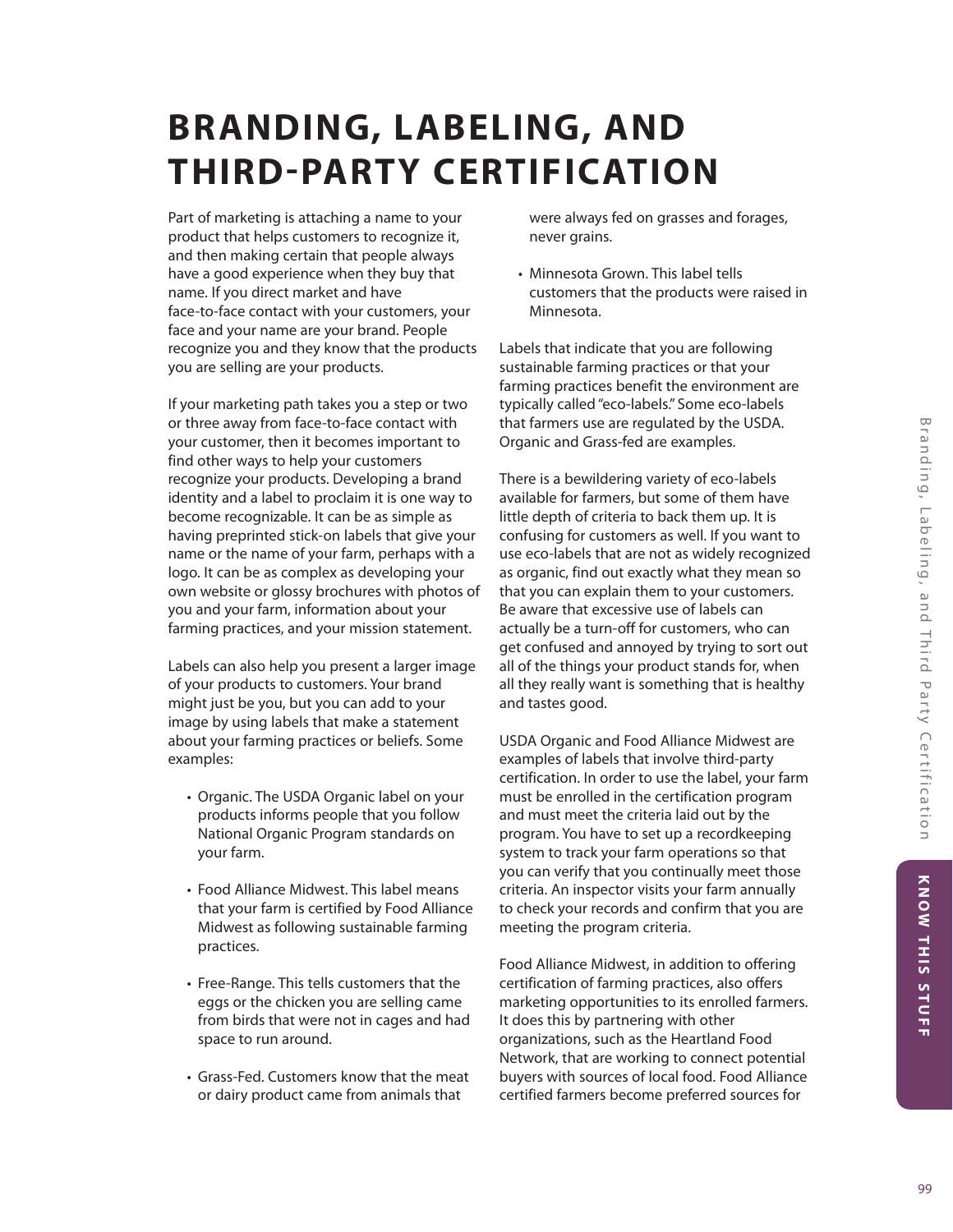those buyers.

Pride of the Prairie is a labeling and marketing effort that is based in western Minnesota. It offers farmers the "Buy Fresh, Buy Local" labeling and advertising tools that were developed by FoodRoutes, a national campaign to encourage the growth of local food systems. FoodRoutes offers a nationwide listing of

participating farms in a database that consumers can search. The Internet can be a powerful tool to help you advertise your products. The Minnesota Institute for Sustainable Agriculture maintains a list of online food directories that consumers use: http://www.misa.umn.edu/ FarmFoodResources/LocalFood/ DirectoriestoLocalFood/index.htm

# MINNESOTA GROWN

Minnesota Grown is an example of a labeling program that includes marketing assistance for the farmers who use it. A program of the Minnesota Department of Agriculture, Minnesota Grown does not audit farm practices or inspect farms.The only requirement is that food with this label must have been grown in Minnesota. Enrollment in the program costs \$20 per year and is open to

farms, farm-based agritourism enterprises, and farmers' markets throughout the state. Farms or other entities enrolled in the program can get labels, stickers, signs, and produce bags with the Minnesota Grown logo. For a cost of \$40 per year, farmers can be listed in a printed directory that is widely distributed in the state—190,000 directories will be printed for 2011. The \$40

price also buys a listing on an online database that allows customers to search by product type or by region; it received 220,000 unique visitors in 2010. Minnesota Grown is in the process of adding a wholesale database to assist retail and food service buyers in finding local products. Listing is free for farmers who are Minnesota Grown members. www.minnesotagrown.com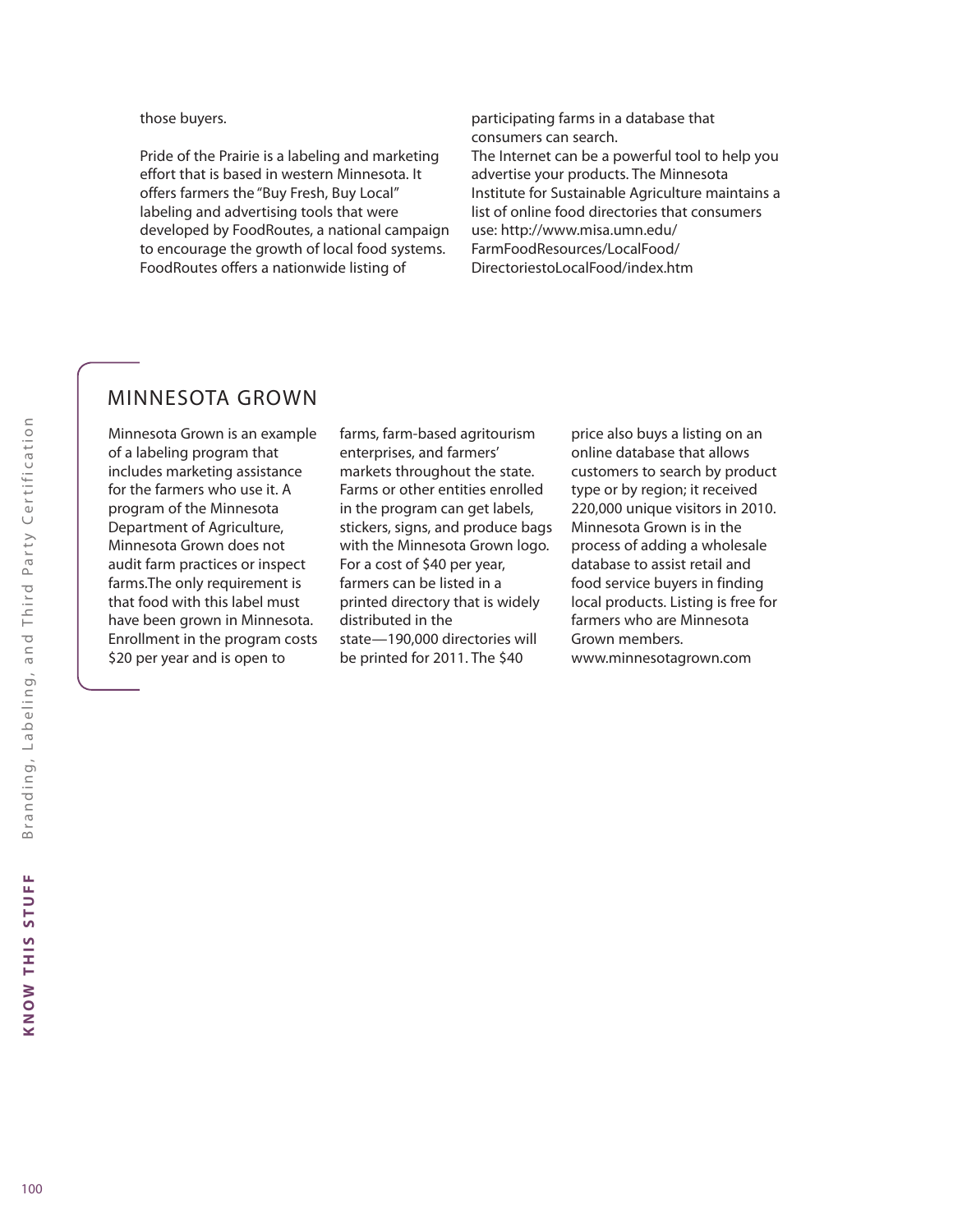# **Resources for Branding, Labeling, and Third-party Certification**

*Consumers Union Guide to Environmental Labels*. Available online at: http://www.greenerchoices.org/eco-labels/. Retrieved Jan. 2011. Comprehensive searchable guide to labels used for food, household products, and other items.

Food Alliance Midwest. Blair Arcade West Suite Y, 400 Selby Ave, St. Paul, MN 55102. www. foodalliance.org. (651) 265-3682. bob@foodalliance.org. Food Alliance offers third-party certification of farmers who follow sustainable farming practices. Certified farmers can use the Food Alliance label and have access to buyers who prefer Food Alliance-certified products.

FoodRoutes. Food Routes Network, 439 Phinney Drive, Troy, PA 16947. (570) 673-3398. info@foodroutes.org. www.foodroutes.org. Retrieved Jan. 2011 This website provides marketing materials, research, and tips and information that support the "buy fresh, buy local" campaign.

Minnesota Grown. MDA, Brian Erickson, 625 Robert St, St. Paul, MN 55155-2538. (651) 201-6539. brian.erickson@state.mn.us. www.minnesotagrown.com. Farmers pay an annual fee for participation in this program that promotes Minnesota Grown products through a print and online directory, a trademark Minnesota Grown logo, and

advertising through various media.

Organic Program, Minnesota Department of Agriculture. Meg Moynihan, 625 Robert St, St. Paul, MN 55155-2538. (651) 201-6616. meg.moynihan@state.mn.us. www.mda.state.mn.us/food/organic.aspx Information on organic certifiers, National Organic Program rules, etc. The program offers certified organic farmers a free listing in a statewide directory of organic farms, and partial reimbursement for costs associated with organic certification.

Pride of the Prairie. Land Stewardship Project, 301 State Rd, Suite 2, Montevideo, MN. 56265. (320) 269-2105. www.prideoftheprairie.org. This program works with schools, colleges, restaurants, grocery stores, and individuals in western Minnesota to promote purchases of local food. Farmers can be listed in the Pride of the Prairie directory that is available in print or online.

*Public Relations and Marketing Toolkit*. 2005. Available online or from: Renewing the Countryside, 2105 First Ave S, Minneapolis, MN 55404. (866) 378-0587. info@rtcinfo.org. www.renewingthecountryside.org. Click on "Special Projects" in lefthand column and then on "PR Toolkit." This public relations kit contains easy-to-use tools: press release templates, fact sheets and resources to publicize your farm, ranch, or rural business.

KNOW THIS STUFF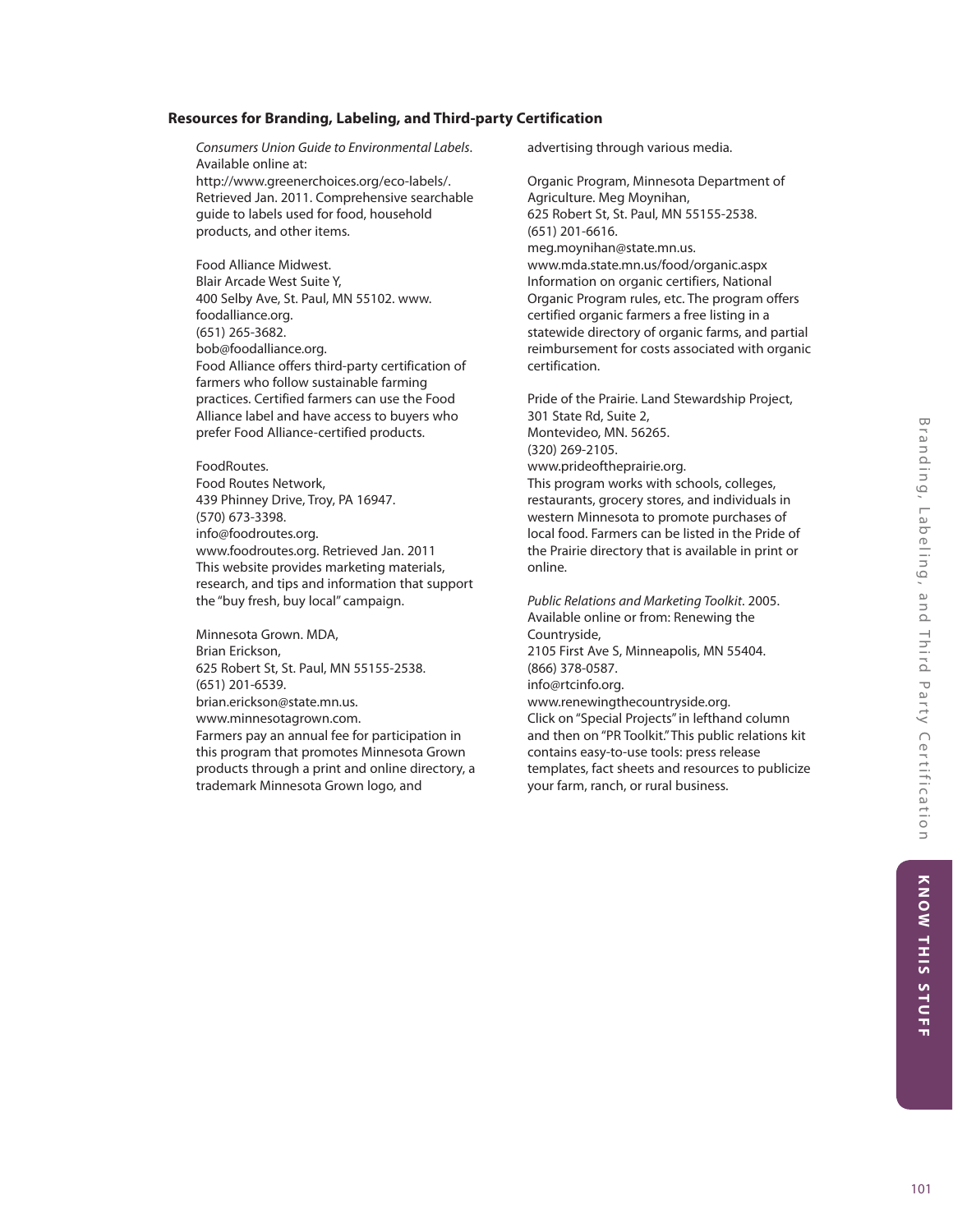# **SEASON EXTENSION**

Length of the growing season is a marketing challenge for Minnesota farmers. A common barrier farmers encounter when they try to sell fruits and vegetables locally is that they can only supply their produce during a few months or a few weeks of the year. The buyers would like to have the supply year-round. Chefs of the Heartland Food Network identified year-round supply of salad vegetables as something they wished for from local farmers.

Seasonal production can also affect meat, dairy, and poultry farmers. When these types of products are labeled "grass-fed" or "pastureraised" they are often limited to spring and summer production, because the quality of the product suffers if the animals are fed on stored forage. PastureLand Cooperative, for instance, sells butter and cheese made from grass-fed cows. The co-op only produces those products during the summer season when the cows are eating lush pasture. During the winter months they rely on stored product for their sales. This seasonal production requires the co-op to bear the added expense of storage facilities. The Whole Farm Co-op reports a similar challenge with its grass-fed beef. Butchering of the beef animals takes place in June and October, the peak quality times for grass-fed meat. The co-op must maintain adequate freezer space for year round sales of the beef.

Another challenge of seasonal production can be matching your growing season to the season of demand for the product. Sandi Weller, a vegetable farmer near McGregor, Minnesota, explained this situation. She contacted the head chef at a local lake resort before the start of the growing season. He visited her farm, looked at the quantities she would likely produce, and said that he could probably buy all of her tomatoes. Unfortunately, however, the tomatoes didn't start to ripen in sufficient quantities until August. By that time the summer resort season was nearly over. After Labor Day the resort had far fewer guests and needed fewer vegetables, so she was not able to sell as much of her crop as she had planned to that buyer.

Matching seasonal production to seasonal demand can also be a challenge for livestock farmers. Meat goat and lamb producers, for instance, can find it difficult to match the seasonal breeding cycles of their flocks to the times of high demand for those meats. Lamb and goat meat is typically in highest demand at the times of certain religious holidays and ethnic festivals, and the timing of those can change from year to year.

Seasonal supply can be a challenge for farmers' personal finances. If you want to make a living from your CSA, for example, you need to do some careful planning and budgeting to make that seasonal income last until the next growing season. Some CSAs have added greenhouses or storage areas for winter vegetables to help them offer "winter shares," which gives them some income during the winter months.

Produce farmers can use a number of season extension techniques, alone or in combination:

- High tunnels. Plants are planted directly into the ground within a greenhouse-like structure. These structures are not usually used for year-round production in Minnesota.
- Greenhouses. Plants are typically grown in containers, trays, or shelving units. Year-round production is possible with a heat source.
- Row covers. "Floating" row covers are made of a lightweight fabric that sits directly on the plants. "Low tunnels" are covers of plastic sheeting or fabric that are held off of the plants by hoop-shaped frames.
- Storage facilities. Winter storage of vegetables such as root crops, cabbage, onions, garlic, and squash has allowed some farmers to supply food services, grocery stores, and individual customers throughout the winter.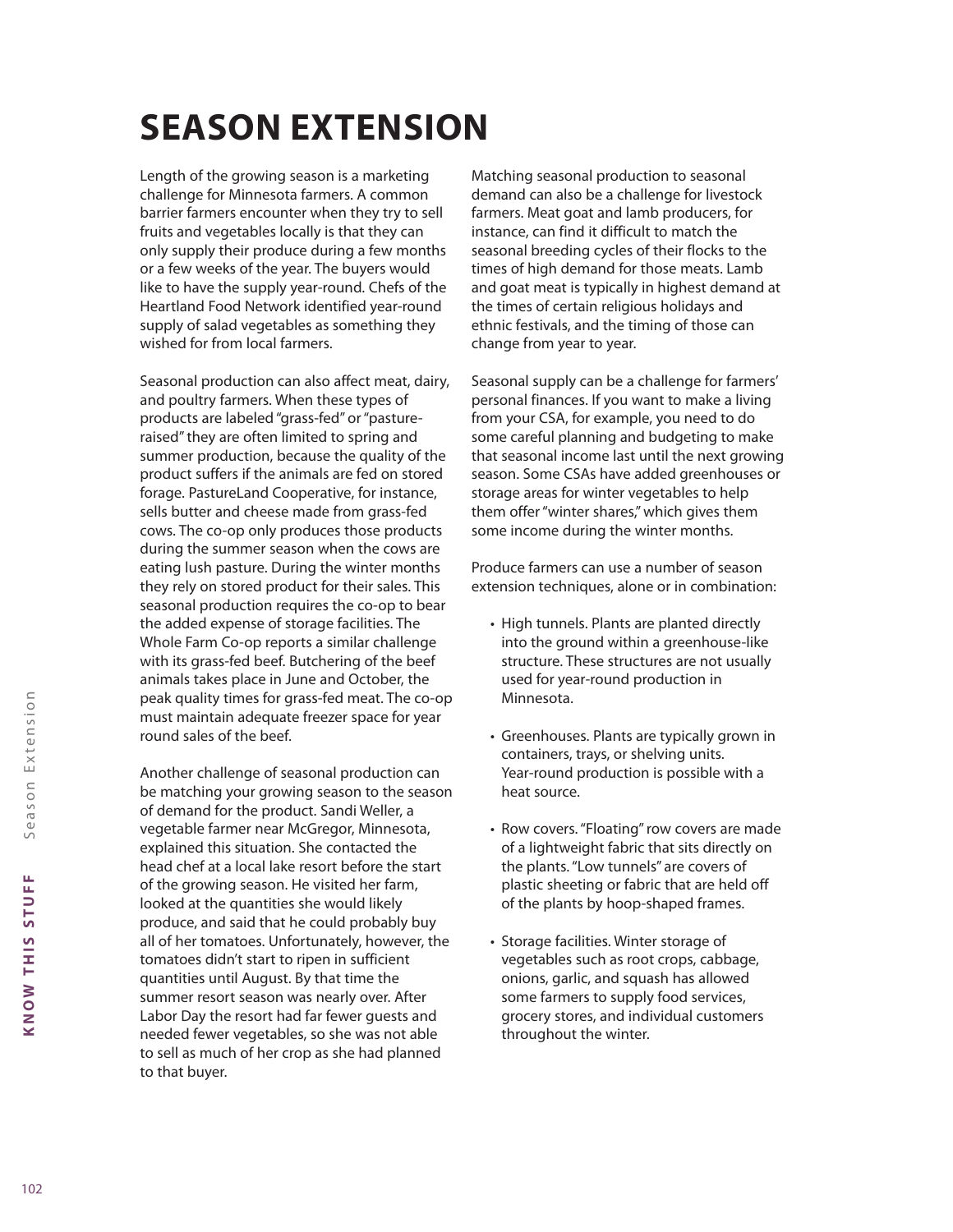Farmers who raise seasonal meat, dairy, or poultry products can use some season extension techniques as well. The most likely technique is storage of the product for later sale. Building on-farm storage is one option, but renting off-farm storage is also a possibility. Paul Ehrhardt of JenEhr Farm near Madison, Wisconsin, encourages farmers to view cold storage as a commodity that is available for

purchase. Find out where cold storage warehouses are near you, and contact the warehouse managers to ask about rental rates. Consider matching your marketing efforts to the location of cold storage warehouses. If the nearest warehouse is in a town 50 miles away, for instance, look for opportunities to sell your stored product right in that town.

#### **Resources for season extension**

Cold storage warehouses. Search online at www. superpages.com. Type "cold storage warehouse" in the box labeled keyword, and enter the name of your nearest major city in the box labeled "location." You can also enter the words "cold storage warehouse" into any major search engine. If you do not have online access, ask for assistance at your local Extension office.

*Minnesota High Tunnel Production Manual for Commercial Growers, 2nd Ed. 2010.* T. Nennich and S. Wold-Burkness. Available online: hightunnels.cfans.umn. edu/2010Manual/2010manual.htm. Print copies of the older edition are available from the Minnesota Fruit and Vegetable Growers Association, 15125 W Vermillion Circle NE, Ham Lake, MN 55304. (763) 434-0400. The manual addresses site selection and construction, layout, irrigation and water management, soil and plant fertility, disease management, insect management, crop production, basic economics of high tunnel production, organic production with high tunnels, and information on where to find other resources.

Season Extension for Minnesota Farmers. 2004. J. Adams. Available online at: www.misa.umn.

edu/Season\_Extension.html#introduction. (Retrieved December, 2006). Report details economic considerations for various season extension techniques, use of techniques by Minnesota farmers, and good list of resources for more information.

Hightunnels Website and listserv from Kansas State University. www.hightunnels.org. Retrieved January, 2011. Includes information and lists of resources for high tunnel and greenhouse production of vegetables and cut flowers.

High Tunnels Production. Hightunnels.cfans. umn.edu. Retrieved January, 2011. Research results and presentations on high tunnel production of vegetables, bramble fruits, and specialty crops from University of Minnesota Extension and Horticulture faculty and staff.

Midwest Season Extension. www.midwestseasonextension.org. Retrieved January, 2011. Website provides links to resources, funding opportunities, research projects, and researchers with an emphasis on high tunnel and greenhouse production in Iowa, Minnesota, and Wisconsin.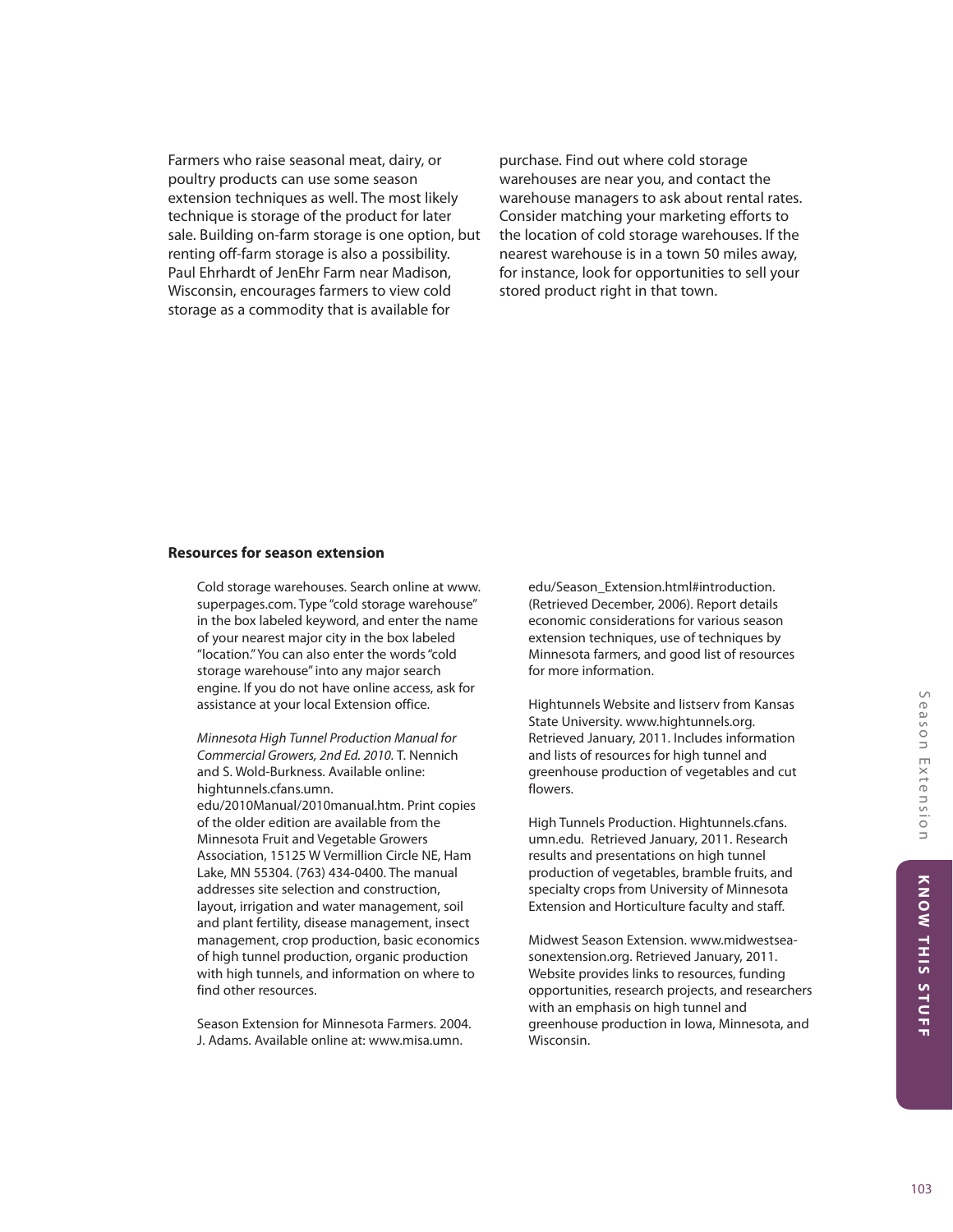# **VALUE-ADDED PROCESSING**

"Value-added" is a term used often in agriculture that can be confusing because it has both a broad meaning and a narrower meaning. In the broad sense, value-added is used to identify farm products that are worth more than the commodity market price because of some feature: The product was raised according to special standards, for instance; or it is part of an agritourism enterprise in which part of the value of the product is the entertainment that goes with it; or the raw product has been processed into something of higher value. In the narrow sense, value-added refers only to processing a raw product into something of higher value. That narrow definition is the one we use in this section.

Many farmers who market locally are interested in value-added products as a way to earn a greater portion of the consumers' food dollar. Processing raw commodities into ready-to-eat foods can also broaden your market to include customers who are not interested in making their own jam, salsa, bread, sausage, and other products.

Your first steps in any value-added enterprise should be researching your options and developing a business plan. See the Resources for Business Planning section (page 6) for resources to help you do that. If your farm business is a legally recognized business entity (a partnership or an LLC, for instance), or if you are working with a farmer cooperative, you can get assistance from the Agricultural Utilization Research Institute (AURI) to do research and a feasibility analysis for new products. AURI has three locations in Minnesota, in Crookston, Marshall and Waseca. AURI played a major role in helping Connie Karstens and Doug Rathke research, design, and build their on-farm processing facility and store (see Profile: The Lamb Shoppe on page 52).Help for cooperatives seeking to add value to their products is also available from Co-operative Development Services.

Value-added processing of some foods can be done with some restrictions on a small scale in your home kitchen. Any food processing on a larger scale requires inspected and approved kitchen facilities, and sometimes a food handler's license as well. The categories of allowed and restricted types of processing are complex, so see the State Regulations section on page 81 for the details. If you want a value-added enterprise on a larger scale than your home kitchen, there are several ways to get access to inspected and approved processing facilities:

- Hire a co-packer to produce your product. With this option, you supply the raw materials and perhaps the recipe for your product. You hire an existing food processing business to do the food processing, packaging, and labeling for you. This option can get very complex very fast. See the From Restaurant to Retail book in Resources for Value-added Processing.
- Rent existing facilities to do your own processing. This can be a good transition option if you want to test an expansion from small-scale home-based processing to a larger enterprise. Inspected and approved kitchens that are available for rent can be found in some community centers, churches, clubs, or schools.
- Invest in facilities and equipment to do your own processing. With this option you need to consult early with local and state regulators about licenses, permits, and requirements for the facilities. Used equipment is usually acceptable to regulators, and can save you a large amount of money.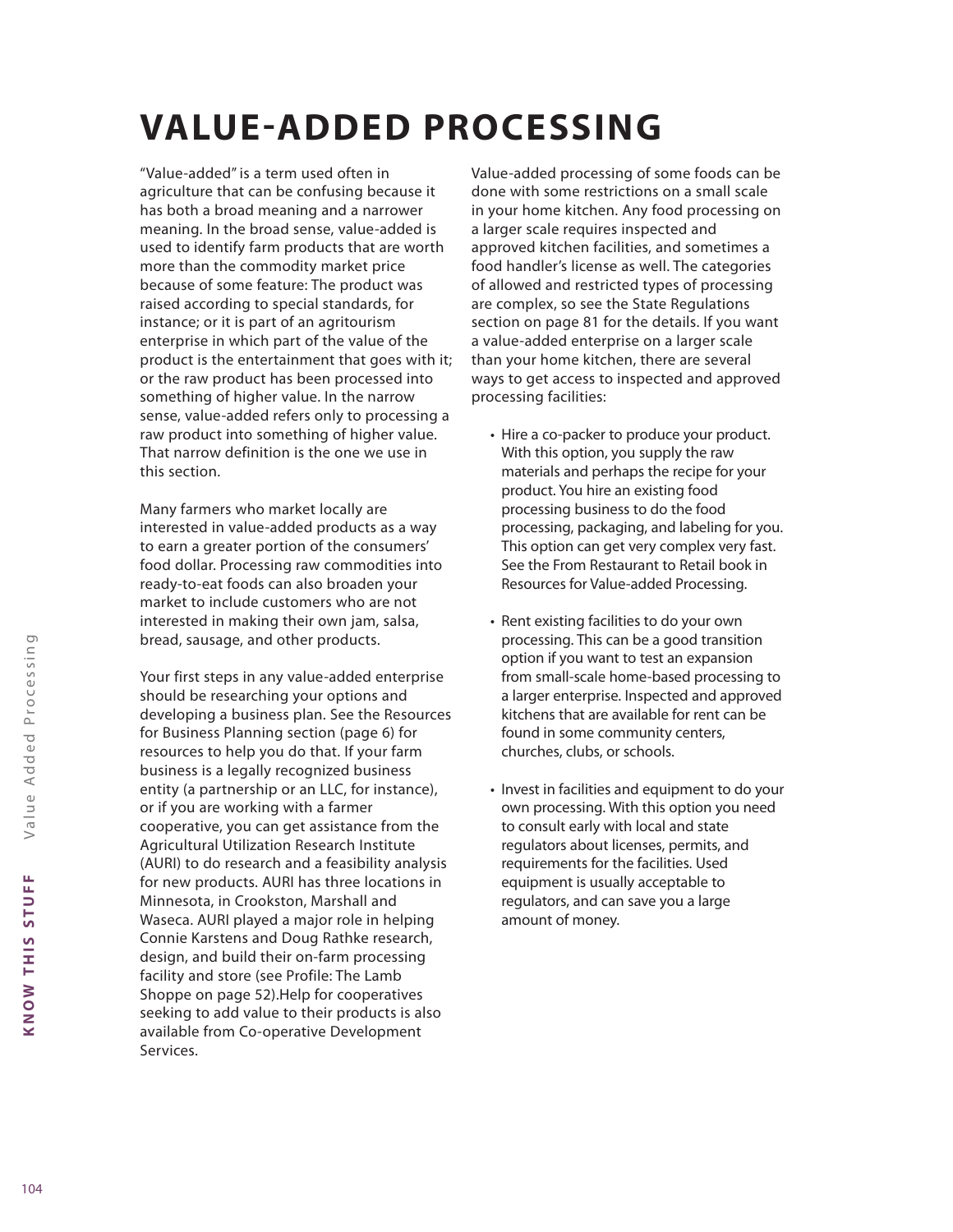#### **Resources for Value-added Processing**

*Adding Value to Farm Products: An Overview*. Available in full text online or from: ATTRA P.O. Box 3657, Fayetteville, AR 72702. (800) 346-9140 (English) or (800) 411-3222 (Español). attra.ncat. org/new\_pubs/attra-pub/valueovr.html. Retrieved Januay 2011.This publication discusses the concept of adding value to farm products, the differences between creating and capturing value, and the implications for value-added enterprises. It describes some different approaches to adding value, including starting a food processing business, with a brief look at non-food products.

Agricultural Utilization Research Institute (AURI). For more information contact: AURI,UMC Campus, Owen Hall, P.O. Box 599, Crookston, MN 56716-0599. (218) 281-7600. www.auri.org. Retrieved January 2011. AURI promotes value added agriculture by assisting with research and development of Minnesota agricultural crops. AURI has three field offices located in Crookston (also the AURI State Headquarters),Marshall, and Waseca. The field offices provide services to rural start-up businesses, existing businesses, cooperatives, and commodity groups with ideas for new uses for agricultural commodities. Services include business assessment, feasibility analysis, and product development support.

Cooperative Development Services Blair Arcade, Suite Y 400 Selby Avenue St. Paul, MN 55102 (651) 265-3678 info@cdsus.coop www.cdsus.coop

*From Restaurant to Retail: A Handbook for Food & Hospitality Professionals*. 2006. B. Lang. www.restauranttoretail.com/book.html. Retrieved Jan. 2011. Order a print copy from Restaurant to Retail, P.O.Box 803, Dryden, NY. 13053. Discusses

the process of bringing a new product to market, with information on working with co-packers.

Search online for restaurant equipment suppliers in Minnesota:www.superpages.com, type "restaurant equipment" and your ZIP code in the keyword box, then click the "search" button. This pulls up a list of suppliers of restaurant equipment in MN.

*Starting a Food Business in Minnesota*. 2008. MDA, Dairy and Food Inspection, 625 Robert Street N, St Paul, MN 55155-2538. (651) 201-6027. www.mda.state.mn.us/~/media/Files/ food/business/startingfoodbiz.ashx. Retrieved January, 2011. This publication identifies the various state agencies and units of local government responsible for Minnesota food business regulation; provides helpful checklists focusing on regulations, skills assessment and "how to write a business plan"; and addresses specific license and permit requirements, inspections, local regulation, tax considerations, and issues for employers.

USDA Rural Development Value Added Producer Grant (VAPG) Program. In Minnesota, contact: Colleen Landkamer, USDA Rural Development, Suite 410, 375 Jackson St, St. Paul, MN 55101-1853. (651) 602-7812, Colleen. Landkamer@mn.usda.gov. www.rurdev.usda. gov/rbs/coops/vadg.htm. Retrieved January, 2011. Grants may be used for planning activities and for working capital for marketing value-added agricultural products and for farm-based renewable energy. Eligible applicants are independent producers, farmer and rancher cooperatives, agricultural producer groups, and majority-controlled producer-based business ventures.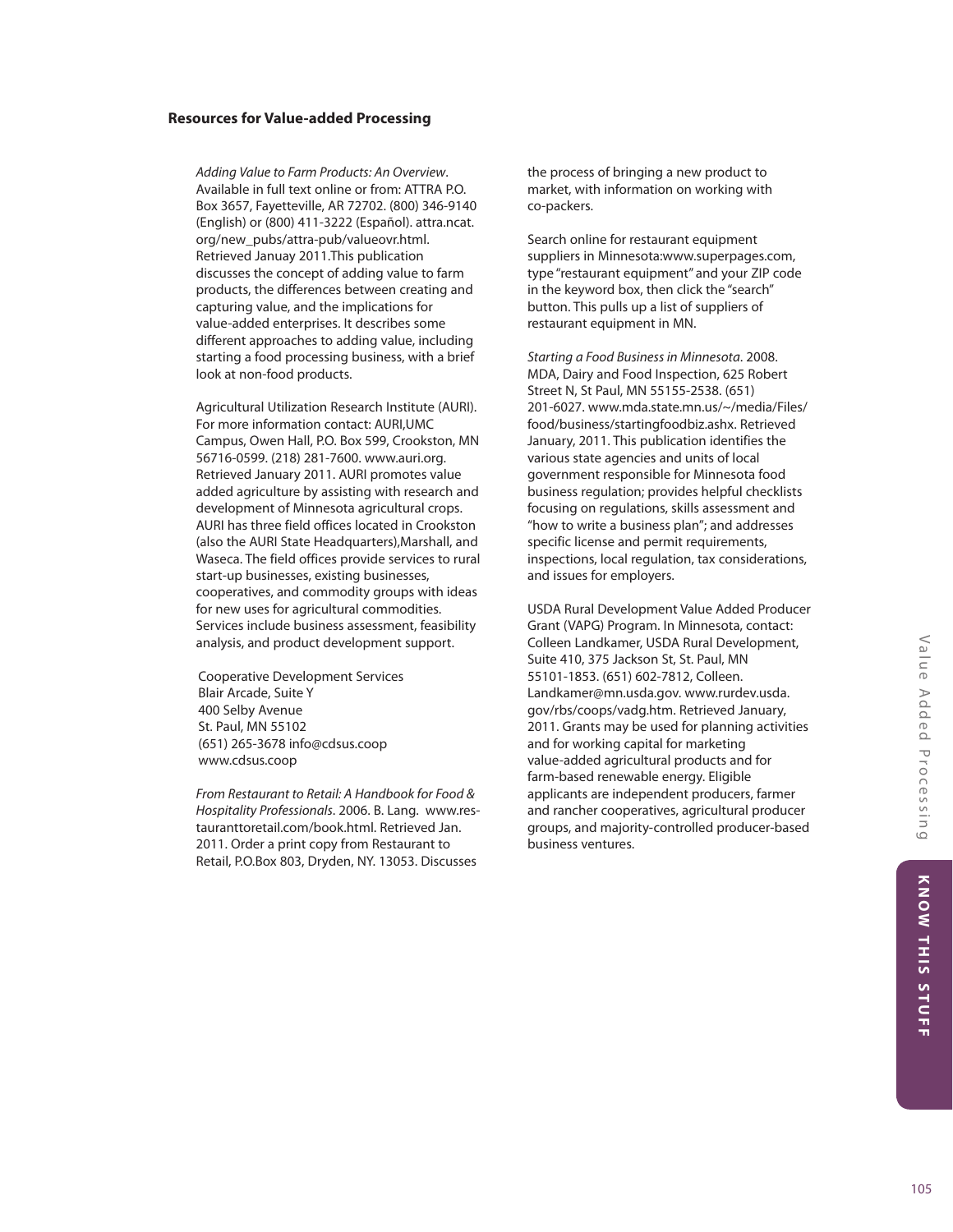# **INTERNET MARKETING**

The Internet is a powerful tool for reaching out to a large, diverse, and worldwide audience. Despite its international reach, the Internet can also be a useful tool for local marketing. Pick-your-own patches or agritourism enterprises can advertise their hours on a web page so that customers have easy access to that information. Listing your farm in an online directory—or several directories—can help local customers find you. Developing your own website can be a great publicity tool as increasing numbers of people turn to the Internet to find information or to do their shopping. A website allows you to convey large

amounts of information about your farm, your practices, and your values without overwhelming potential customers.

The Internet is one possible approach for managing the ordering and billing for retail or institutional sales. Pros: It is available to customers and suppliers at any time of day or night. It reduces the need for paper shuffling and the risk of losing paper receipts. Cons: There is a cost in both time and money to set up an Internet-based system. Electronic records can be lost, too, if not properly backed up.

#### **Resources for Internet marketing**

Access eCommerce website. Retrieved Jan. 2011. University of Minnesota Extension. For more information, contact: Access eCommerce, University of Minnesota Extension , 405 Coffey Hall, 1420 Eckles Ave, St. Paul, MN 55108-6068. info@accessE.info. www.access-ecom.info. This website offers a comprehensive tutorial on the basics of using the Internet to promote a business, develop a website, and market your products.

Directories to Local Food. Retrieved Jan. 2011. MISA. For more information, contact: MISA, 411 Borlaug Hall, 1991 Buford Circle, St. Paul, MN 55108. (800) 909-6472 or (612) 625-8235. misamail@umn.edu. www.misa.umn.edu/ FarmFoodResources/LocalFood/ DirectoriestoLocalFood/index.htm. The Minnesota Institute for Sustainable Agriculture maintains a web page with links to Minnesota-based and nationwide directories that allow farmers to advertise their products. Both free and paid directories are available to farmers.

Local Dirt. www.localdirt.com. Retrieved Jan. 2011. Online facilitator of local food transactions. Sellers can list items for sale and do online inventory management. Buyers can order using familiar online "shopping cart" interface; invoicing is generated by the website with copies to both buyer and seller. Services also available for groups such as farmers' markets, farmer cooperatives, and buying clubs.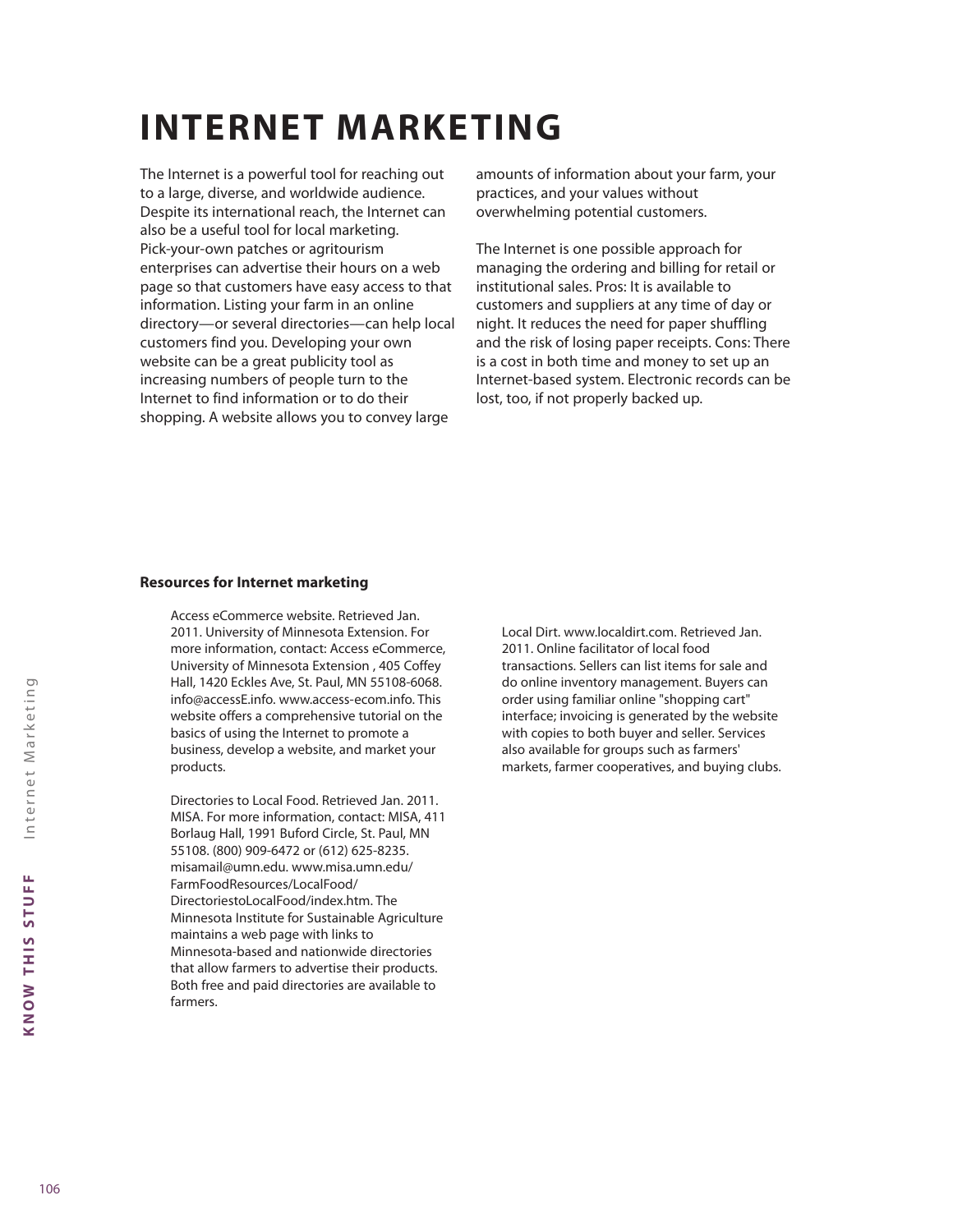# **FINDING FARMERS**

In several places this book recommends that you talk to other farmers—to hear their ideas, to learn about their experience with an enterprise you are considering, or to get their advice on practical matters such as good insurance agents. Most farmers are proud of their products and their practices and are very willing to talk about them. How do you find the farmers?

- *The Minnesota Grown Directory*. Available online or from: MDA, Brian Erickson, 625 Robert St, St. Paul, MN 55155-2538. (651) 201-6539. brian.erickson@state.mn.us. www. minnesotagrown.com. This printed and online directory of farmers who direct market lists hundreds of farmers from all over the state. The online version allows you to search by region or by product type. The print version is arranged by region, but each farm listing includes symbols that identify its products.
- Other Minnesota-based and national farmer directories. Find links and contact information for these other directories on the website of MISA, the Minnesota Institute for Sustainable Agriculture: http://www.misa.umn.edu/ FarmFoodResources/LocalFood/ DirectoriestoLocalFood/index.htm. Contact MISA for assistance if you do not have Internet access. MISA, 411 Borlaug Hall, 1991 Buford Circle, St. Paul, MN 55108. (800) 909-6472 or (612) 625-8235. misamail@umn.edu.
- *Minnesota Directory of Organic Farms*. Available online or contact: Meg Moynihan, MDA, 625 Robert St N, St. Paul, MN, 55155. (651) 201-6616. meg.moynihan@state.mn.us. www.mda.state. mn.us/esap/organic/directory.htm. The Minnesota Department of Agriculture compiles this list of certified organic farmers.
- Visit your local University of Minnesota Extension office to ask about other farmers or farmer groups in your area. Inquire at your county courthouse if you do not know the location of the Extension office. You can also find Extension office listings online at www.extension.umn.edu/ offices/.
- Renewing the Countryside has many stories of innovative farmers from Minnesota and across the Nation. Read them at www.renewingthecountryside.org
- Minnesota Organic Farming Information Exchange (MOFIE). Available online or contact: Carmen Fernholz, Organic Ecology, Southwest Research and Outreach Center, 23669 130th St., Lamberton, MN 56152. (320) 598-3010. fernholz@ umn.edu. mofie.cfans.umn.edu. This is a list of organic farmers in Minnesota who have agreed to serve as mentors and share in-depth knowledge with beginning organic farmers.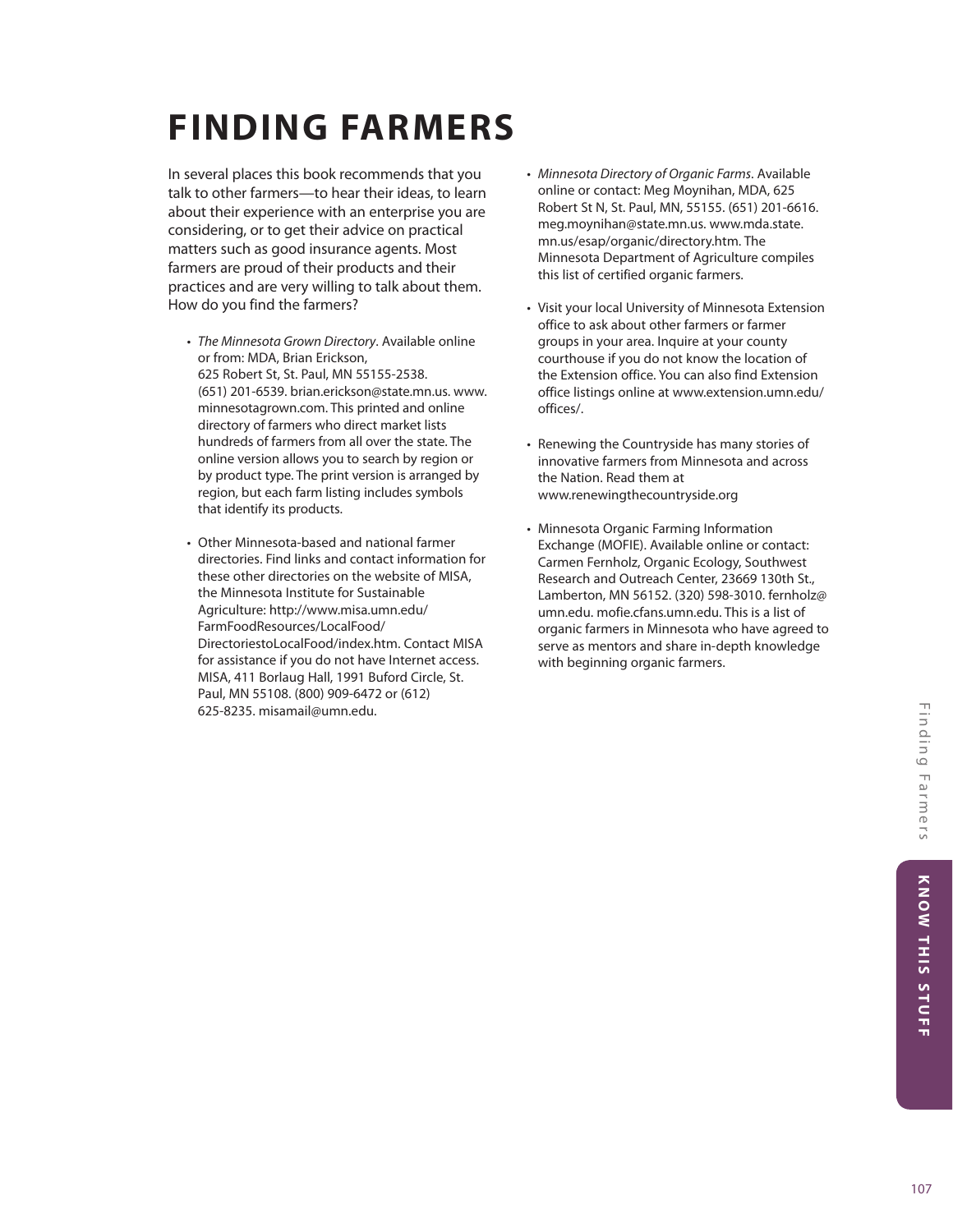# **APPENDIX A: Fact Sheets for Sales of Produce, Meat, Poultry, and Eggs** Serving Locally Grown Produce in Food Facilities

Can food facilities like restaurants, grocery stores, and school lunch programs legally buy or accept donated produce from a farmers' market or directly from a grower and serve it to their clients, students, or customers?

The answer is "Yes." In fact, this trend has been on the rise since 2003. This fact sheet provides answers to some frequently asked questions about how food facilities can use locally grown produce safely and legally.

#### *Definitions*

**Food facilities**: restaurants, caterers, school food service, institutions, day cares, community centers, churches, hospitals, health care facilities, food shelves/banks, grocery stores, food markets, cooperatives, bakeries, convenience stores, temporary food stands, warehouses and wholesale food processors and manufacturers.

**Growers**: farmers, school gardens, community gardens, or gardens at food facilities.

**Sell/Sale**: includes keeping, offering, or exposing for sale, use, transporting, transferring, negotiating, soliciting, or exchange of food (MN Statutes, Chapter 28A.03 Subd. 6).

## *Can food facilities buy or accept donated produce directly from growers?*

Yes, produce growers are an "approved source" if the food is grown on a farm or garden that is occupied or cultivated by the grower, and has not been prepared or stored in a private home.

Growers are responsible to ensure that all produce (food) that they sell or donate complies with applicable regulations. Responsibility includes proper handling and that the food is safe, wholesome, and unadulterated. For assistance on obtaining information about Good Agricultural Practices (GAP), water potability, organic and related items, please contact the Minnesota Department of Agriculture (MDA) at 651-201-6027.

# *Is a grower required to have a food handler license to sell or donate their produce?*

It depends on the situation:

• People who sell or donate produce from a farm or garden that they rent or own are exempt from licensing. This includes growers selling their own whole produce or produce with "limited processing" (as described below). (Minnesota Statutes 28A.15 and MN Constitution Article

13, Section 7.)

- People who sell or donate produce that is "processed" (as described below) are normally required to be licensed.
- People who wish to sell produce that they have not grown themselves must be licensed to sell to any customer.
- In other circumstances, a Wholesale Produce Dealer license may also be required (e.g., if a person buys produce from a farmer for resale).

All producers, processors, handlers, and vendors of food, whether or not they are required to be licensed, must comply with other food safety rules and requirements. Contact the Minnesota Department of Agriculture at 651-201-6062 for additional information on licensing, and specific product or processing requirements.

## *What is considered "processing" of produce? MDA refers both to "processing" and "limited processing" of produce*:

**Processing** includes slicing, heating, canning, freezing, drying, mixing, coating, bottling, enrichment, or similar actions. Any addition of off-farm ingredients (e.g., salt) prior to use or sale is also considered processing.

**Limited processing** includes sorting or trimming (e.g., topping carrots or husking corn) as part of the harvesting process, or washing (e.g., to start the cooling process or to remove extraneous soil and debris).

Growers that choose to process their food by canning, bottling etc., must use an inspected and approved kitchen or processing facility, and follow all other applicable regulations. What are the requirements for an inspected and approved retail kitchen or processing facility?

There are a number of requirements that must be met whether you are beginning a new business or expanding an existing business. Contact MDA (651-201-6027) before you begin processing. MDA will provide details about licensing, kitchen standards, or approval to use a facility for a new purpose. Also note the following:

- An approved kitchen or processing facility must have a certificate of occupancy with documented approval from local building, plumbing, fire, electrical, and zoning inspectors as required by state and local laws.
- Equipment must meet National Sanitation Foundation International standards, or its commercial equivalent. The facility must have adequate storage space for ingredients,

\* Typical commercial food operators (retail) include restaurants, caterers, school food service, institutions, day cares, grocery stores,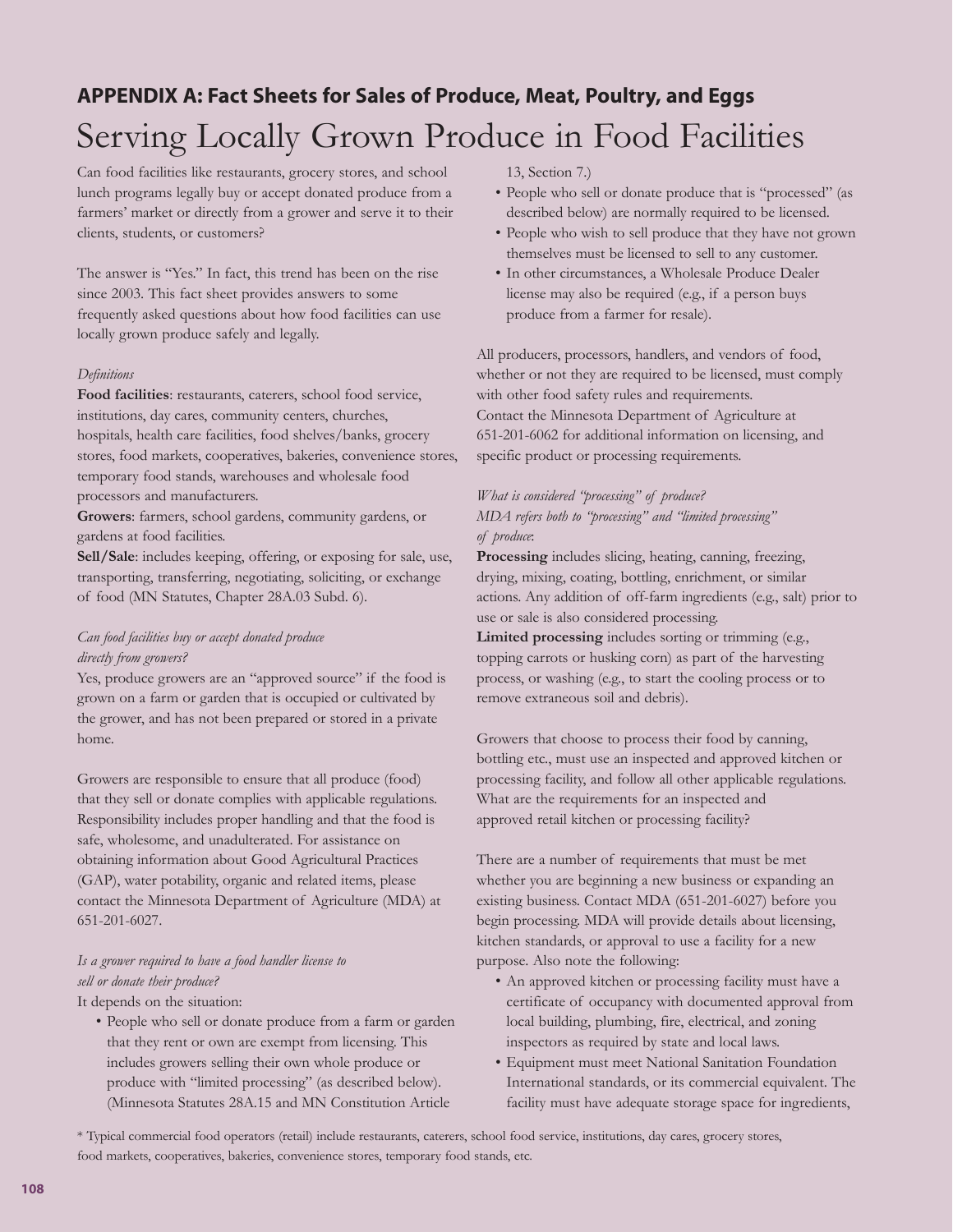equipment, packaging materials, and finished goods.

• Plan review is required at least 30 days prior to starting business. Find plan review information and other requirements for food facilities at: http://www.mda. state.mn.us/en/food/business/plan-review.aspx

## *What are the roles of persons-in-charge and community volunteers involved in produce processing at a licensed facility?*

The person-in-charge (PIC), generally a Minnesota Certified Food Manager, must be well-informed about the food safety concerns and requirements relating to the food facility's operation. PIC duties include directing food preparation activities and correcting conditions that may lead to health risks for the consumer.

Under PIC supervision, community volunteers may help to process produce in an inspected and approved kitchen facility. For example, parents can help to process food from a school garden.

## *What are some other purchasing and receiving guidelines for local produce?*

- Check with the state or local regulatory authority that licenses and inspects your facility before changing your menu or expanding your business by using new foods or methods. They can help you determine whether there are training, licensing or permit requirements that you must follow before expanding your business or menu.
- Visit the farm or ask questions about the food
- production, handling, and storage.
- Inspect the transportation vehicle. Inspect for evidence of chemicals, odors, and obvious debris.
- Inspect the produce for signs of insects, disease,bruising, damage, over-ripeness, and immaturity.
- Ask for documentation that references the USDA Certifying Agent if the produce is advertised as "Organic."
- Properly wash produce to remove soil and surface contamination before use.
- Ask for a receipt of purchase and keep good records. Good recordkeeping is particularly important if illness or injury prompts the need to trace product back to the supplier.

*What kind of receipt should food facilities get from a grower?* Food facilities should use a receipt that includes the following purchase/donation information:

| Date:                               | Received by:      |  |
|-------------------------------------|-------------------|--|
| Donated: Purchased: Purchase price: |                   |  |
| Description and amount of produce:  |                   |  |
| Date harvested:                     | Harvest location: |  |

| Name of grower: |        |
|-----------------|--------|
| Address:        |        |
| Phone:          | Email: |

Food Safety Resources

Below is a list of websites that contain further information about produce and variety of other food safety topics.

- National Food Safety Programs (a lot of information on produce)
- www.cfsan.fda.gov/~dms/fs-toc.html
- Cornell University's Good Agricultural Practices Project (EXCELLENT food safety information—grower's guide, farm checklist, PowerPoint presentations, etc.) www.gaps.cornell.edu/
- Center of Disease Control's (CDC) Food Safety Office (information on foodborne diseases) www.cdc.gov/foodsafety/
- USDA's National Organic Food Program (organic food law, certifying agents, and more) www.ams.usda.gov/nop/
- Minnesota Food Code (regulations for retailers) www.health.state.mn.us/ divs/eh/food/foodcode/foodcode/index.html
- Minnesota State Laws (statutes) www.leg.state.mn.us/leg/statutes.asp
- Minnesota Food Code Fact Sheets (food safety fact sheets on the Minnesota Food Code, including information on approved sources and receiving safe food) www.health.state.mn.us/divs/eh/food/foodcode/ cooling. html
- Minnesota Department of Agriculture www.mda.state.mn.us
- Minnesota Department of Health www.health.state.us/divs/eh
- University of Minnesota Extension www.extension.umn.edu/
- Additional fact sheets on freezing and canning of locally grown food: www.misa.umn.edu/FarmFoodResources/ LocalFood/FruitVegetableSales/index.htm

For questions or more information, please contact your local health department or:

Minnesota Department of Agriculture Dairy and Food Inspection Division 90 W Plato Blvd, St. Paul, MN 55107 (651) 201-6027

Minnesota Department of Health Division of Environmental Health Section of Environmental Health Services PO Box 64975, St. Paul, MN 55164 (651) 215-0870

An equal opportunity educator and employer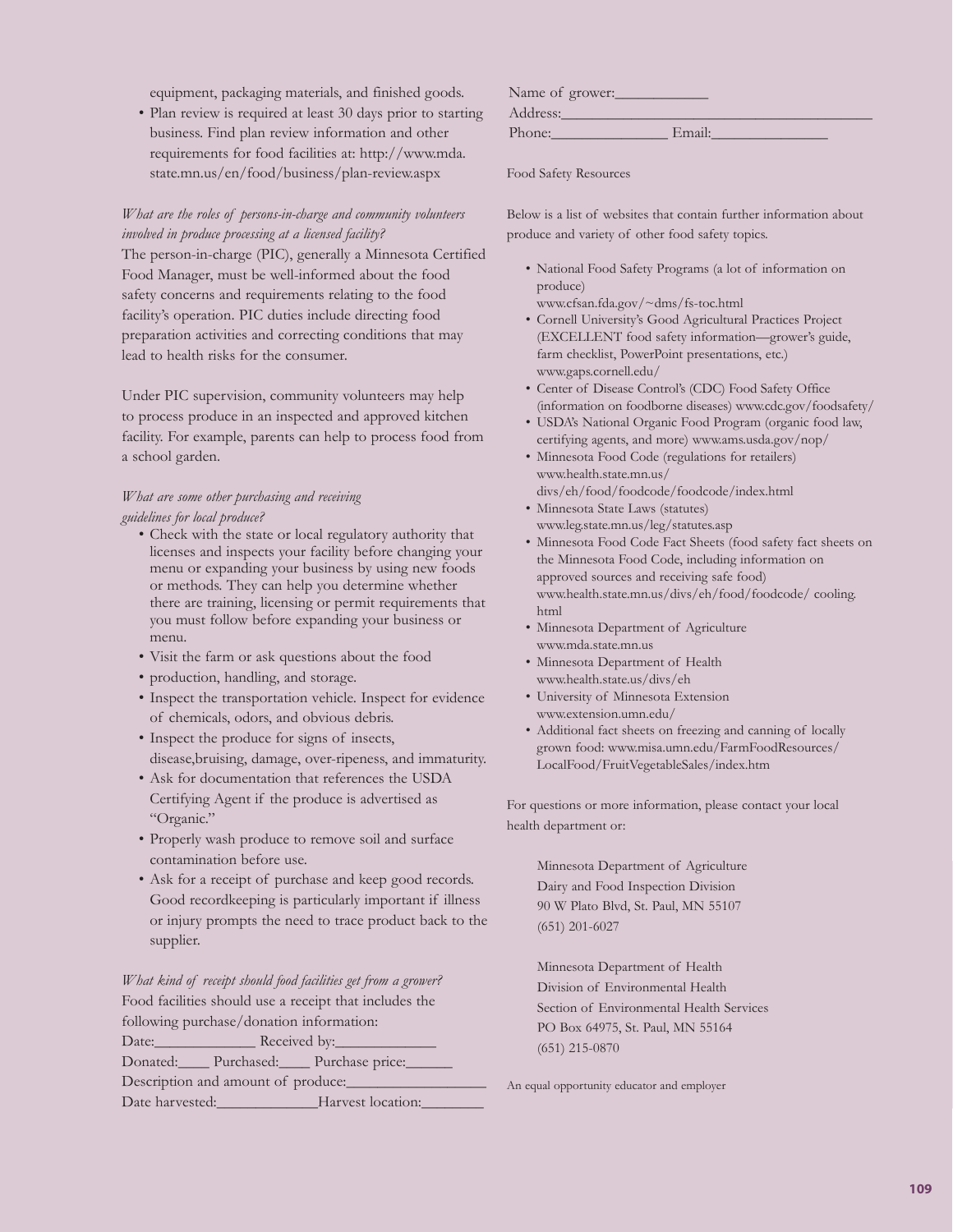# Sale of Meat and Poultry Products to Consumers, Grocery Stores and Restaurants

Livestock farmers who wish to sell their products to consumers, grocery stores, restaurants, boarding houses, and other food service institutions, must meet certain requirements relating to food safety prior to sale.

- 1. The poultry and livestock must be slaughtered and processed in an establishment that is inspected continuously by the Minnesota Department of Agriculture, Meat and Poultry Inspection Program (MDA), or the United States Department of Agriculture (USDA). A list of state-inspected meat and poultry plants is available on the Department website at www. mda.state.mn.us look under Minnesota Department of Agriculture A to Z, (Pprocessing plants) or call us for a copy. For a listing of USDA-inspected plants, contact the Minneapolis District office at (612) 370-2400.
- 2. All packages of product must be properly labeled with the product identity and the inspection brands of either MDA or USDA.



- 3. Product identity includes the name of the product, a complete list of ingredients, and the name, address, and zip code of the manufacturer or distributor. All labels must be submitted for approval to the respective state or federal inspector at the plant prior to using the inspection legend on any packages
- 4. In many cases livestock farmers are exempted from licensing if they raise the animals on the farm on which they live and only sell single ingredient products such as steaks, chops, or ground meats. However, the livestock farmer must have an approved facility for the storage

and delivery of the products. In addition the Department does maintain a registration list of those who are exempted from licensing and selling food products. You can register by contacting the MDA Dairy and Food Inspection Division at (651) 201-6027. Please notify them that you are exempted from licensing and need to register as a food handler and you will be referred to the area supervisor or inspector.

Meat processed at a custom-exempt processor cannot be sold and must be identified "Not For Sale." (A custom meat processor is defined in state and federal law as a plant that is exempted from continuous inspection because they only process meat for the owner of the animal. The meat products can be consumed by the owner, the owner's immediate family, and non-paying guests, but not sold.)

This fact sheet was originally authored in 2003 by Lynn Mader as part of a project coordinated by Pride of the Prairie, a collaborative project of area farmers and citizen; Land Stewardship Project; University of Minnesota-Morris; University of Minnesota Extension Service; West Central Regional Sustainable Development Partnership; and the Sustainable Farming Association of Minnesota. The Minnesota Department of Agriculture was a partner in the project, and financial support was provided by the North Central Sustainable Agriculture Professional Development Program (SARE PDP). The fact sheet was revised in July 2006 by Kevin Elfering, head of the Dairy and Food Inspection Division at the Minnesota Department of Agriculture, (651) 201-6027

Revision 11/07/06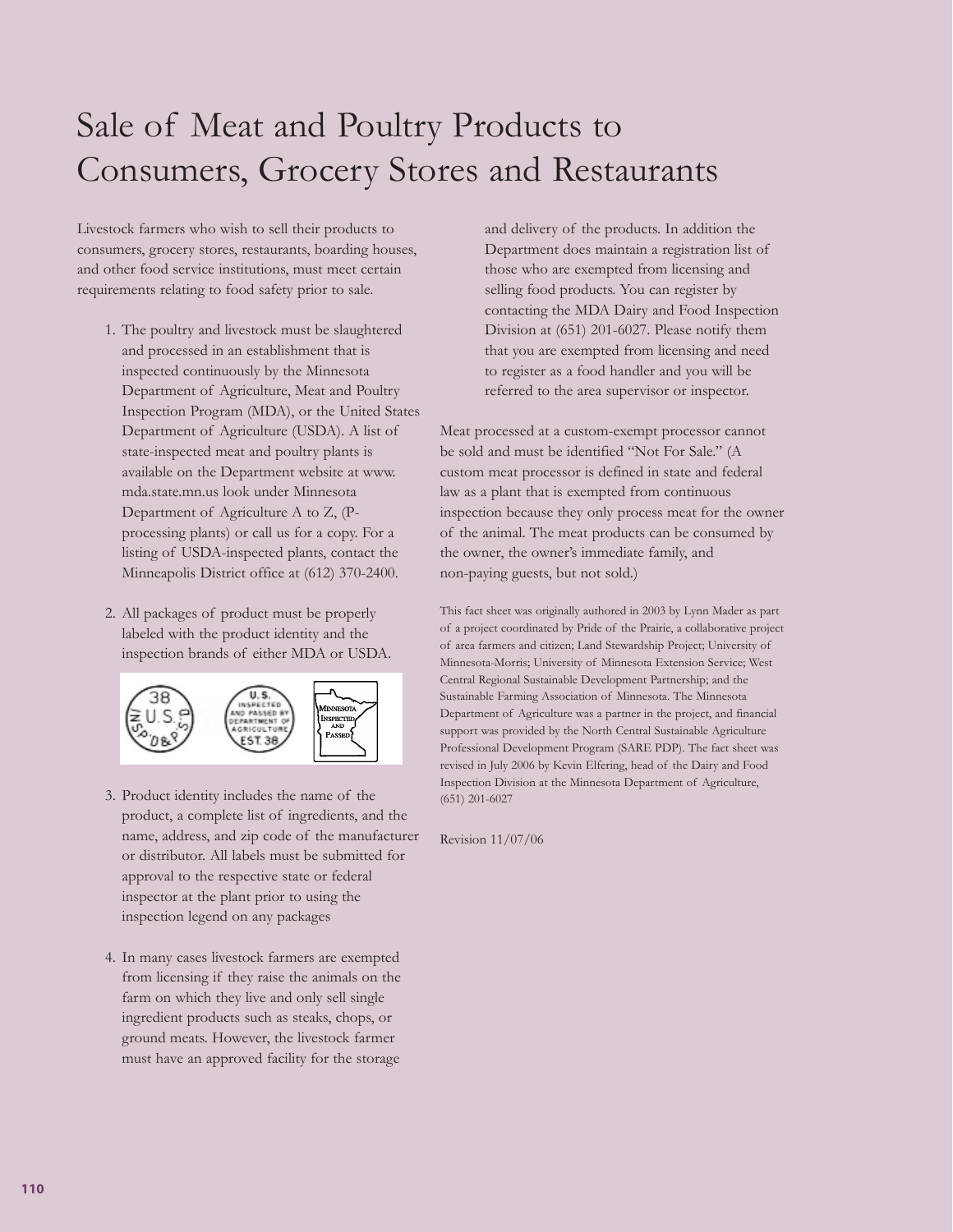# Sale of Shell Eggs to Grocery Stores and Restaurants

Poultry farmers who wish to sell shell eggs from their production to grocery stores, restaurants, boarding houses, and other food service institutions, must meet certain requirements relating to food safety prior to sale. These requirements do not apply to farmers who sell eggs from their premises for direct sale to the ultimate consumer.

- Eggs sold to grocery stores and restaurants must meet the requirements of Minnesota Statutes 29 and Minnesota Rules 1520. Copies of the statute and rules are available from the Revisor of Statutes web site at www.revisor.leg.state.mn.us/ Basic compliance with these requirements includes the following:
	- a. The eggs must be clean and cannot be cleaned by wet cleaning. A sandpaper block or other means of dry-cleaning is acceptable.
	- b. All eggs must be candled and graded either by the farmer or by the grocery store or restaurant that purchases the eggs. A handbook about shell eggs and candling and grading criteria is available on the United States Department of Agriculture (USDA) Agricultural Marketing Service (AMS) web site at www.ams.usda.gov/poultry/resources/ pypubs.htm#L3
	- c. Eggs must be refrigerated at 45° F or less after grading and be maintained at that temperature during storage.
	- d. Containers (cartons, cases) of eggs must be labeled with the following mandatory information:
		- 1. Grade and size of the eggs.
		- 2. The name, address, and zip code of the packer or distributor.
		- 3. A pack date in Julian calendar (day of the year) form. For example: The labeling of a Grade A egg packed on June 1 will have a pack date of 152.
- 4. A freshness date not to exceed 30 days from the date of pack. The freshness date must also have an explanation such as "expires," "best if used by," or similar explanation. In the above example using June 1 as the pack date, the freshness date is July 1.
- 5. The safe handling instructions: "To prevent illness from bacteria: keep eggs refrigerated, cook eggs until yolks are firm, and cook foods containing eggs thoroughly."
- Farmers who sell only eggs from their production are exempted from obtaining a food handler license. However, they must register with the Minnesota Department of Agriculture, Meat, Poultry and Egg Inspection program at (651) 201-6027

This fact sheet was originally authored in 2003 by Lynn Mader as part of a project coordinated by Pride of the Prairie, a collaborative project of area farmers and citizens; Land Stewardship Project; University of Minnesota-Morris; University of Minnesota Extension Service; West Central Regional Sustainable Development Partnership; and the Sustainable Farming Association of Minnesota. The Minnesota Department of Agriculture was a partner in the project, and financial support was provided by the North Central Sustainable Agriculture Professional Development Program (SARE PDP). The fact sheet was updated in July 2006 by Kevin Elfering, head of the Dairy and Food Inspection Division at the Minnesota Department of Agriculture. (651) 201-6027

Revision 11/07/06

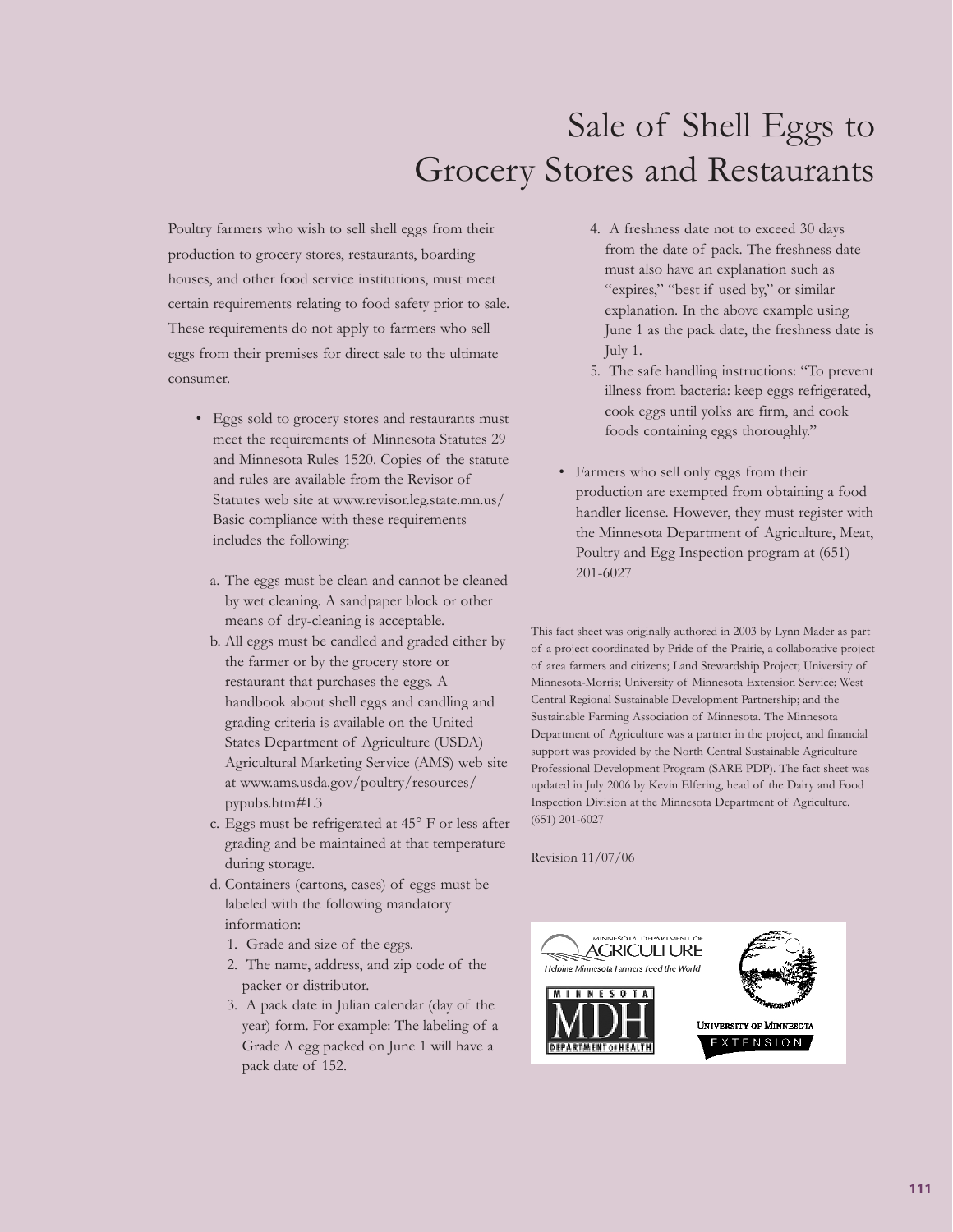| <b>Custom-processed Meat Sales Sample Order Form</b>                                                                                                                                                                                                             |        |
|------------------------------------------------------------------------------------------------------------------------------------------------------------------------------------------------------------------------------------------------------------------|--------|
|                                                                                                                                                                                                                                                                  | (date) |
|                                                                                                                                                                                                                                                                  |        |
|                                                                                                                                                                                                                                                                  |        |
| (Insert your farm name and address here)                                                                                                                                                                                                                         |        |
| Thank you for your order!                                                                                                                                                                                                                                        |        |
| Your animal will be custom-processed, which means that your personal selection<br>of the animal substitutes for an inspection at the processing plant.                                                                                                           |        |
| You are welcome to visit the farm to select your animal. If you would like to<br>schedule a visit, please call us at:                                                                                                                                            |        |
| <b>Example 2018</b> or email: <u>Example 2019</u>                                                                                                                                                                                                                |        |
| If you prefer not to visit the farm, and instead authorize us to select an animal for<br>you, please sign and date below:                                                                                                                                        |        |
| (Customer signs here)                                                                                                                                                                                                                                            |        |
| Minnesota Department of Agriculture rules require that our customers own their<br>animals before the animals are processed. Therefore, we are asking for a payment<br>at this time. We will bill you for the remainder after<br>of \$<br>your meat is processed. |        |
| Thank you, and we appreciate your business!                                                                                                                                                                                                                      |        |
| (Signed)                                                                                                                                                                                                                                                         |        |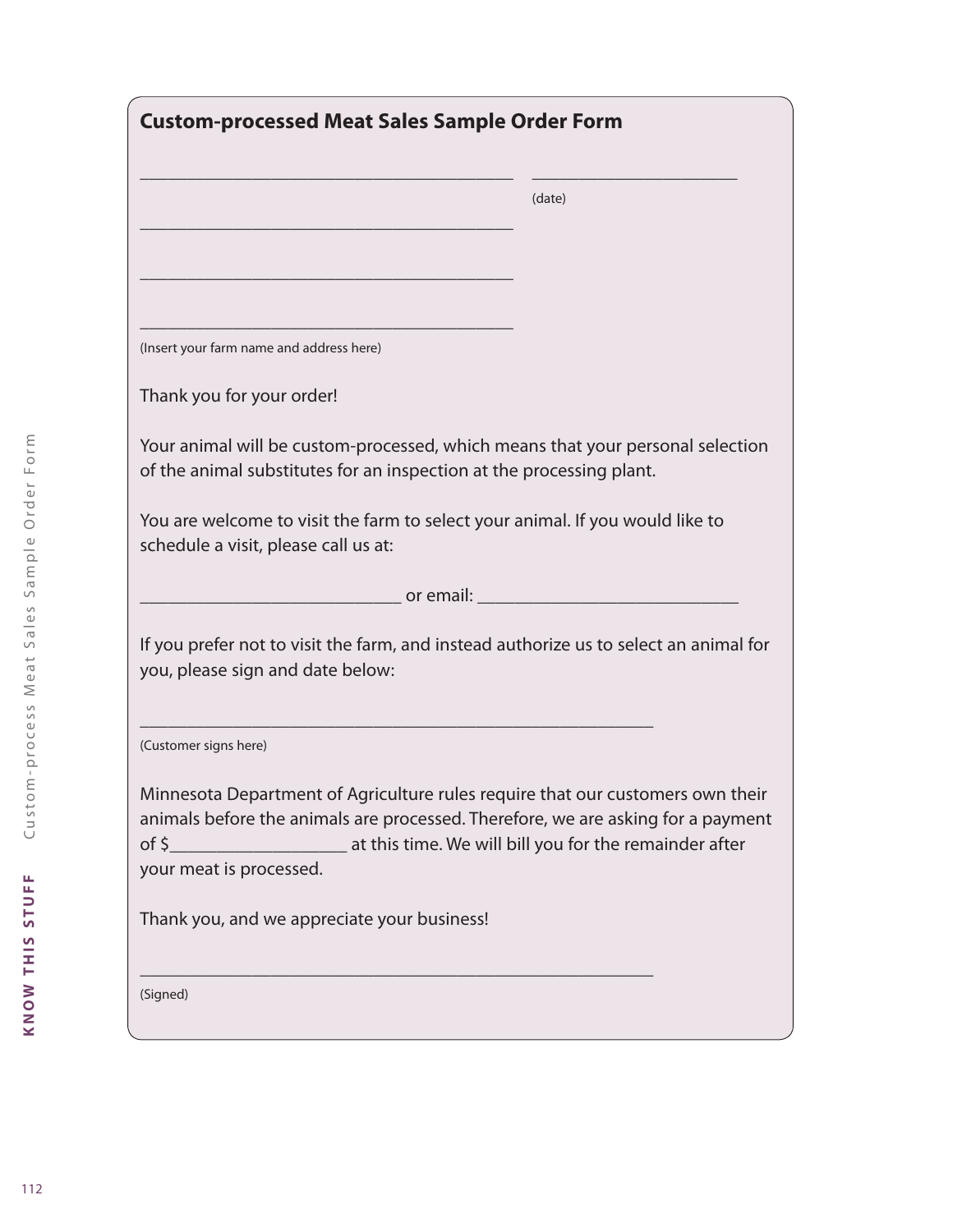# **APPENDIX B: Supporting Information for Sales of Meat, Poultry, Eggs, and Dairy**

# **Meat and Poultry Marketing Information for Farmers**

Selling meat from your animals directly to customers is one way of gaining more profit from the animals you raise. Farmers who direct-market their meat typically keep 75 to 80 percent of the consumer price of the meat, compared to about 45 percent for animals they sell on the open market. Many customers are looking for meat from animals that are raised exclusively on pasture, or without antibiotics or hormones, or any number of other alternative methods. There are farmers who have been

successful at tapping into this niche market. The Minnesota Department of Agriculture regulates the direct sale of meat by farmers to consumers. There are several ways to make direct sales, each with somewhat different requirements. This section covers the basic regulations for the common methods of direct sale of meats such as beef, bison, pork, lamb, and goat; a sample form to use if you choose the custom-processed method of marketing; and a list of other useful references.

# **Inspected slaughter and processing**

A farmer using this method will have animals slaughtered under inspection at a USDA or state equivalent plant. That means that an inspector will be present at the plant during the slaughter and will inspect every animal. Inspected slaughter has benefits for the farmer and the customer. Inspection assures that the animal was healthy at the point of slaughter, and gives farmers several options for marketing:

- Meat from inspected slaughter can be sold by the quarter, half, or whole animal. The farmer need not wait until the whole animal is sold to have an animal processed. If there is a sale for half an animal, the farmer can have the animal processed and hold the remainder in approved storage until it can be sold.
- Meat from inspected slaughter can be sold in amounts smaller than a quarter, half, or whole.
- Farmers can sell individual cuts of meat from inspected slaughter. A food handler's license is not required if the product being sold is just the meat from the farmer's own animals, with no added off-farm ingredients. If off-farm ingredients are added (sausage seasoning, for instance) then farmers must have a food handler's license to sell the product. Labeling is required for sale of cuts of meat or packages of processed meat products. The label must be approved by

the inspector at the processing plant. It must include the farmer's name, address, and zip code; identification of the product; a safe handling statement on raw products; and any other label requirements. For more information on labeling requirements, contact the Dairy and Food Inspection Division of the Minnesota Department of Agriculture at 651-201-6027.

Farmers need not have on-farm storage for meat in order to sell cuts of inspected meat. Meat can be stored at an approved facility such as a locker plant.

Farmers can pick up and deliver meat from a cold storage facility to customers. Mechanical refrigeration is required for storage of meat, but it is not required for short-term transport of meat. There must be insulated storage that keeps the meat frozen during transport, and transport must be completed within four hours.

Farmers who want to store meat for sale on their farms must have an inspected storage facility that meets stringent requirements similar to a requirements at a grocery store.

There are many details of marketing meat that can differ from farmer to farmer. Farmers should contact the Minnesota Department of Agriculture (MDA) Dairy and Food Inspection Division at (651) 201-6027, to discuss their marketing plan and find out what they can do.

KNOW THIS STUFF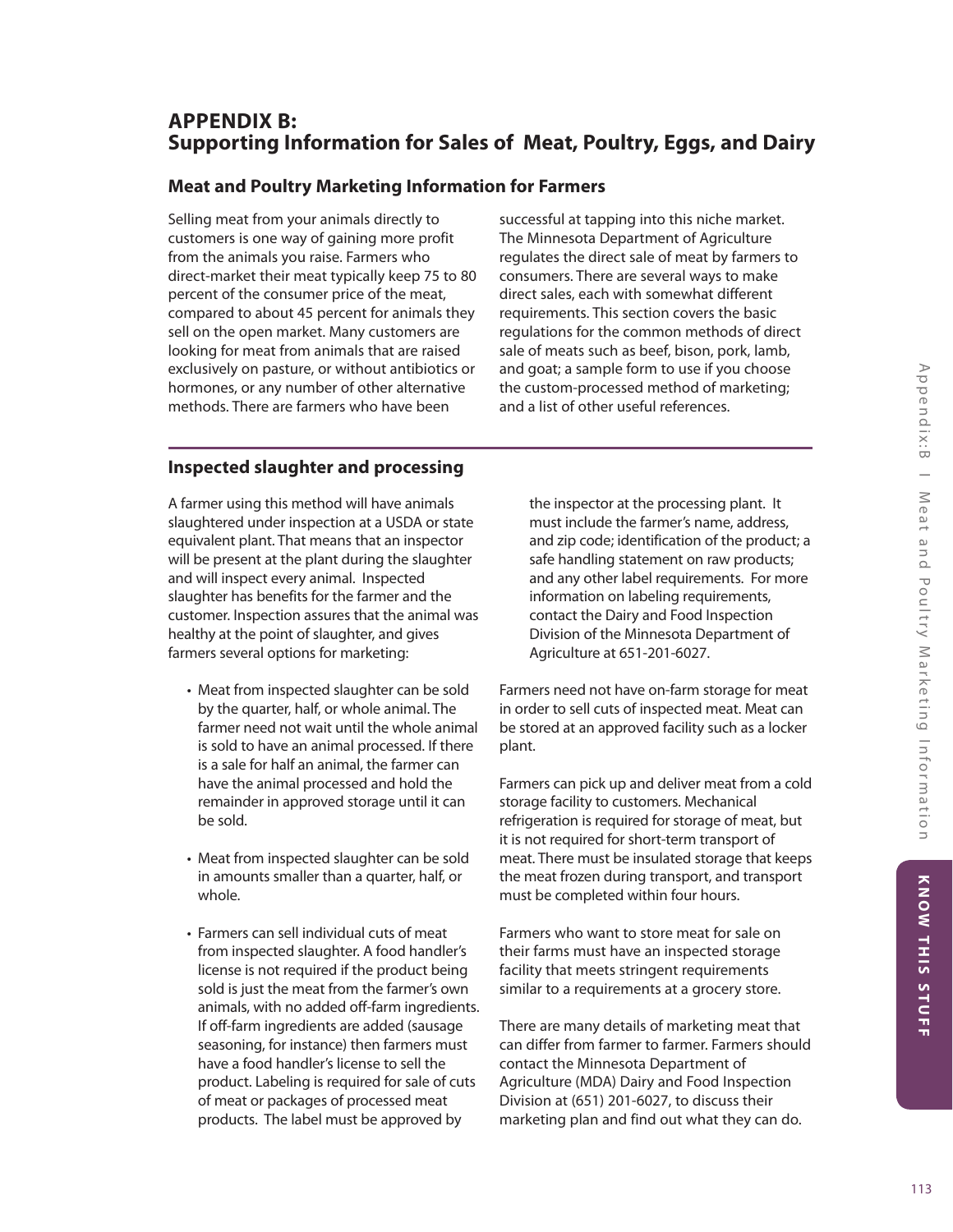# **Custom-exempt Slaughter and Processing**

In some areas, inspected slaughter is not available either from USDA or state equivalent plants. Another option that farmers can use is sale of live animals followed by custom-exempt processing. There are a number of restrictions and requirements with this method, but many farmers use it successfully.

With custom-exempt processing, the farmer must sell live animals. Farmers can sell an animal to more than one customer, but an animal must not be slaughtered and processed until the entire animal is sold. Verifying the sale of whole, live animals becomes complicated if an animal is divided among many customers. The MDA Dairy and Food Inspection Division recommends the following guidelines for sale of animals for custom processing:

- Sell quarters, halves or wholes of beef and bison animals and of large Cervidae animals such as elk.
- Sell halves or wholes of hogs, sheep, goats, and smaller Cervidae animals.

The MDA Dairy and Food Inspection Division recommends that farmers have a system to track animals and verify sale of live animals. Animals

should be ear-tagged or otherwise identified so that customers can make their choice. With custom-exempt processing a customer's choice of an animal substitutes for official inspection at the time of slaughter, so farmers must offer customers the opportunity to select their own animals. Customers should be given a form to sign stating that they selected a particular animal, or that they declined to select and instead authorized the farmer to select an animal for them. See the sample form on page 112.

Farmers should sell live animals by live weight. Farmers who do not have livestock scales available can take a payment from customers before slaughter, and then base the final price on hanging weight of the carcass.

Farmers can arrange slaughter and processing for their customers. However, customers pay the farmer for the animal and pay the processor separately for the processing. Farmers should not handle customer payments to custom-exempt processors.

Customers should pick up their own processed meat. Farmers can do occasional delivery to customers who are unable to pick up their own.

# **Poultry**

Poultry farmers can process and sell up to 1000 birds per year without a license. The processing must be done on the farm and under sanitary conditions. The birds must be sold directly to customers from the farm premises or a farmers' market stall. The Minnesota Department of Agriculture requires that operators desiring to sell under this exemption be registered. There is no fee and no inspection will be conducted unless a complaint is received.

Poultry farmers can sell to grocery stores, restaurants, and institutions if the birds are slaughtered and processed under inspection at either a USDA or state Equal-To facility. The farmer does not need a food handler license for this type of sale unless off-farm ingredients are added to the poultry meat. The farmer does need an approved storage facility for frozen poultry and must be registered as a poultry seller with the Minnesota Department of Agriculture. Poultry processing and marketing regulations are complex, and some options do not fall neatly into the scenarios described above. Contact the Minnesota Department of Agriculture Dairy and Food Inspection at (651) 201-6027 for detailed information, or register as a poultry seller.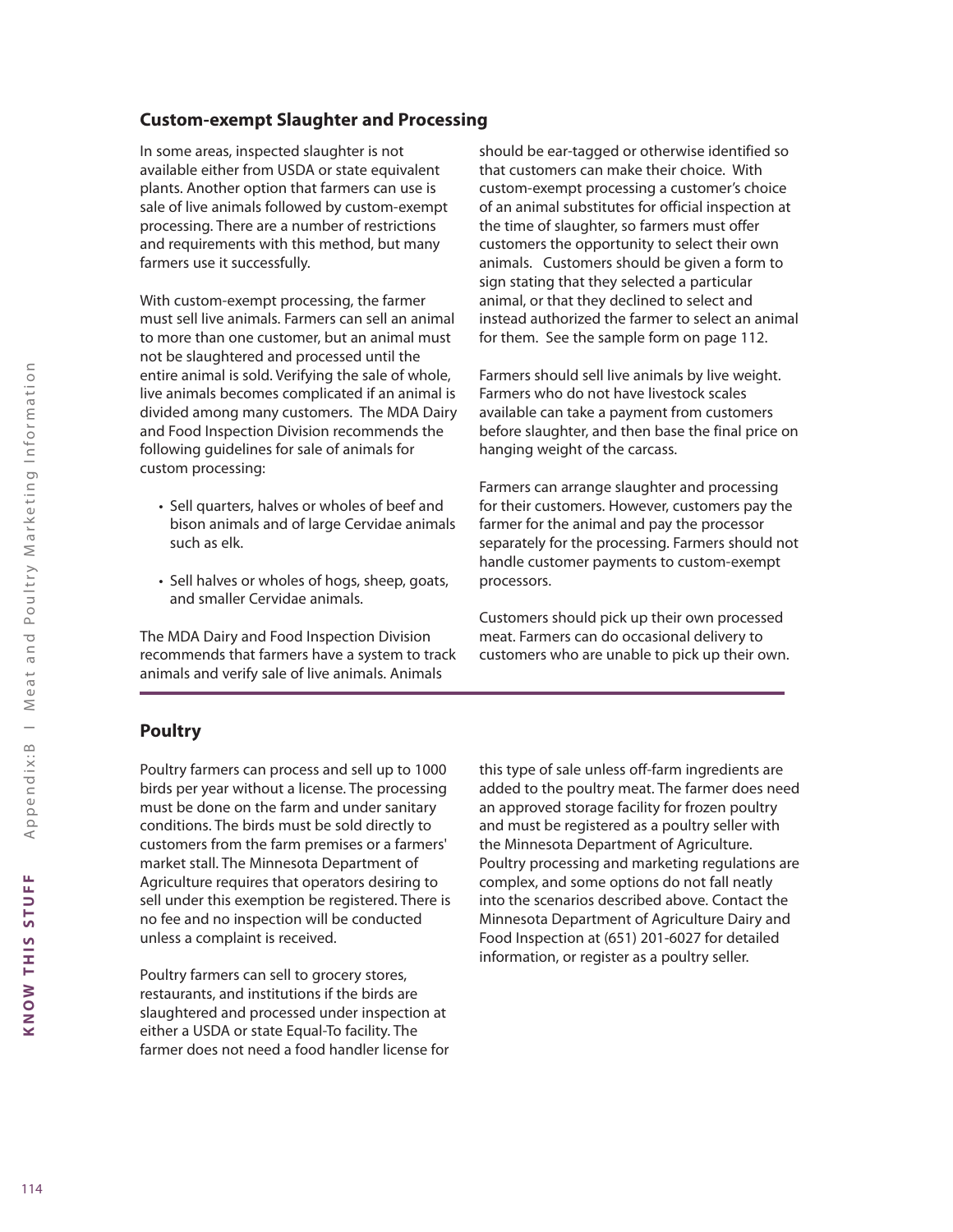# KNOW THIS STUFF

# **Egg Marketing Information for Farmers**

Farmers can sell eggs to wholesale businesses. Organic Valley Cooperative (www.organicvalley. com) is one business that buys eggs from organic farmers in Minnesota. If you are selling eggs to a cooperative, a broker, or a distributor, follow their requirements for handling of the eggs.

Farmers can sell eggs to the public directly from their farm premises. No licensing is required as long as the eggs are from your own flock of chickens raised on your farm. There are few restrictions. You can recycle used egg cartons for sales from your farm premises, and you do not need to candle, size, or grade the eggs. Eggs should be stored safely at a temperature no higher than 45° F in a clean area so that crosscontamination does not happen.

Farmers can sell eggs to the public at farmers' markets. No licensing is required as long as the eggs are from your own flock of chickens raised on your farm. You can recycle used egg cartons, but you must cross out previous information on the carton and add a label that gives your name and address. Eggs must be maintained at a temperature of 45° F. Mechanical refrigeration must be used for storage of eggs, but eggs can be transported to the farmers' market in coolers on ice as long as a temperature of 45° F is not exceeded and the eggs are outside of mechanical refrigeration for less than four hours.

Farmers can sell eggs to restaurants, grocery stores, and food services. You must follow the rules given in the Fact Sheet for Sale of Shell Eggs to Grocery Stores and Restaurants (in Appendix A page 111). Those rules can seem daunting, but they are not hard to follow if you take them a step at a time.

## **Registering**

Call the Meat, Poultry, and Egg Inspection Division at the Minnesota Department of Agriculture, (651) 201-6027. Inform them that you are a farmer who wants to sell eggs to food retailers, and ask for a registration form. When the simple one-page form arrives in the mail, fill it out and send it back.

### **Cleaning**

Sandpaper with 180 grit works well for cleaning bits of debris from eggshells. You can tack pieces of sandpaper to a wooden block if you like, but it also works well to just cut a small piece of sandpaper and hold that in your hand. The paper is flexible and can follow the curve of the eggshell. Discard sandpaper pieces when they become dirty, or when the grit wears off.

## **Grading and sizing**

The Fact Sheet in Appendix A includes a link to detailed USDA information about how to grade eggs during the candling process. You use visual indicators of an egg's freshness to decide on its grade. To size eggs, you need a scale that will show fourths of an ounce. Put each egg in a size class according to the Egg Sizing Chart on the next page. Scales designed for sizing eggs are available from farm and hatchery supply companies.

## **Candling**

Candling means shining a light through an egg so that you can check for cracks in the shell and for indicators of the egg's freshness. Candling devices are basically an enclosed box or container with a light bulb inside and a small opening in the box. You hold the egg against the small opening so that all of the light from the bulb shines through the egg. Egg candlers are available from farm and hatchery supply companies. You can see photos of egg candlers on the website of NASCO (www.enasco.com/ farmandranch/ ).

# **Refrigerating**

Eggs need to be stored in mechanical refrigeration at 45° F or less. That means you need to keep them in a refrigerator. Having a refrigerator dedicated just to eggs is a good idea. If that is not possible then dedicate the top shelf of your refrigerator to eggs, and don't store anything else on that shelf. That will prevent cross-contamination of eggs with any other items in your refrigerator.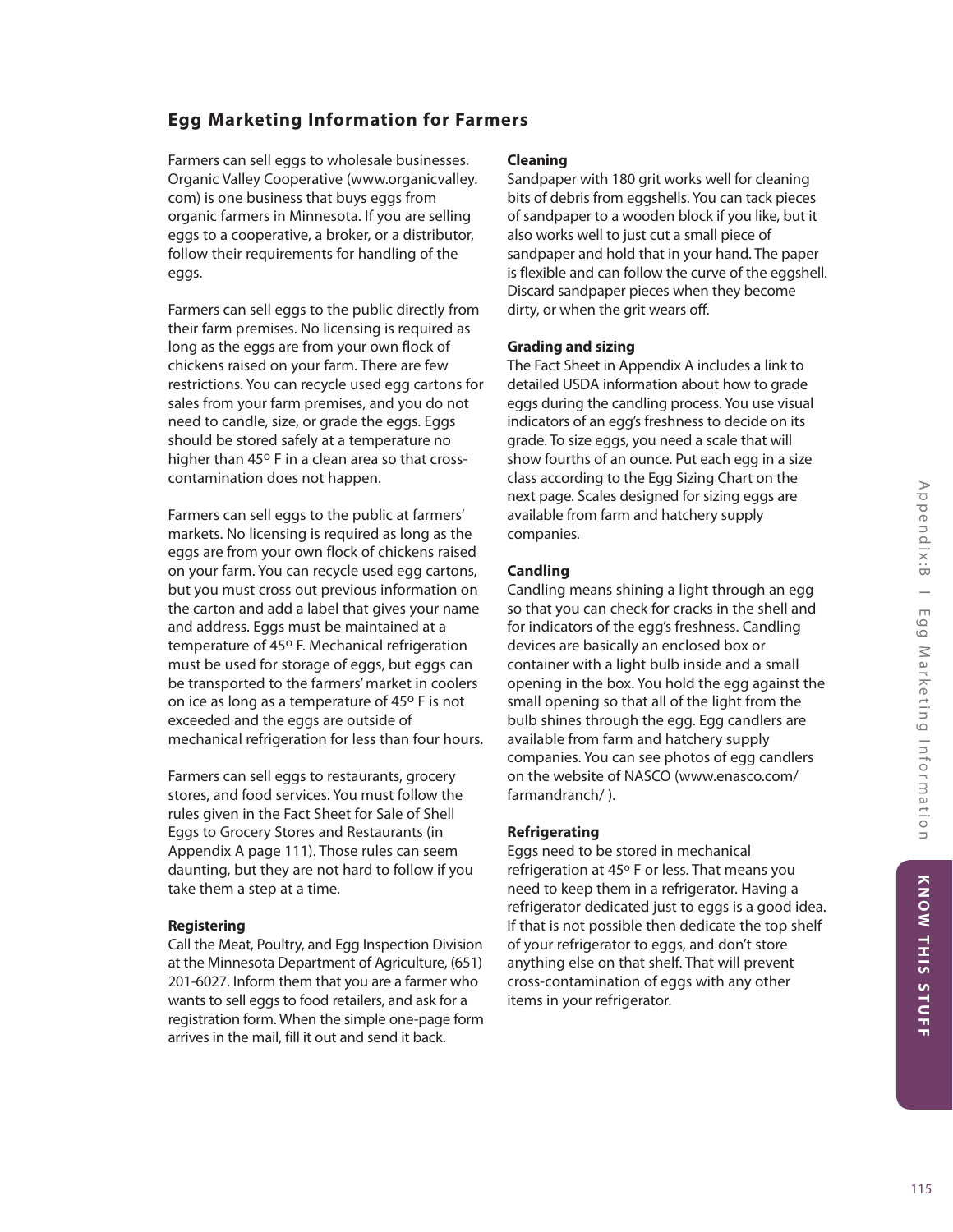| <b>Egg Sizing Chart</b>          |                     |                     |                                  |                                  |  |
|----------------------------------|---------------------|---------------------|----------------------------------|----------------------------------|--|
| Small                            | Medium              | Large               | Extra-Large                      | Jumbo                            |  |
| $1\frac{1}{2}$ to $1\frac{3}{4}$ | $1\frac{3}{4}$ to 2 | 2 to $2\frac{1}{4}$ | $2\frac{1}{4}$ to $2\frac{1}{2}$ | $2\frac{1}{2}$ to $2\frac{3}{4}$ |  |
| ounces                           | ounces              | ounces              | ounces                           | ounces                           |  |

#### **New Cartons**

Eggs for sale to food retailers must be packaged in new cartons. For small-scale production, you can buy blank cartons and add the necessary information to the carton. Farm and hatchery supply stores offer blank cartons for sale. Each carton that you pack must contain eggs that are all the same grade and size. You cannot put some medium and some large eggs together in the same carton.

#### **Labeling Cartons**

Write the grade and size of the eggs on the carton. This information may change from carton to carton: you will likely have some cartons of medium, some of large, and so on. Include your name and address on the carton. Since this is repetitive information, it works well to use either an inked stamp or a pre-printed stick-on label.

Include the safe handling statement: "To prevent illness from bacteria: keep eggs refrigerated, cook eggs until yolks are firm, and cook foods containing eggs thoroughly." This information can also be added with an inked stamp or a preprinted stick-on label. Write the pack date—the date that you candled, graded, sized, and packaged the eggs—on the carton, in Julian date format. Julian date means that you number the days of the year from 1 to 365, so that January 1 is 001 and December 31 is 365. See the Julian date table at amsu.cira.colostate.edu/julian.html.

Write the freshness date on the carton. This should say "Best if used by…" and a calendar date that is 30 days later than the pack date. Use the Julian date table to figure this out. Check the pack date in Julian date form, add 30 to that number, and then find the corresponding calendar date. For example, eggs packed on June 1, 2011 have a Julian date of 152. Add 30 to that number to get 182. Look at the Julian date chart, and find that 182 corresponds to July 1. Then your freshness date would read, "Best if used by July 1, 2011."

#### **Pricing your eggs**

Remember to figure in your cost of packaging, cost of stamping supplies or preprinted labels, and something for the time that you spend to clean, candle, grade, size, and package eggs. Hens outside of cages, hens on pasture, no antibiotics in the feed—these are farm practices that many customers appreciate and are willing to pay for. If you are selling your eggs to a food retailer, you need to set a price that allows both you and the retailer to make a profit.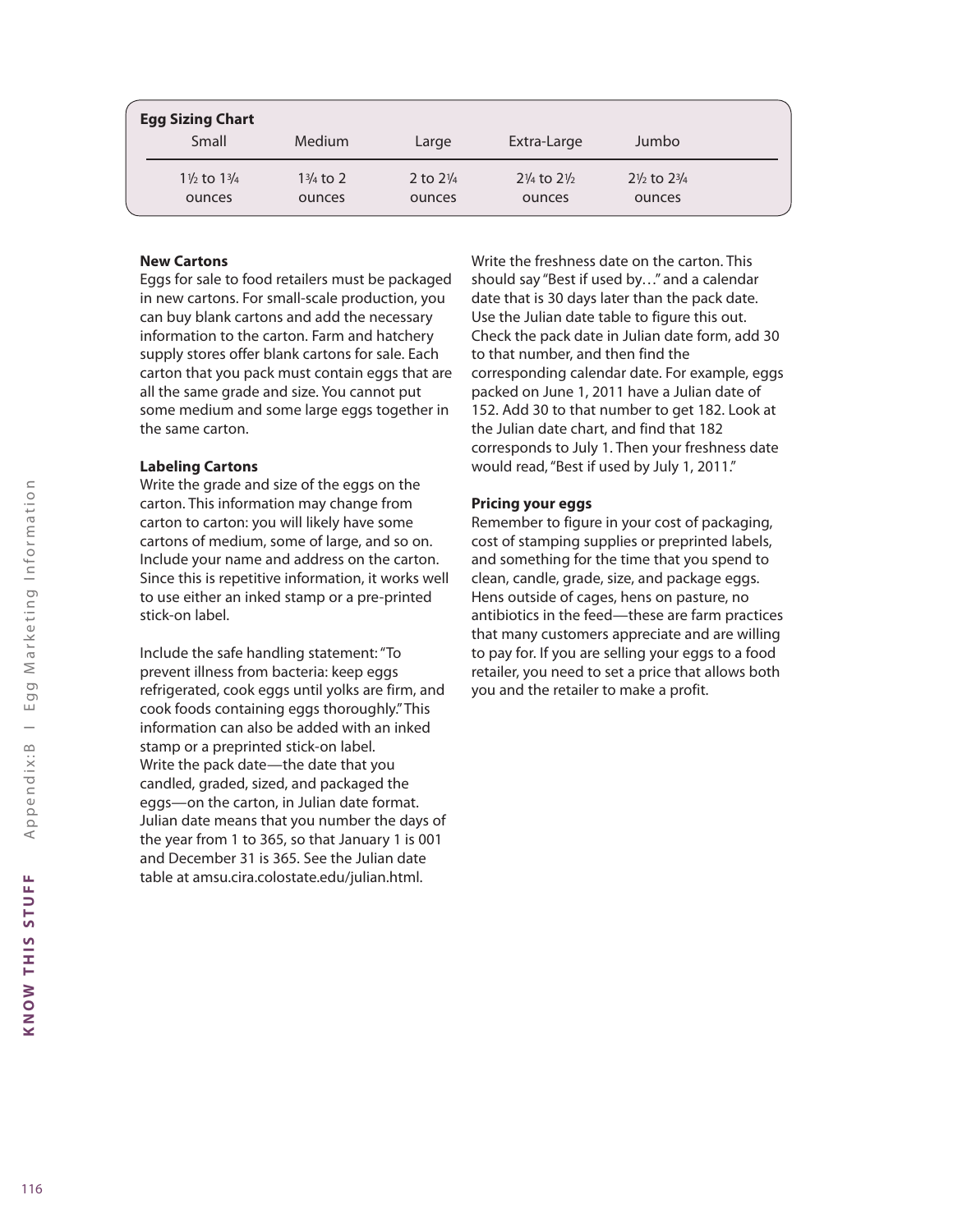# **Dairy Marketing Information for Farmers**

Farmers have two main options for selling dairy products locally: raw milk or processed dairy products. The sale of raw milk is limited by the requirement that customers must bring their own containers to the dairy farm to get the milk directly from the bulk tank. Farmers may not store containers of raw milk to give away or sell. There are dedicated customers who will come to the farm to get raw milk, but dairy farmers can reach a far greater number of customers by processing their milk. Processing of milk includes a wide array of activities such as pasteurization, bottling, and adding flavors to milk; as well as production of ice cream, butter, cheese, yogurt, kefir, sour cream, dips and spreads. Processing can even include the production of non-food items such as goat milk soap! See the Value-Added Processing section (page 104) for more information about processing options.

Any dairy food processing will require a facility that is inspected and approved by the Minnesota Department of Agriculture's Dairy and Food Inspection Division. Depending on the type of processing and the scale of the operation, the facility might not need to be elaborate. If you want to construct a dairy processing facility of any kind you need to contact the inspector for your area in the very early stages of your planning, so that you can find out what will be required. Call the MDA's Dairy and Food Inspection Division at 651-201-6027. Dairy processing operations are also subject to inspection by the federal Food and Drug Administration (FDA). See the Artisan Cheesemaking website in the Resources for Marketing Dairy Products for information about FDA requirements.

You will need a food handler's license for any food processing that involves adding any off-farm ingredients to the products. Off-farm ingredients include salt, seasonings, and purchased starter cultures. Even if your processing does not involve off-farm ingredients, you could apply for a food handler's license anyway. Having a food handler's license can be helpful if you want to approach restaurants, grocery stores, or food services about buying your dairy product, because it increases the buyers' confidence that you are a legitimate source for the product.

Farmstead cheese is a category of product recognized in Minnesota state law (see Overview of Minnesota Food Marketing Regulations, page 81). If you want to make cheese on your farm from milk that you produce on the same farm, you can apply to the MDA to use the term "Minnesota Farmstead Cheese." Food safety regulations are the same for farmstead cheese as for any other cheese production. Making farmstead cheese is a common entry point for dairy farmers who want to try some value-added processing. Farmstead cheese is famous for developing a flavor that is connected to a particular farm – a "taste of place" that depends on the way the dairy animals are managed, the soil type and mix of forages available to the animals on that farm, and the mix of microorganisms that live in the cheese room. That special taste of place can help you develop a loyal group of customers who value the flavor and the farm that produced it.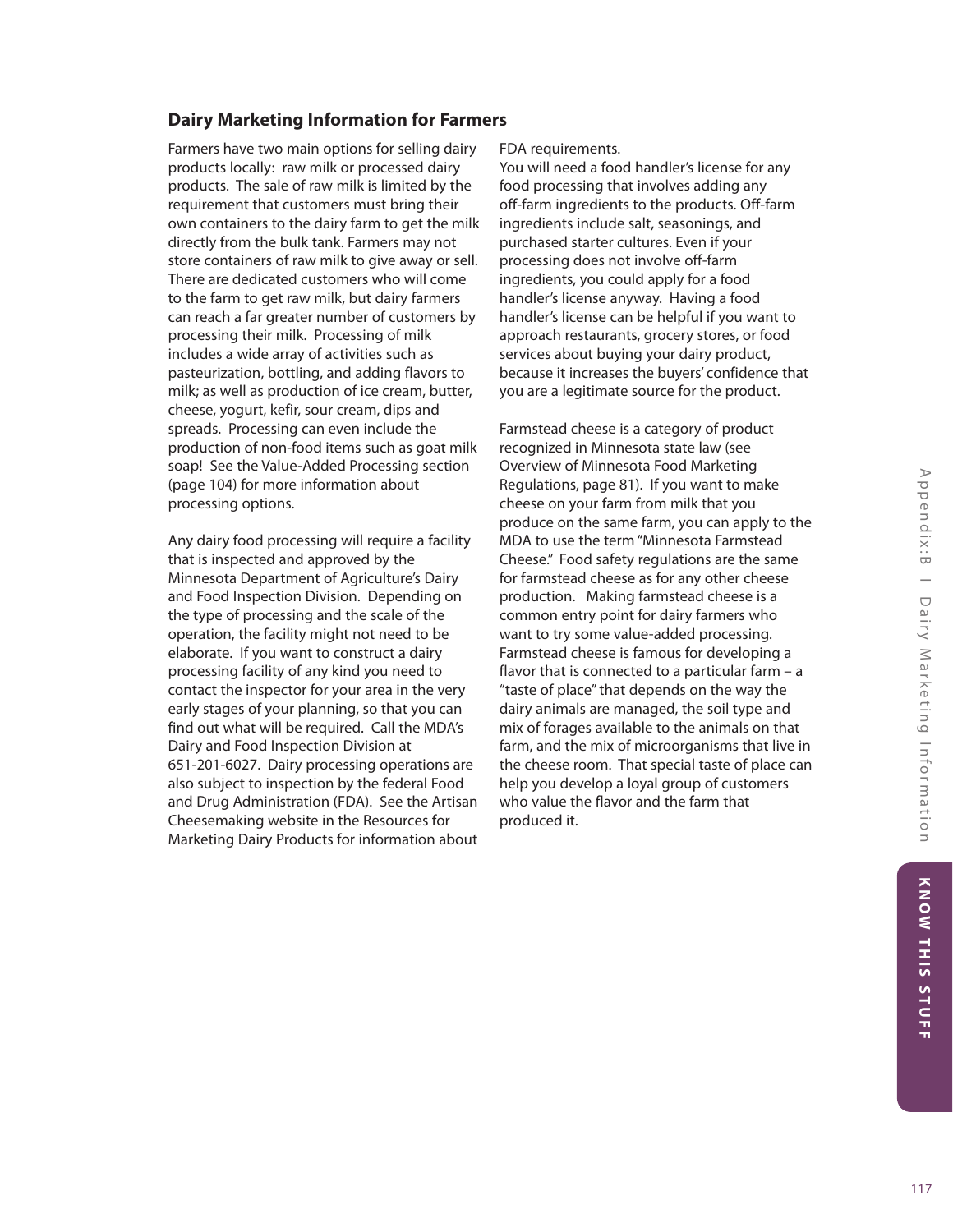#### **Resources for Meat and Poultry Sales**

*Consumer Information on Buying Meat Direct from Farmers*. 2002(rev). Jenifer Buckley. Available in full text online or from: MISA, 411 Borlaug Hall, 1991 Upper Buford Circle, St. Paul, MN 55108. (612) 625-8235 or (800) 909-6472. misamail@umn.edu. www.misa.umn.edu/FarmFoodResources/ LocalFood/MeatPoultrySales/ConsumerGuide/ index.htm. Includes detailed information for consumers on the process of buying an animal for custom-processing; available for farmers to copy and use in educating customers.

*Guidebook for the Preparation of HACCP Plans and Generic HACCP Models*. Available online or contact: USDA Food Safety and Inspection Service (FSIS) Technical Service Center. (402) 344-5000 or hotline (800) 233-3935. TechCenter@fsis.usda.gov. http://www.fsis.usda.gov/Science/HACCP\_Models/ index.asp. Retrieved January, 2011. HACCP stands for Hazard Analysis and Critical Control Points, an internationally accepted protocol for ensuring food safety that has been adopted by state and federal food safety regulators. Farmers who sell meat should have a HACCP plan, and farmers who sell animals for custom processing could benefit from a HACCP plan as well. The Technical Service Center serves as the Agency's center for technical assistance, advice, and guidance.

*In the Eyes of the Law: Legal Issues Associated with Direct Farm Marketing*. 2002. R.Prim and K. Foede. Publication no. BU-07683. University of Minnesota Extension. See access information under "Resources for product liability."

*The Legal Guide for Direct Farm Marketing*. 1999. N. Hamilton. Drake University. Available from: Drake

#### **Resources for Dairy Product Sales**

Artisan Cheesemaking. http://www.sfa-mn.org/ cheesemaking.php Retrieved Jan. 2011. The Sustainable Farming Association of Minnesota has a program to promote farmstead cheese production in Minnesota. The website offers information about cheesemaking courses, regulations, and an online discussion group for cheesemakers moderated by Jodi Ohlsen-Read, an experienced producer of artisan sheep's-milk cheese. Contact the Sustainable Farming Association of Minnesota – Minnesota Dairy Initiative, 17734 335th St., Sunburg, MN 56289. Telephone: (320) 278-2002. Email: mdi@sfa-mn.org.

*Dairy Your Way*. 2006. ed. Meg Moynihan. Minnesota Department of Agriculture and Minnesota Institute for Sustainable Agriculture. Information about a variety of dairy farming options, including Chapter 7: Value-Added Processing. Online: www.misa.umn.edu/ Publications/DairyYourWay/index.htm. Retrieved Jan. 2011. Order a print copy from the Minnesota University Law School, Agricultural Law Center, 2507 University Ave, Des Moines, IA 50311-4505. (515) 271-2947. The author is a successful farmer, attorney and professor of agricultural law. This comprehensive guide covers liability, regulations, labor law, processed foods, and meat marketing issues.

Meat Price Spreads. W. Hahn, USDA-Economic Research Service Briefing. Retrieved Jan. 2011. Available online: www.ers.usda.gov/Briefing/ FoodPriceSpreads/meatpricespreads. Data in table format showing monthly average price values for cuts of beef and pork, as well as turkey, whole chicken, egg, and dairy product prices at the farm, wholesale, and retail level.

Meat Processing Plants in Minnesota. MDA and MISA. Available online or contact MISA for assistance: MISA, 411 Borlaug Hall, 1991 Upper Buford Circle, St. Paul, MN 55108. (612) 625-8235 or (800) 909-6472. misamail@umn.edu. www.misa. umn.edu/FarmFoodResources/LocalFood/ MeatPoultrySales/MeatProcessingPlants/index.htm. Lists of Minnesota's custom-exempt processing plants and state "equal-to" plants offering inspected slaughter.

*Operational Guidelines for Vendors at a Farmers' Market*. MDA. Available in full text online or from: MDA, Dairy & Food Inspection Division, 625 Robert St N, St. Paul, MN 55155-2538. (651) 201-6027. http://www.mda.state.mn.us/news/publications/ food/business&marketing/fm\_vendor\_guide.pdf This brochure outlines procedures and regulations farmers must follow if they sell at a farmers' market.

Institute for Sustainable Agriculture, 411 Borlaug Hall, 1991 Buford Circle, St. Paul, MN 55108. Telephone: 800-909-6472 or 612-625-8235. Email: misamail@umn.edu.

*The Small Dairy Resource Book: Information Sources for Farmstead Producers and Processors*. 2000. Sustainable Agriculture Network. Available online only at: agmarketing.extension.psu.edu/ Commodity/PDFs/SmallDairyResourceBook.pdf. Retrieved Jan. 2011. This book is being updated, but the new version was not yet available as of January 2011. Check the SARE website at www. sare.org for an updated version. The book is a great source of information about older works on cheese and butter production. It includes resources on dairy animal husbandry and pasture management. Lists of equipment suppliers and cheesemaking courses may be outdated.